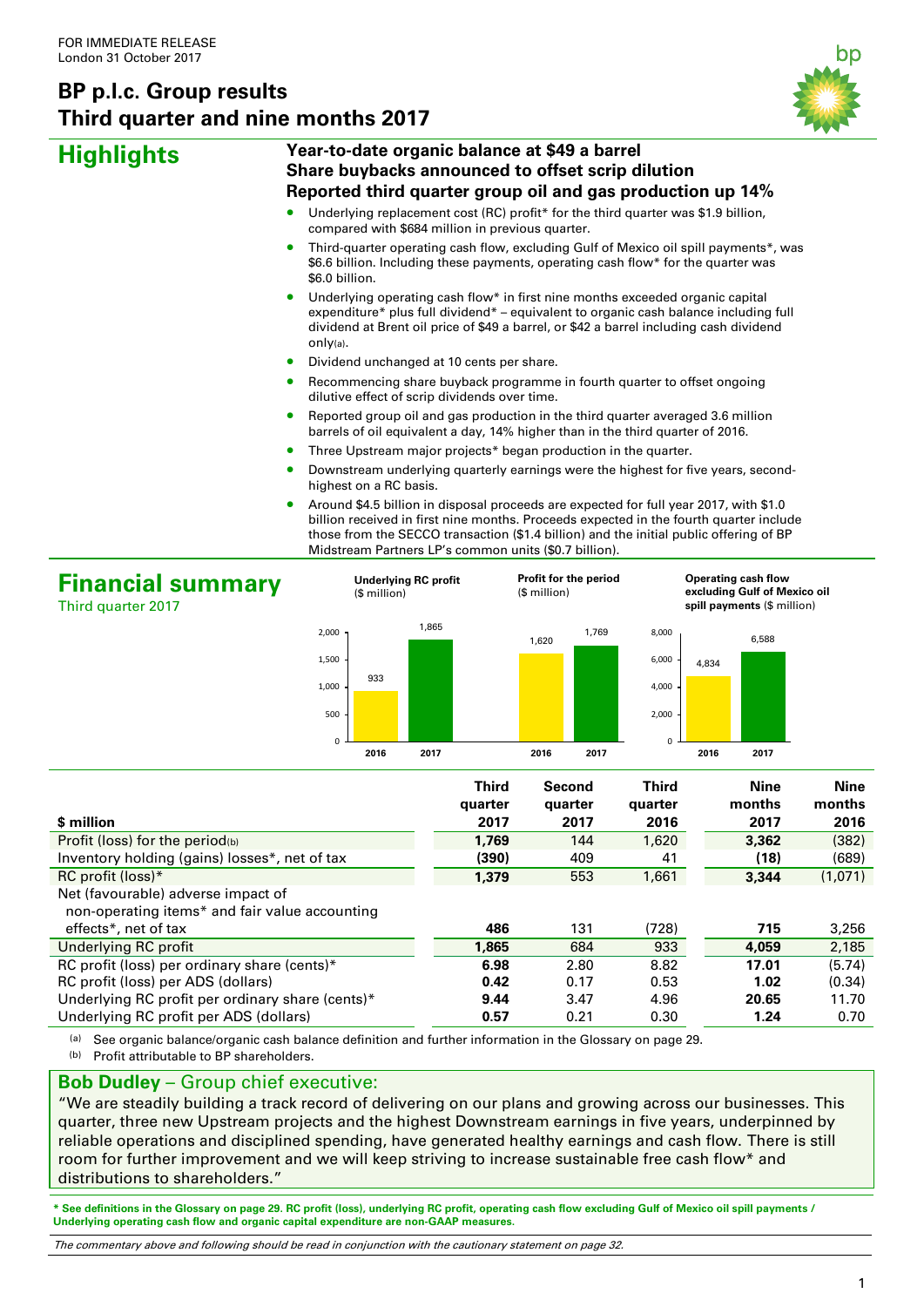## **Group headlines**

### **Earnings**

BP's profit for the third quarter and nine months was \$1,769 million and \$3,362 million respectively, compared with a profit of \$1,620 million and a loss of \$382 million for the same periods in 2016.

The third-quarter replacement cost (RC) profit was \$1,379 million, compared with \$1,661 million for the same period in 2016. After adjusting for a net charge for nonoperating items of \$274 million and net adverse fair value accounting effects of \$212 million (both on a post-tax basis), underlying RC profit for the third quarter was \$1,865 million, compared with \$933 million for the same period in 2016.

For the nine months, RC profit was \$3,344 million, compared with a loss of \$1,071 million a year ago. After adjusting for a net charge for non-operating items of \$794 million and net favourable fair value accounting effects of \$79 million (both on a post-tax basis), underlying RC profit for the nine months was \$4,059 million, compared with \$2,185 million for the same period in 2016.

See further information on page 3.

### **Non-operating items**

Non-operating items amounted to a charge of \$385 million pre-tax and \$274 million post-tax for the quarter and a charge of \$1,297 million pre-tax and \$794 million post-tax for the nine months. See further information on page 25.

### **Effective tax rate**

The effective tax rate (ETR) on RC profit or loss\* for the third quarter and nine months was 43% for both periods, compared with -16% and 73% for the same periods in 2016. Adjusting for non-operating items and fair value accounting effects and the impact of the reduction in the rate of the UK North Sea supplementary charge in the third quarter 2016, the adjusted ETR\* for the third quarter and nine months was 40% and 42% respectively, compared with 37% and 25% for the same periods in 2016.

The adjusted ETR for the third quarter and nine months is higher than a year ago mainly due to changes in the mix of profits, notably the impact of the renewal of our interest in the Abu Dhabi onshore oil concession. We continue to expect the full year adjusted ETR to be above 40%. Adjusted ETR is a non-GAAP measure. See further information on page 29.

#### **Dividend**

BP today announced a quarterly dividend of 10.00 cents per ordinary share (\$0.600 per ADS), which is expected to be paid on 21 December 2017. The corresponding amount in sterling will be announced on 11 December 2017. See page 22 for further information.

#### **Share buybacks**

BP will recommence a share buyback programme in the fourth quarter, intended to offset the ongoing dilutive effect of scrip dividends over time. The programme will not necessarily match the dilution on a quarterly basis but will reflect the ongoing judgement of various factors including changes in the price environment, the underlying performance of the business, the outlook for the group's financial framework and other market factors which may vary from quarter to quarter.

#### **Operating cash flow\***

Excluding post-tax amounts related to the Gulf of Mexico oil spill, operating cash flow\* for the third quarter and nine months was \$6.6 billion and \$17.9 billion respectively, compared with \$4.8 billion and \$13.1 billion for the same periods in 2016. Including amounts relating to the Gulf of Mexico oil spill, operating cash flow for the third quarter and nine months was \$6.0 billion and \$13.0 billion respectively, compared with \$2.5 billion and \$8.3 billion for the same periods in 2016.

#### **Capital expenditure\***

Organic capital expenditure\* for the third quarter and nine months was \$4.0 billion and \$11.9 billion respectively, compared with \$3.5 billion and \$12.2 billion for the same periods in 2016.

Inorganic capital expenditure\* for the third quarter and nine months was \$0.5 billion and \$1.1 billion respectively, compared with \$0.05 billion, and \$0.3 billion for the same periods in 2016.

Organic and inorganic capital expenditure are non-GAAP measures. See page 24 for further information.

### **Divestment proceeds\***

Divestment proceeds were \$0.2 billion for the third quarter and \$1.0 billion for the nine months, compared with \$0.6 billion and \$2.2 billion for the same periods in 2016.

#### **Net debt\***

Net debt at 30 September 2017 was \$39.8 billion, compared with \$32.4 billion a year ago. The net debt ratio\* at 30 September 2017 was 28.4%, compared with 25.9% a year ago. Net debt and the net debt ratio are non-GAAP measures. See page 23 for more information.

### **Brian Gilvary** – Chief financial officer:

"We have made strong progress this year in adjusting to the lower oil price environment and have now brought our finances, including the full dividend, back into organic balance at an oil price just below \$50 a barrel. Given the momentum we see across our businesses and our confidence in the outlook for the group's finances, we will be recommencing a share buyback programme this quarter. We intend to offset the ongoing dilution from the scrip dividend over time."

The commentary above should be read in conjunction with the cautionary statement on page 32.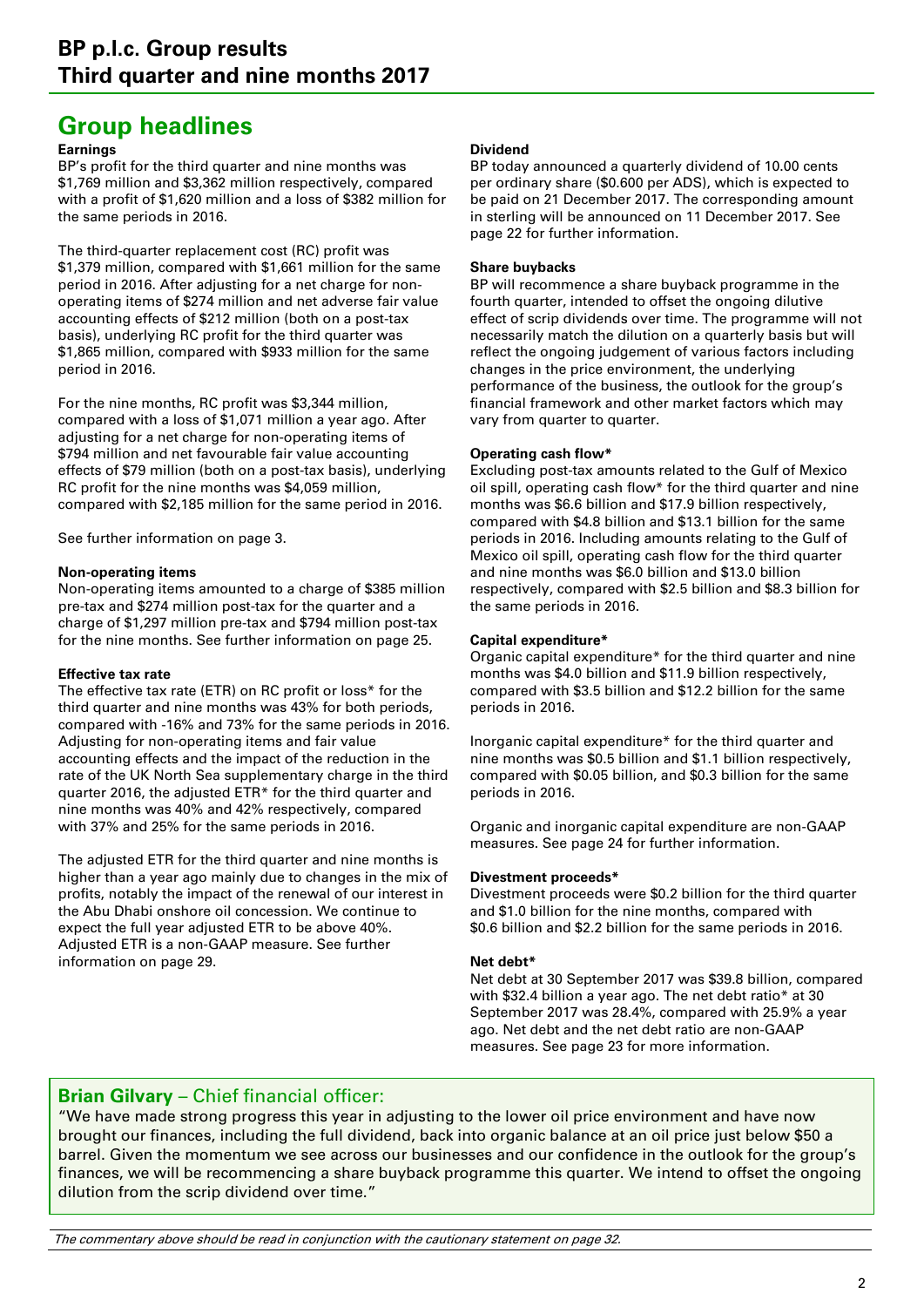## Analysis of underlying RC profit before interest and tax

|                                                   | <b>Third</b> | Second  | <b>Third</b> | <b>Nine</b> | <b>Nine</b> |
|---------------------------------------------------|--------------|---------|--------------|-------------|-------------|
|                                                   | quarter      | quarter | quarter      | months      | months      |
| \$ million                                        | 2017         | 2017    | 2016         | 2017        | 2016        |
| Underlying RC profit before interest and tax*     |              |         |              |             |             |
| Upstream                                          | 1,562        | 710     | (224)        | 3,642       | (942)       |
| Downstream                                        | 2,338        | 1,413   | 1,431        | 5,493       | 4,757       |
| Rosneft                                           | 137          | 279     | 120          | 515         | 432         |
| Other businesses and corporate                    | (398)        | (366)   | (260)        | (1.204)     | (814)       |
| Consolidation adjustment - UPII*                  | (130)        | 135     | 17           | (63)        | (64)        |
| Underlying RC profit before interest and tax      | 3,509        | 2,171   | 1,084        | 8,383       | 3,369       |
| Finance costs and net finance expense relating to |              |         |              |             |             |
| pensions and other post-retirement benefits       | (444)        | (420)   | (358)        | (1,251)     | (1,012)     |
| Taxation on an underlying RC basis                | (1.212)      | (1,055) | 164          | (3,030)     | (161)       |
| Non-controlling interests                         | 12           | (12)    | 43           | (43)        | (11)        |
| Underlying RC profit attributable to BP           |              |         |              |             |             |
| shareholders                                      | 1,865        | 684     | 933          | 4,059       | 2,185       |

Reconciliations of underlying RC profit or loss to the nearest equivalent IFRS measure are provided on page 1 for the group and on pages 6-11 for the segments.

## Analysis of RC profit (loss) before interest and tax and reconciliation to profit (loss) for the period

|                                                   | <b>Third</b> | Second  | Third   | <b>Nine</b> | <b>Nine</b> |
|---------------------------------------------------|--------------|---------|---------|-------------|-------------|
|                                                   | quarter      | quarter | quarter | months      | months      |
| \$ million                                        | 2017         | 2017    | 2016    | 2017        | 2016        |
| RC profit (loss) before interest and tax*         |              |         |         |             |             |
| Upstream                                          | 1,242        | 795     | 1,196   | 3,293       | (118)       |
| Downstream                                        | 2,175        | 1,567   | 978     | 5,448       | 4,263       |
| Rosneft                                           | 137          | 279     | 120     | 515         | 432         |
| Other businesses and corporate(a)                 | (460)        | (721)   | (441)   | (1,612)     | (7,040)     |
| Consolidation adjustment - UPII                   | (130)        | 135     | 17      | (63)        | (64)        |
| RC profit (loss) before interest and tax          | 2,964        | 2,055   | 1,870   | 7,581       | (2,527)     |
| Finance costs and net finance expense relating to |              |         |         |             |             |
| pensions and other post-retirement benefits       | (566)        | (541)   | (481)   | (1,620)     | (1,381)     |
| Taxation on a RC basis                            | (1,031)      | (949)   | 229     | (2,574)     | 2,848       |
| Non-controlling interests                         | 12           | (12)    | 43      | (43)        | (11)        |
| RC profit (loss) attributable to BP shareholders  | 1,379        | 553     | 1,661   | 3,344       | (1,071)     |
| Inventory holding gains (losses)                  | 557          | (586)   | (60)    | 37          | 996         |
| Taxation (charge) credit on inventory holding     |              |         |         |             |             |
| gains and losses                                  | (167)        | 177     | 19      | (19)        | (307)       |
| Profit (loss) for the period attributable to      |              |         |         |             |             |
| <b>BP</b> shareholders                            | 1,769        | 144     | 1,620   | 3,362       | (382)       |

(a) Includes costs related to the Gulf of Mexico oil spill. See page 11 and also Note 2 from page 17 for further information on the accounting for the Gulf of Mexico oil spill.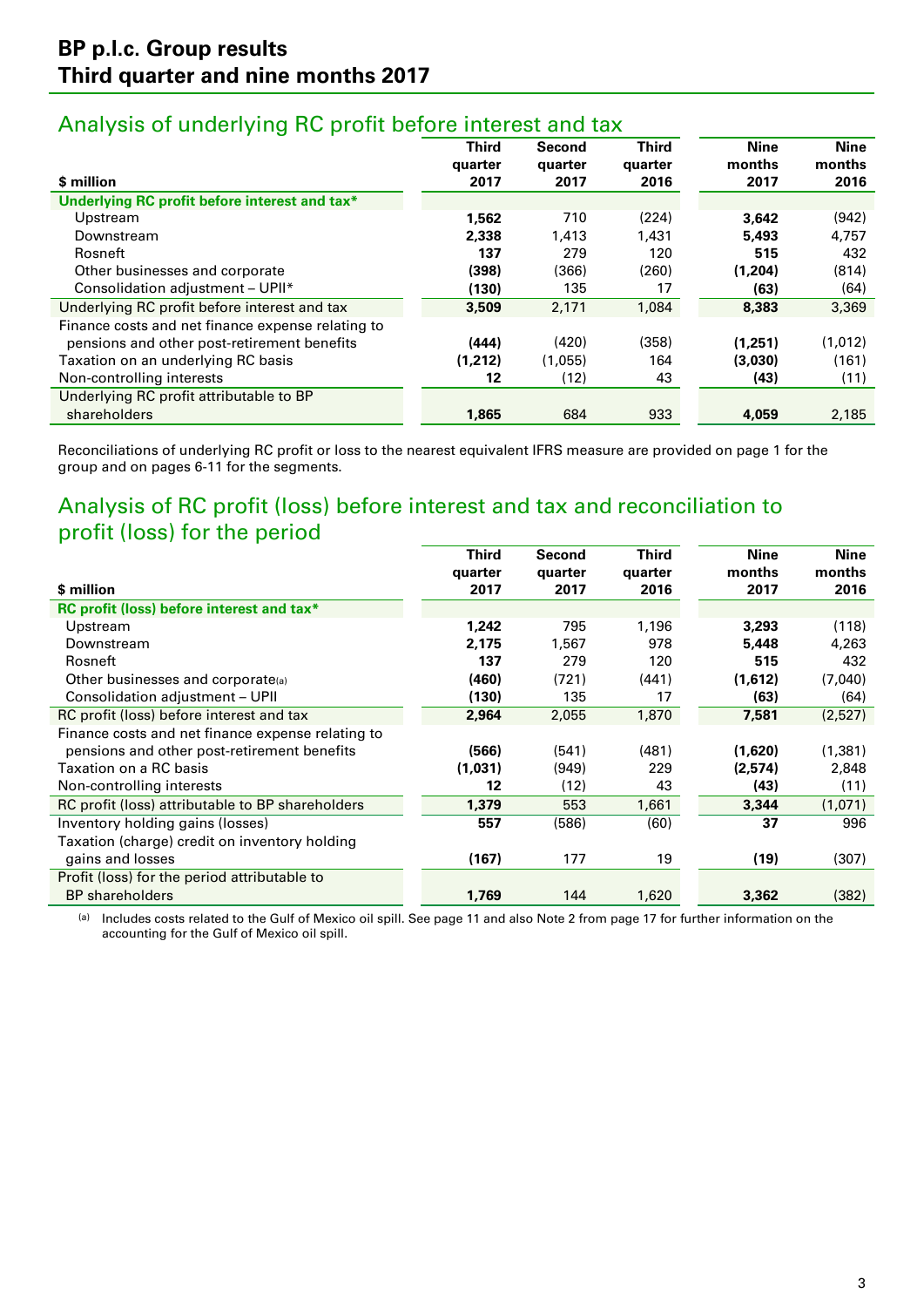### **Upstream**

Three Upstream major projects, the Persephone project in Australia, the Juniper project in Trinidad, and the first phase of the Khazzan tight gas development in Oman, all started production in the third quarter. Six of the seven major projects BP expects to start production in 2017 are now online. The seventh, Zohr in Egypt, is on track to start up before the end of the year.

The delivery of the major projects continues to underpin Upstream production growth. Over the first nine months of 2017, Upstream production – which excludes Rosneft – was 10% higher than in the same period in 2016. Upstream unit production costs\* are also 16% lower than the prior year, benefiting from production growth and continued focus on cost discipline.

In September, BP, together with our partners, extended the production-sharing agreement\* (PSA) for the Azeri, Chirag and Deep Water Gunashli fields (ACG) in Azerbaijan by 25 years to the end of 2049.

### **Downstream**

BP delivered double digit earnings growth from fuels marketing in the first nine months – premium fuel sales volumes have continued to grow and BP's convenience partnership model has been rolled out to more than 170 retail sites worldwide so far this year. In lubricants, BP renewed its global partnership and supply agreement with Volvo Car Group.

In manufacturing, both refining and petrochemicals have grown earnings, with our US refineries processing record levels of advantaged crude.

## **Strategic progress Financial framework**

**Operating cash flow**, excluding Gulf of Mexico payments\*, was \$6.6 billion in the third quarter, and \$17.9 billion for the first nine months of 2017. This compares with \$13.1 billion for the first nine months of 2016.

**Organic capital expenditure**\* of \$4.0 billion in the third quarter brought the total for the first nine months to \$11.9 billion. BP now expects total organic capital expenditure for 2017 will be around \$16 billion, within the \$15-17 billion range previously indicated.

In the first nine months of 2017, operating cash flow excluding Gulf of Mexico payments exceeded organic capital expenditure and cash dividend payments to BP shareholders by \$1.5 billion.

**Divestment** proceeds\*, as per the cash flow statement, for the first nine months of 2017 were \$1.0 billion.

Significant proceeds are expected to be received in the fourth quarter, including those from the sale of BP's interest in the SECCO joint venture in China (\$1.4 billion) and from the initial public offering of BP Midstream Partners LP's common units (\$0.7 billion). Total proceeds in 2017 are expected to be around \$4.5 billion.

**Gulf of Mexico oil spill** payments were \$0.6 billion in the third quarter, significantly lower than in the first two quarters of the year. Payments over the first nine months of 2017 were \$4.9 billion; for the full year payments are now expected to be around \$5.5 billion.

BP continues to target a **gearing\*** range of 20-30%. At the end of the third quarter, gearing was 28.4%.

| <b>Operating</b>                                               | Nine months 2017            | <b>Financial</b>                                                                | Nine months 2017         |
|----------------------------------------------------------------|-----------------------------|---------------------------------------------------------------------------------|--------------------------|
| metrics                                                        | (vs. Nine months 2016)      | metrics                                                                         | (vs. Nine months 2016)   |
| <b>Safety</b><br><b>Tier 1 process safety</b><br>events*       | $12 \overline{ }$<br>$(-1)$ | <b>Underlying RC profit</b>                                                     | \$4.1bn<br>$(+\$1.9bn)$  |
| <b>Safety</b><br>Reported recordable<br>injury frequency*      | 0.21<br>$(-4%)$             | <b>Operating cash flow</b><br>excluding Gulf of<br>Mexico oil spill<br>payments | \$17.9bn<br>$(+\$4.8bn)$ |
| <b>Group production</b>                                        | 3,557mboe/d                 | Organic capital                                                                 | \$11.9bn                 |
|                                                                | $(+10%)$                    | expenditure                                                                     | (-\$0.3bn)               |
| <b>Upstream production</b><br>(excludes Rosneft)<br>segment)   | 2,427mboe/d<br>$(+10%)$     | <b>Gulf of Mexico oil spill</b><br>payments                                     | \$4.9bn<br>$(+\$0.03bn)$ |
| Upstream unit                                                  | \$7.17/boe                  | <b>Divestment proceeds</b>                                                      | \$1.0 <sub>bn</sub>      |
| production costs                                               | $(-16%)$                    |                                                                                 | $(-$1.2bn)$              |
| <b>BP-operated Upstream</b><br><b>operating efficiency*(a)</b> | 80.4%                       | Net debt ratio (gearing)                                                        | 28.4%<br>$(+2.5)$        |
| Refining availability*                                         | $95.0\%$                    | Dividend per ordinary                                                           | <b>10.00 cents</b>       |
|                                                                | $(-0.4)$                    | share(b)                                                                        | $(-)$                    |

 $(a)$  Reported on a one-quarter lagged basis and represents first half 2017 actuals only.

(b) Represents dividend announced in the quarter (vs. prior year quarter).

The commentary above contains forward-looking statements and should be read in conjunction with the cautionary statement on page 32.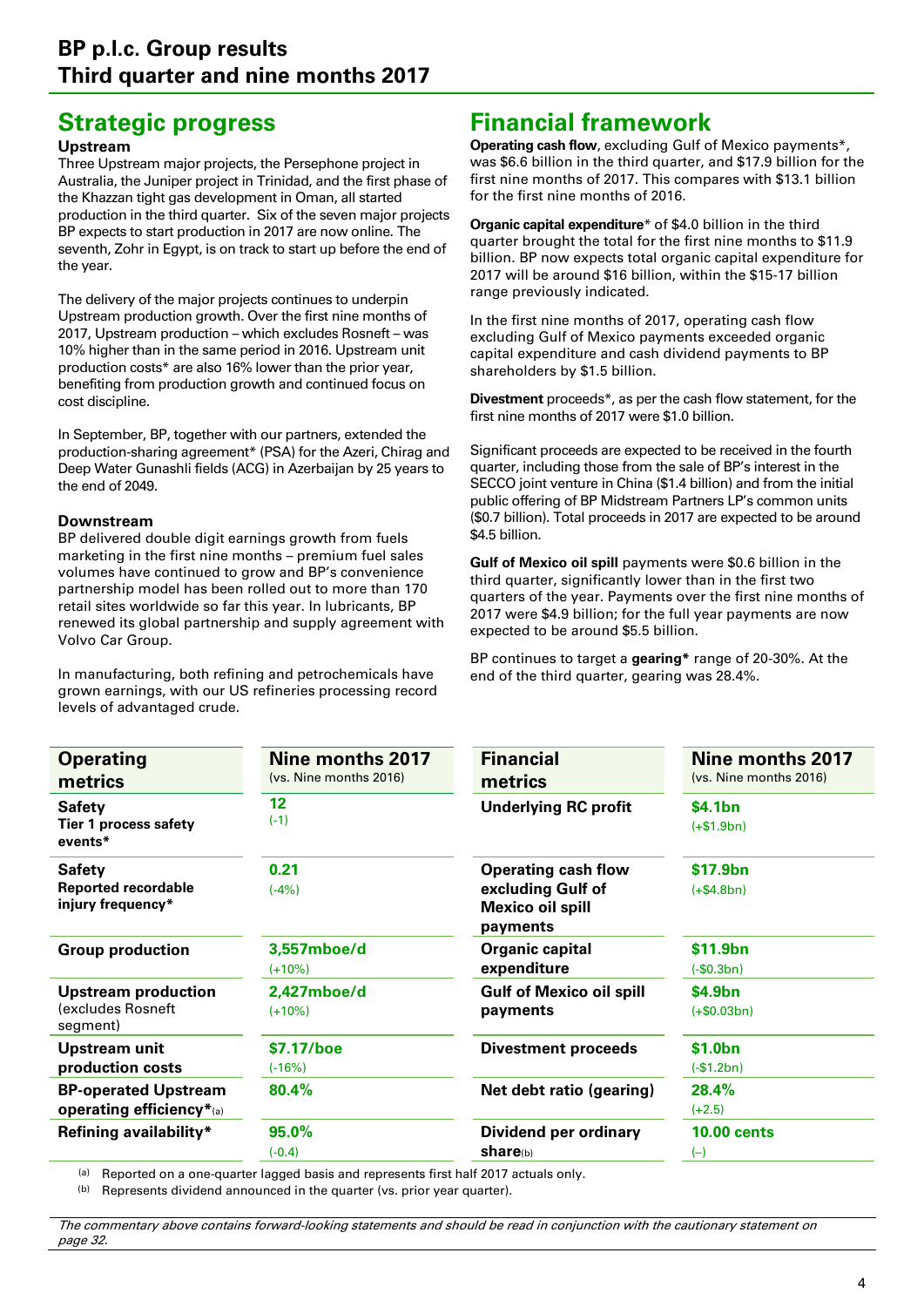## **INTENTIONALLY BLANK**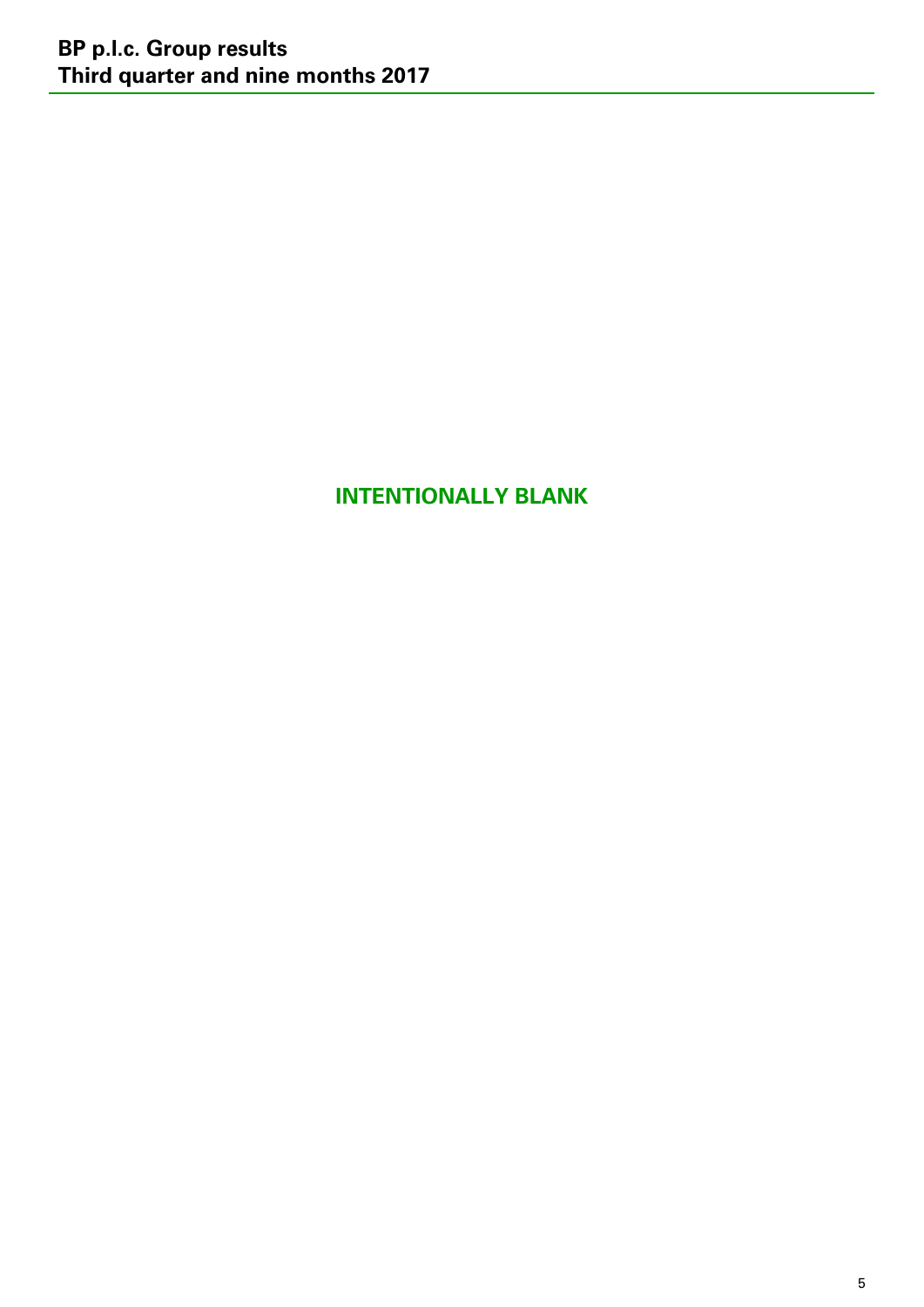## Upstream

| \$ million                                                                | <b>Third</b><br>quarter<br>2017 | Second<br>quarter<br>2017 | <b>Third</b><br>quarter<br>2016 | <b>Nine</b><br>months<br>2017 | <b>Nine</b><br>months<br>2016 |
|---------------------------------------------------------------------------|---------------------------------|---------------------------|---------------------------------|-------------------------------|-------------------------------|
| Profit (loss) before interest and tax                                     | 1,255                           | 796                       | 1,183                           | 3,301                         | (77)                          |
| Inventory holding (gains) losses*                                         | (13)                            | (1)                       | 13                              | (8)                           | (41)                          |
| RC profit (loss) before interest and tax                                  | 1,242                           | 795                       | 1,196                           | 3,293                         | (118)                         |
| Net (favourable) adverse impact of<br>non-operating items* and fair value |                                 |                           |                                 |                               |                               |
| accounting effects*                                                       | 320                             | (85)                      | (1,420)                         | 349                           | (824)                         |
| Underlying RC profit (loss) before interest<br>and $\text{tax*}_{(a)}$    | 1,562                           | 710                       | (224)                           | 3,642                         | (942)                         |

 $(a)$  See page 7 for a reconciliation to segment RC profit before interest and tax by region.

### **Financial results**

The replacement cost profit before interest and tax for the third quarter and nine months was \$1,242 million and \$3,293 million respectively, compared with a profit of \$1,196 million and a loss of \$118 million for the same periods in 2016. The third quarter and nine months included a net non-operating charge of \$146 million and \$527 million respectively, compared with a net nonoperating gain of \$1,465 million and \$1,117 million for the same periods in 2016. Fair value accounting effects in the third quarter and nine months had an adverse impact of \$174 million and a favourable impact of \$178 million respectively, compared with an adverse impact of \$45 million and \$293 million in the same periods of 2016.

After adjusting for non-operating items and fair value accounting effects, the underlying replacement cost profit before interest and tax for the third quarter and nine months was \$1,562 million and \$3,642 million respectively, compared with a loss of \$224 million and a loss of \$942 million for the same periods in 2016. The result for the third quarter mainly reflected higher liquids and gas realizations, higher production including the impact of the Abu Dhabi concession renewal and major project startups, and lower exploration write-offs, partly offset by higher depreciation, depletion and amortization. The result for the nine months reflected higher liquids and gas realizations, and higher production including the impact of the Abu Dhabi concession renewal and major project start-ups, partly offset by higher depreciation, depletion and amortization, and higher exploration write-offs.

### **Production**

Production for the quarter was 2,462mboe/d, 16.3% higher than the third quarter of 2016. Underlying production\* for the quarter increased by 10.9%, due to the ramp-up of major projects. For the nine months, production was 2,427mboe/d, 9.6% higher than in the same period of 2016. Nine months underlying production was 6.7% higher than the same period of 2016 due to major project start-ups.

### **Key events**

On 7 August, BP announced that it has brought online a natural gas well (BP 100%) in the Mancos Shale, New Mexico in the US Lower 48, highlighting the potential of the field to be a significant new source of US natural gas supply.

On 14 August, BP Trinidad and Tobago announced first gas from the Juniper development in Trinidad. On the same day, BP confirmed that production has started from the Persephone project off the coast of Western Australia (Woodside operator, BP 16.67%).

On 11 September, BP announced an agreement with Bridas Corporation to form a new integrated energy company in Argentina, Pan American Energy Group (PAEG), by combining their interests in the oil and gas producer Pan American Energy with the refining and marketing company Axion Energy in a cash-free transaction. PAEG will be owned equally by BP and Bridas Corporation.

On 14 September, the joint development and production-sharing agreement\* (PSA) for the Azeri, Chirag fields and the Deep Water Portion of the Gunashli field in the Azerbaijan sector of the Caspian Sea (ACG PSA) was extended by signing an amended and restated PSA between the State Oil Company of the Republic of Azerbaijan (SOCAR) and the contractor parties. The renewed PSA, expected to be ratified by the Azerbaijani parliament before year end, extends the PSA's term by 25 years to 2049 and includes an improved contractor parties' profit share at a fixed rate of 25%. Under the terms of the agreement, BP's interest changes from 35.78% to 30.37% from the agreement's effective date following ratification, with a bonus of \$1.46 billion (BP net), payable to the government of Azerbaijan in equal instalments over 8 years.

On 25 September, BP, together with the Ministry of Oil & Gas of the Sultanate of Oman, announced that first gas had been achieved from the Khazzan gas field (BP operator 60%, Oman Oil Company 40%).

On 24 October, Aker BP ASA (Aker BP), in which BP holds a 30% ownership interest, announced an agreement to acquire Hess Norge AS. Upon completion of the transaction, Aker BP will become the sole owner of the Valhall and Hod fields. This transaction is subject to regulatory approvals.

On 27 October, BP won two licences in the third Pre-Salt Bid Round in Brazil, the Alto De Cabo Frio Central block (Petrobras operator 50%, BP 50%), and the Peroba block (Petrobras operator 40%, BP 40%, and China National Petroleum Corporation 20%).

### **Outlook**

Looking ahead, we expect fourth-quarter reported production to be higher than the third quarter reflecting the continued ramp-up of major projects and recovery from seasonal turnaround and maintenance activities.

The commentary above contains forward-looking statements and should be read in conjunction with the cautionary statement on page 32.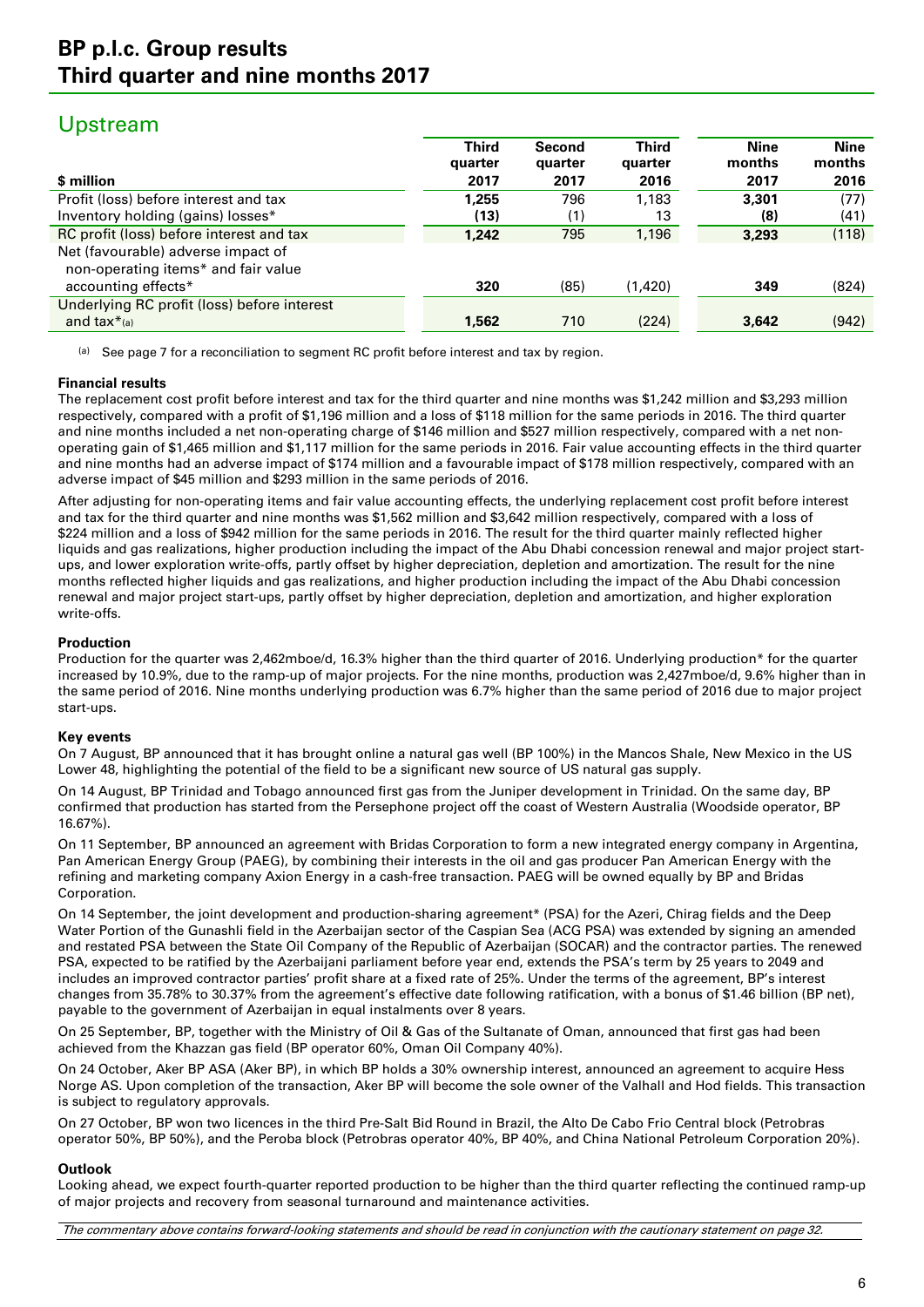### Upstream (continued)

|                                                            | <b>Third</b> | Second  | <b>Third</b> | <b>Nine</b> | <b>Nine</b> |
|------------------------------------------------------------|--------------|---------|--------------|-------------|-------------|
|                                                            | quarter      | quarter | quarter      | months      | months      |
| \$ million                                                 | 2017         | 2017    | 2016         | 2017        | 2016        |
| <b>Underlying RC profit (loss) before interest and tax</b> |              |         |              |             |             |
| US                                                         | 264          | 179     | (151)        | 609         | (1, 123)    |
| Non-US                                                     | 1,298        | 531     | (73)         | 3,033       | 181         |
|                                                            | 1,562        | 710     | (224)        | 3,642       | (942)       |
| <b>Non-operating items(a)</b>                              |              |         |              |             |             |
| US <sub>(b)</sub>                                          | (97)         | (34)    | 326          | (143)       | 106         |
| $Non-US(c)(d)$                                             | (49)         | 13      | 1,139        | (384)       | 1,011       |
|                                                            | (146)        | (21)    | 1,465        | (527)       | 1,117       |
| <b>Fair value accounting effects</b>                       |              |         |              |             |             |
| US                                                         | (100)        | 92      | (15)         | 184         | (105)       |
| Non-US                                                     | (74)         | 14      | (30)         | (6)         | (188)       |
|                                                            | (174)        | 106     | (45)         | 178         | (293)       |
| <b>RC profit (loss) before interest and tax</b>            |              |         |              |             |             |
| US                                                         | 67           | 237     | 160          | 650         | (1, 122)    |
| Non-US                                                     | 1,175        | 558     | 1,036        | 2,643       | 1,004       |
|                                                            | 1,242        | 795     | 1,196        | 3,293       | (118)       |
| <b>Exploration expense</b>                                 |              |         |              |             |             |
| US(b)                                                      | 190          | 25      | 22           | 255         | 182         |
| $Non-US_{(d)(e)}$                                          | 107          | 825     | 781          | 1,304       | 1,225       |
|                                                            | 297          | 850     | 803          | 1,559       | 1,407       |
| Of which: Exploration expenditure written off(b)(d)(e)     | 217          | 753     | 687          | 1,231       | 1,108       |
| Production (net of royalties)(f)<br>Liquids $*(g)$ (mb/d)  |              |         |              |             |             |
| US                                                         | 408          | 418     | 353          | 425         | 386         |
| Europe                                                     | 123          | 122     | 112          | 120         | 119         |
| Rest of World(g)                                           | 809          | 812     | 669          | 816         | 714         |
|                                                            | 1,341        | 1,352   | 1,134        | 1,360       | 1,219       |
| Natural gas (mmcf/d)                                       |              |         |              |             |             |
| US                                                         | 1,703        | 1,576   | 1,679        | 1,625       | 1,649       |
| Europe                                                     | 217          | 274     | 262          | 251         | 263         |
| <b>Rest of World</b>                                       | 4,581        | 4,410   | 3,753        | 4,311       | 3,867       |
|                                                            | 6,502        | 6,260   | 5,695        | 6,187       | 5,779       |
| Total hydrocarbons*(g) (mboe/d)                            |              |         |              |             |             |
| US.                                                        | 702          | 689     | 643          | 705         | 670         |
| Europe                                                     | 161          | 169     | 157          | 163         | 164         |
| Rest of World $(q)$                                        | 1,599        | 1,572   | 1,316        | 1,559       | 1,381       |
|                                                            | 2,462        | 2,431   | 2,116        | 2,427       | 2,215       |
| <b>Average realizations*</b> (h)                           |              |         |              |             |             |
| Total liquids(g)(i) (\$/bbl)                               | 47.45        | 46.27   | 40.99        | 47.87       | 36.50       |
| Natural gas (\$/mcf)                                       | 2.89         | 3.19    | 2.77         | 3.18        | 2.76        |
| Total hydrocarbons(g) (\$/boe)                             | 33.23        | 33.59   | 29.37        | 34.63       | 27.20       |

(a) Third quarter and nine months 2016 principally relate to impairment reversals in Angola and the North Sea.

(b) Third quarter and nine months 2017 include the write-off of \$145 million in relation to the value ascribed to certain licences in the deepwater Gulf of Mexico as part of the accounting for the acquisition of upstream assets from Devon Energy in 2011. This has been classified within the 'other' category of non-operating items.

(c) Nine months 2017 includes an impairment charge arising following the announcement on 3 April 2017 of the agreement to sell the Forties Pipeline System business to INEOS.

(d) Third quarter and nine months 2016 include \$601 million of exploration write-offs relating to a licence in Brazil, of which \$334 million relates to the value ascribed to the licence when acquired from Devon Energy in 2011, and has been classified within the 'other' category of non-operating items.

(e) Second quarter and nine months 2017 include the write-off of exploration well and lease costs in Angola. Nine months 2017 also includes the write-off of exploration well costs in Egypt.

(f) Includes BP's share of production of equity-accounted entities in the Upstream segment.

- $(9)$  A minor adjustment has been made to comparative periods in 2016. See page 28 for more information.
- $(h)$  Realizations are based on sales by consolidated subsidiaries only this excludes equity-accounted entities.

(i) Includes condensate, natural gas liquids and bitumen.

Because of rounding, some totals may not agree exactly with the sum of their component parts.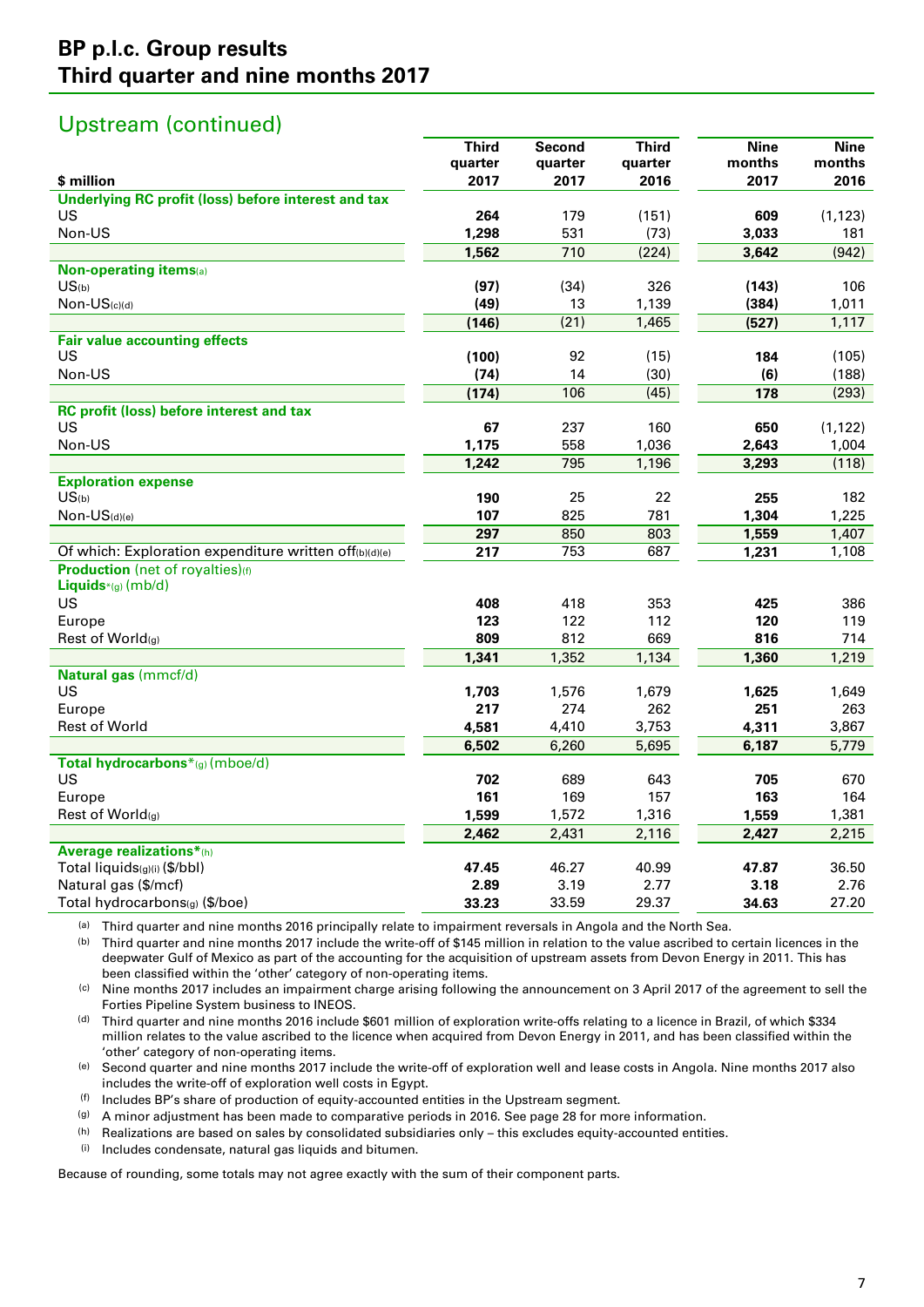## Downstream

|                                                              | Third<br>quarter | Second<br>quarter | Third<br>quarter | <b>Nine</b><br>months | <b>Nine</b><br>months |
|--------------------------------------------------------------|------------------|-------------------|------------------|-----------------------|-----------------------|
| \$ million                                                   | 2017             | 2017              | 2016             | 2017                  | 2016                  |
| Profit (loss) before interest and tax                        | 2,695            | 988               | 943              | 5,487                 | 5.189                 |
| Inventory holding (gains) losses*                            | (520)            | 579               | 35               | (39)                  | (926)                 |
| RC profit before interest and tax                            | 2.175            | 1.567             | 978              | 5,448                 | 4,263                 |
| Net (favourable) adverse impact of                           |                  |                   |                  |                       |                       |
| non-operating items* and fair value                          |                  |                   |                  |                       |                       |
| accounting effects*                                          | 163              | (154)             | 453              | 45                    | 494                   |
| Underlying RC profit before interest and $\text{tax*}_{(a)}$ | 2,338            | 1,413             | 1,431            | 5,493                 | 4,757                 |
|                                                              |                  |                   |                  |                       |                       |

(a) See page 9 for a reconciliation to segment RC profit before interest and tax by region and by business.

### **Financial results**

The replacement cost profit before interest and tax for the third quarter and nine months was \$2,175 million and \$5,448 million respectively, compared with \$978 million and \$4,263 million for the same periods in 2016.

The third quarter and nine months include a net non-operating charge of \$55 million and a net non-operating gain of \$7 million respectively, compared with a net non-operating charge of \$196 million and a net non-operating gain of \$53 million for the same periods in 2016. Fair value accounting effects had an adverse impact of \$108 million in the third quarter and \$52 million for the nine months, compared with an adverse impact of \$257 million and \$547 million for the same periods in 2016.

After adjusting for non-operating items and fair value accounting effects, the underlying replacement cost profit before interest and tax for the third quarter and nine months was \$2,338 million and \$5,493 million respectively, compared with \$1,431 million and \$4,757 million for the same periods in 2016.

Replacement cost profit before interest and tax for fuels, lubricants and petrochemicals is set out on page 9.

#### **Fuels business**

The fuels business reported an underlying replacement cost profit before interest and tax of \$1,788 million for the third quarter and \$3,896 million for the nine months, compared with \$983 million and \$3,310 million for the same periods in 2016 driven by higher refining and fuels marketing results. The result for the quarter also reflects an improved contribution from supply and trading. The contribution was however lower for the nine months compared to last year.

The refining result for the quarter and nine months reflects continued strong operational performance, capturing higher industry refining margins which were partially offset by narrower North American heavy crude oil differentials. The result also benefited from increased commercial optimization and higher levels of advantaged feedstock processed in the US. The nine-months result also reflects the impact of a higher level of planned turnaround activity.

The fuels marketing result for both the quarter and nine months reflects continued profit growth supported by higher premium volume and the continued rollout of our convenience partnership sites.

On 30 October, we completed the initial public offering of common units in our subsidiary, BP Midstream Partners LP. As a result of the initial public offering, we received net proceeds of around \$0.7 billion.

### **Lubricants business**

The lubricants business reported an underlying replacement cost profit before interest and tax of \$356 million for the third quarter and \$1,104 million for the nine months, compared with \$370 million and \$1,166 million for the same periods in 2016. The result for the quarter and nine months reflects continued premium brand growth, more than offset by the impact of higher base oil prices due to temporary supply constraints and increasing crude oil prices.

### **Petrochemicals business**

The petrochemicals business reported an underlying replacement cost profit before interest and tax of \$194 million for the third quarter and \$493 million for the nine months, compared with \$78 million and \$281 million for the same periods in 2016. The result for the quarter and nine months reflects an improved margin environment, stronger margin optimization and lower costs reflecting the continued benefits from our simplification and efficiency programmes.

In April, we announced our intention to divest our 50% shareholding in our Shanghai SECCO Petrochemical Company Limited joint venture in China. The transaction is expected to complete in the fourth quarter. As a result, the asset relating to our shareholding has been classified as held for sale in the group balance sheet at 30 September 2017.

### **Outlook**

While industry refining margins have remained robust coming into the fourth quarter, we would expect a normal seasonal decline compared with the third quarter. In the fourth quarter, we also expect a higher level of turnaround activity.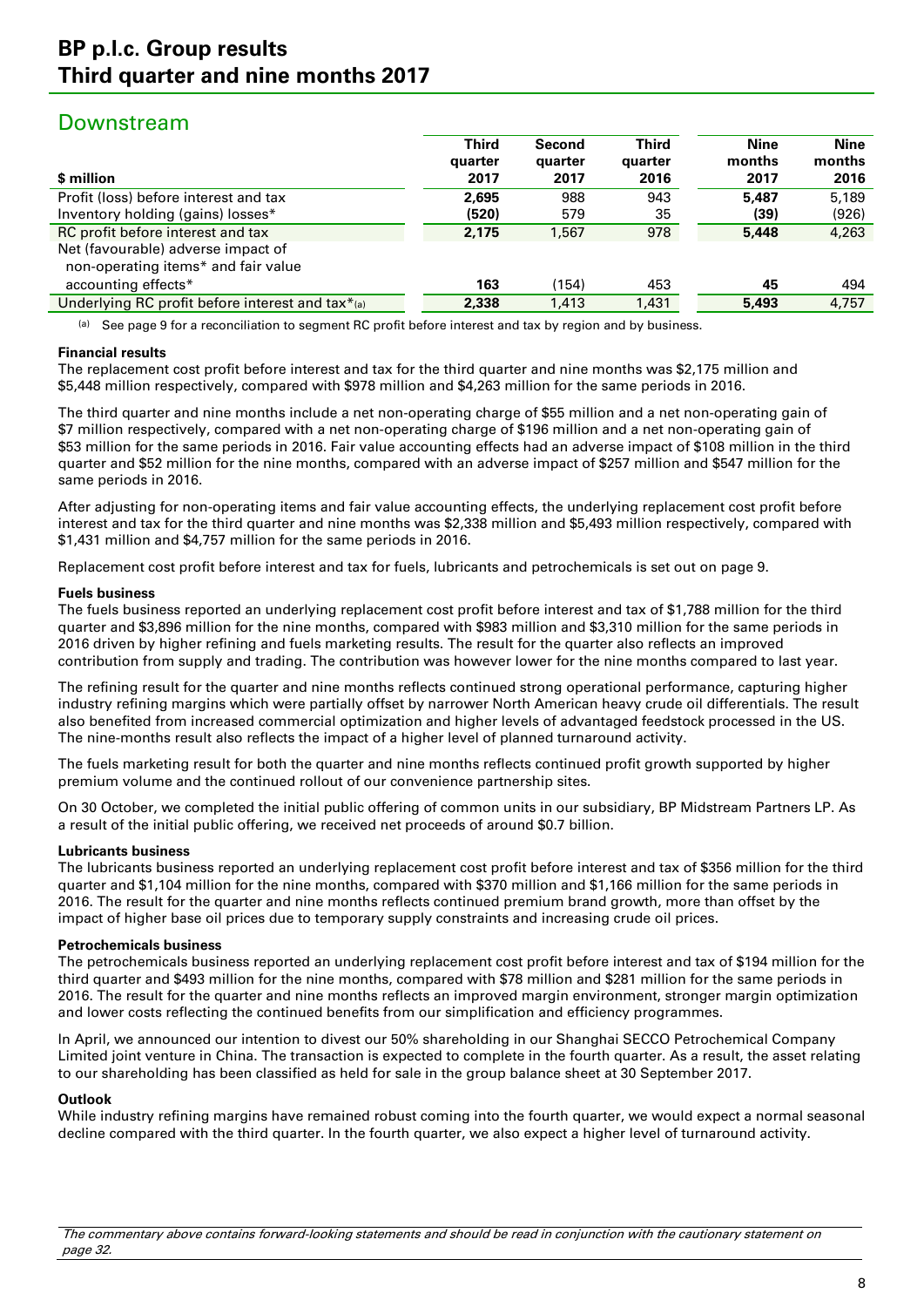## Downstream (continued)

|                                                         | <b>Third</b><br>quarter | Second<br>quarter | <b>Third</b><br>quarter | <b>Nine</b><br>months | <b>Nine</b><br>months |
|---------------------------------------------------------|-------------------------|-------------------|-------------------------|-----------------------|-----------------------|
| \$ million                                              | 2017                    | 2017              | 2016                    | 2017                  | 2016                  |
| Underlying RC profit before interest and tax -          |                         |                   |                         |                       |                       |
| by region                                               |                         |                   |                         |                       |                       |
| US                                                      | 640                     | 283               | 298                     | 1,477                 | 1,224                 |
| Non-US                                                  | 1,698                   | 1,130             | 1,133                   | 4,016                 | 3,533                 |
|                                                         | 2,338                   | 1,413             | 1,431                   | 5,493                 | 4,757                 |
| <b>Non-operating items</b>                              |                         |                   |                         |                       |                       |
| US                                                      | (39)                    | 28                | (56)                    | (23)                  | 74                    |
| Non-US                                                  | (16)                    | 110               | (140)                   | 30                    | (21)                  |
|                                                         | (55)                    | 138               | (196)                   | $\overline{7}$        | 53                    |
| <b>Fair value accounting effects</b>                    |                         |                   |                         |                       |                       |
| US<br>Non-US                                            | 20<br>(128)             | 10<br>6           | (178)                   | (32)<br>(20)          | (343)                 |
|                                                         |                         | 16                | (79)<br>(257)           | (52)                  | (204)<br>(547)        |
| <b>RC profit before interest and tax</b>                | (108)                   |                   |                         |                       |                       |
| US                                                      | 621                     | 321               | 64                      | 1,422                 | 955                   |
| Non-US                                                  | 1,554                   | 1,246             | 914                     | 4,026                 | 3,308                 |
|                                                         | 2,175                   | 1,567             | 978                     | 5,448                 | 4,263                 |
| Underlying RC profit before interest and tax -          |                         |                   |                         |                       |                       |
| by business(a)(b)                                       |                         |                   |                         |                       |                       |
| <b>Fuels</b>                                            | 1,788                   | 908               | 983                     | 3,896                 | 3,310                 |
| Lubricants                                              | 356                     | 355               | 370                     | 1,104                 | 1,166                 |
| Petrochemicals                                          | 194                     | 150               | 78                      | 493                   | 281                   |
|                                                         | 2,338                   | 1,413             | 1,431                   | 5,493                 | 4,757                 |
| <b>Non-operating items and fair value</b>               |                         |                   |                         |                       |                       |
| accounting effects(c)                                   |                         |                   |                         |                       |                       |
| Fuels                                                   | (154)                   | 159               | (455)                   | 9                     | (493)                 |
| Lubricants                                              | (3)                     | (2)               | 1                       | (8)                   | (3)                   |
| Petrochemicals                                          | (6)                     | (3)               | 1                       | (46)                  | 2                     |
|                                                         | (163)                   | 154               | (453)                   | (45)                  | (494)                 |
| RC profit before interest and tax(a)(b)<br><b>Fuels</b> | 1,634                   | 1,067             | 528                     | 3,905                 | 2,817                 |
| Lubricants                                              | 353                     | 353               | 371                     | 1,096                 | 1,163                 |
| Petrochemicals                                          | 188                     | 147               | 79                      | 447                   | 283                   |
|                                                         | 2,175                   | 1,567             | 978                     | 5,448                 | 4,263                 |
|                                                         | 16.3                    |                   |                         | 14.0                  |                       |
| BP average refining marker margin (RMM)* (\$/bbl)       |                         | 13.8              | 11.6                    |                       | 12.0                  |
| <b>Refinery throughputs (mb/d)</b><br>US                | 737                     | 708               | 613                     | 713                   | 660                   |
| Europe                                                  | 768                     | 782               | 795                     | 784                   | 802                   |
| <b>Rest of World</b>                                    | 240                     | 198               | 242                     | 207                   | 237                   |
|                                                         | 1,745                   | 1,688             | 1,650                   | 1,704                 | 1,699                 |
| <b>Refining availability*</b> (%)                       | 95.3                    | 94.5              | 95.4                    | 95.0                  | 95.4                  |
| Marketing sales of refined products (mb/d)              |                         |                   |                         |                       |                       |
| US                                                      | 1,186                   | 1,177             | 1,205                   | 1,160                 | 1,130                 |
| Europe                                                  | 1,204                   | 1,153             | 1,236                   | 1,143                 | 1,184                 |
| Rest of World                                           | 480                     | 497               | 503                     | 496                   | 502                   |
|                                                         | 2,870                   | 2,827             | 2,944                   | 2,799                 | 2,816                 |
| Trading/supply sales of refined products                | 3,088                   | 2,996             | 2,581                   | 3,015                 | 2,755                 |
| Total sales volumes of refined products                 | 5,958                   | 5,823             | 5,525                   | 5,814                 | 5,571                 |
| <b>Petrochemicals production (kte)</b>                  |                         |                   |                         |                       |                       |
| US                                                      | 617                     | 672               | 564                     | 1,787                 | 2,018                 |
| Europe                                                  | 1,285                   | 1,365             | 898                     | 3,903                 | 2,799                 |
| Rest of World                                           | 2,025                   | 2,001             | 1,987                   | 6,099                 | 5,863                 |
|                                                         | 3,927                   | 4,038             | 3,449                   | 11,789                | 10,680                |

(a) Segment-level overhead expenses are included in the fuels business result.

(b) BP's share of income from petrochemicals at our Gelsenkirchen and Mülheim sites in Germany is reported in the fuels business.

(c) For Downstream, fair value accounting effects arise solely in the fuels business.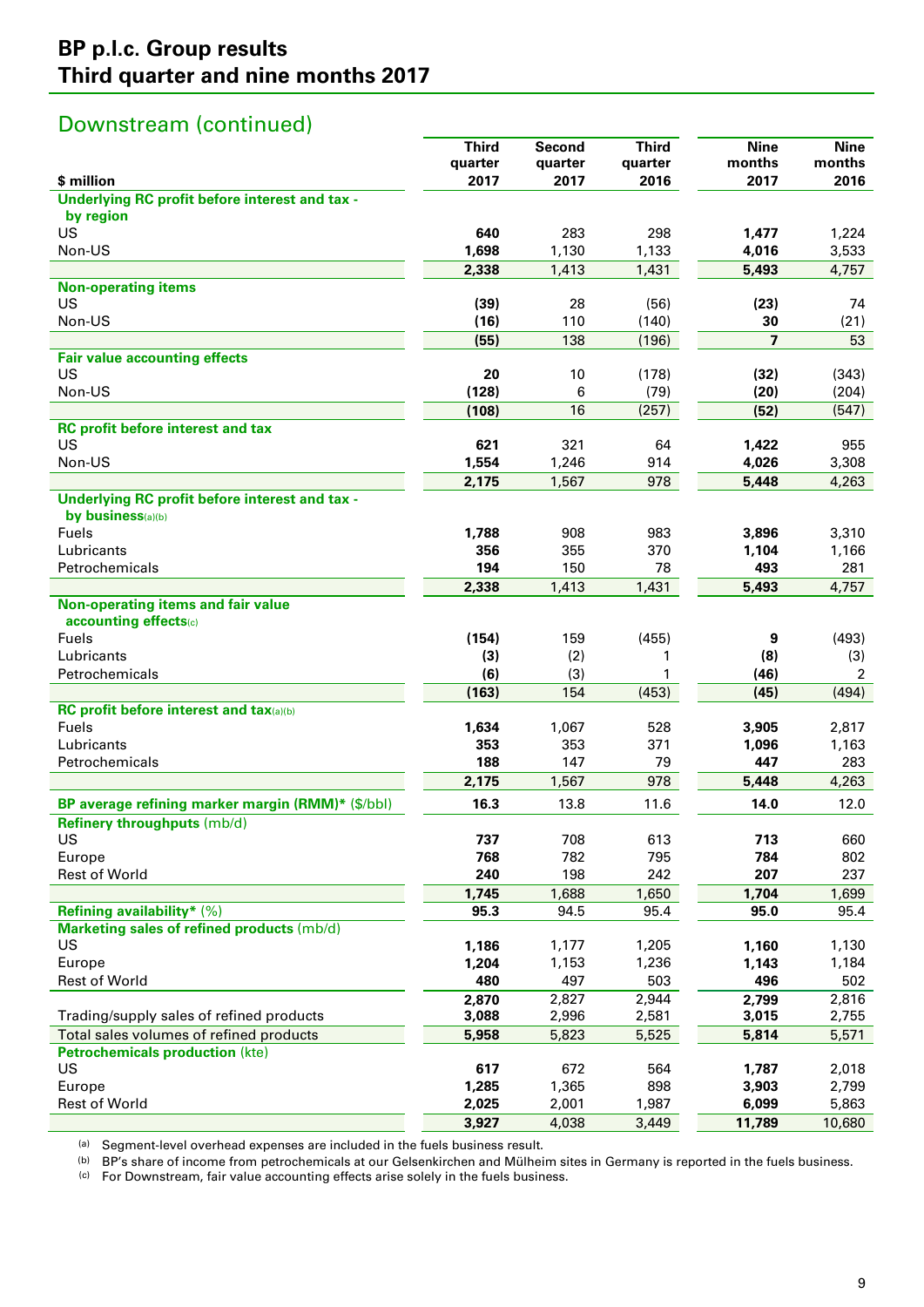## Rosneft

| \$ million                                                                        | Third                           | Second  | <b>Third</b> | <b>Nine</b> | <b>Nine</b> |
|-----------------------------------------------------------------------------------|---------------------------------|---------|--------------|-------------|-------------|
|                                                                                   | quarter                         | quarter | quarter      | months      | months      |
|                                                                                   | 2017(a)                         | 2017    | 2016         | 2017(a)     | 2016        |
| Profit before interest and tax(b)                                                 | 161                             | 271     | 108          | 505         | 461         |
| Inventory holding (gains) losses*                                                 | (24)                            | 8       | 12           | 10          | (29)        |
| RC profit before interest and tax<br>Net charge (credit) for non-operating items* | 137<br>$\overline{\phantom{0}}$ | 279     | 120          | 515         | 432         |
| Underlying RC profit before interest and tax*                                     | 137                             | 279     | 120          | 515         | 432         |

### **Financial results**

Replacement cost profit before interest and tax and underlying replacement cost profit before interest and tax for the third quarter and nine months was \$137 million and \$515 million respectively, compared with \$120 million and \$432 million for the same periods in 2016. There were no non-operating items in the third quarter and nine months of either year.

Compared with the same period in 2016, the result for the third quarter was primarily affected by higher oil prices and favourable duty lag effects partially offset by adverse foreign exchange effects. For the nine months, the result was primarily affected by higher oil prices partially offset by adverse foreign exchange effects.

In June 2017 Rosneft's annual general meeting adopted a resolution to pay dividends of 5.98 Russian roubles per ordinary share. In July BP received a dividend in relation to the 2016 annual results of \$190 million, after the deduction of withholding tax.

BP's two nominees, Bob Dudley and Guillermo Quintero, were re-elected to Rosneft's board by the extraordinary general meeting (EGM) on 29 September. The EGM also adopted a resolution to pay interim dividends for the first half of 2017 of 3.83 Russian roubles per ordinary share. BP expects to receive a dividend of approximately \$120 million after the deduction of withholding tax, subject to fluctuations in foreign exchange.

### **Key events**

In August, Rosneft completed the acquisition of a 49.13% stake in Essar Oil Limited (EOL), an Indian downstream business, from the Essar group.

In October Rosneft completed the deal to acquire a 30% stake in a concession agreement to develop the Zohr field in Egypt from the Italian company Eni S.p.A.

|                                                 | Third<br>quarter<br>2017(a) | Second<br>quarter<br>2017 | <b>Third</b><br>quarter<br>2016 | <b>Nine</b><br>months<br>2017(a) | <b>Nine</b><br>months<br>2016 |
|-------------------------------------------------|-----------------------------|---------------------------|---------------------------------|----------------------------------|-------------------------------|
| <b>Production (net of royalties) (BP share)</b> |                             |                           |                                 |                                  |                               |
| Liquids $*$ (mb/d)                              | 903                         | 902                       | 820                             | 906                              | 813                           |
| Natural gas (mmcf/d)                            | 1,263                       | 1,302                     | 1.221                           | 1,300                            | 1,256                         |
| Total hydrocarbons* (mboe/d)                    | 1,120                       | 1.126                     | 1.030                           | 1,130                            | 1.030                         |

The operational and financial information of the Rosneft segment for the third quarter and nine months of the year is based on preliminary operational and financial results of Rosneft for the nine months ended 30 September 2017. Actual results may differ from these amounts.

(b) The Rosneft segment result includes equity-accounted earnings arising from BP's 19.75% shareholding in Rosneft as adjusted for the accounting required under IFRS relating to BP's purchase of its interest in Rosneft and the amortization of the deferred gain relating to the divestment of BP's interest in TNK-BP. These adjustments have increased the reported profit before interest and tax for the third quarter and nine months 2017, as shown in the table above, compared with the equivalent amount in Russian roubles that we expect Rosneft to report in its own financial statements under IFRS. BP's share of Rosneft's profit before interest and tax for each year-to-date period is calculated by translating the amounts reported in Russian roubles into US dollars using the average exchange rate for the year to date. BP's share of Rosneft's earnings after finance costs, taxation and non-controlling interests, as adjusted, is included in the BP group income statement within profit before interest and taxation.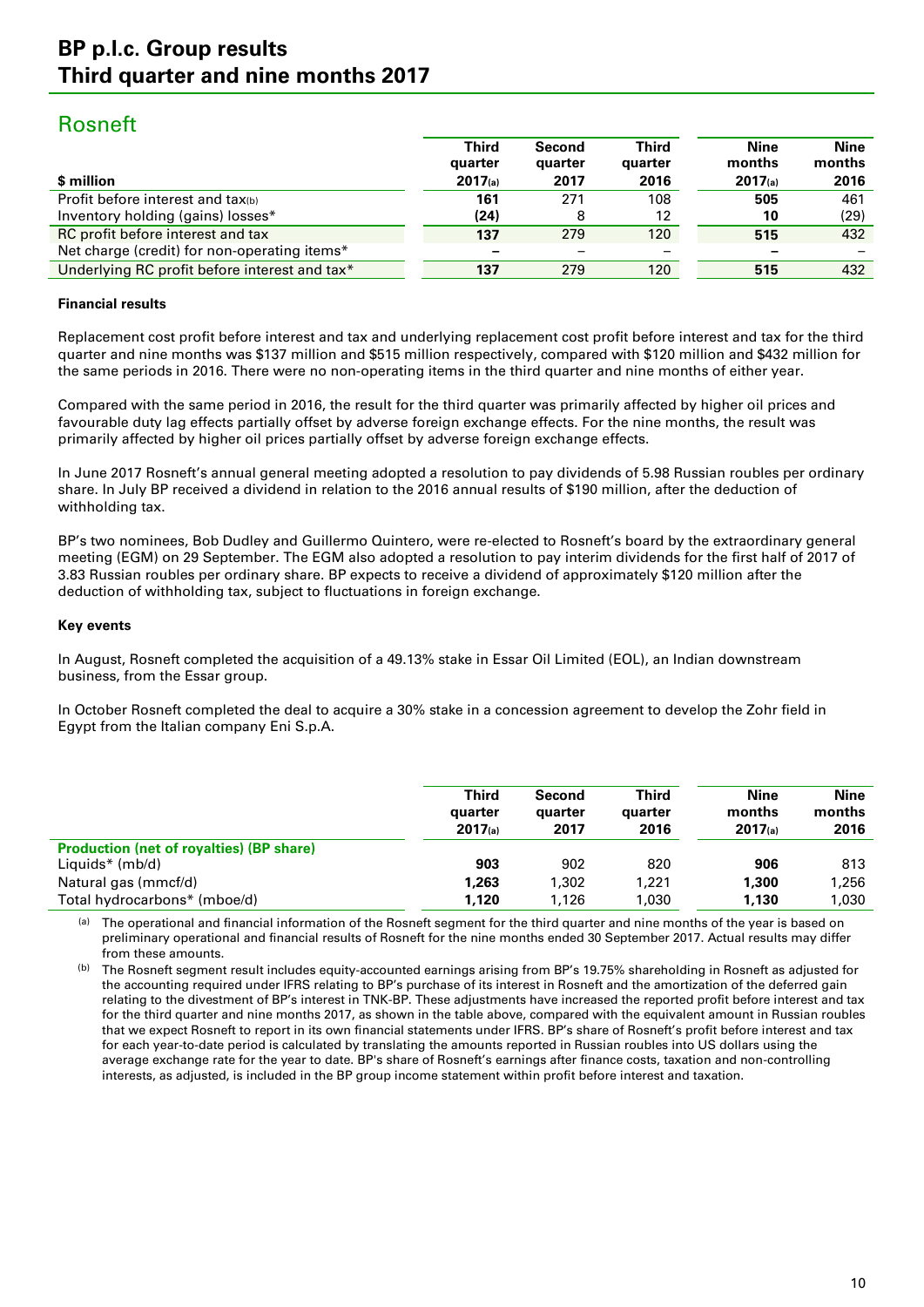### Other businesses and corporate

|                                                        | <b>Third</b><br>quarter | Second<br>quarter | <b>Third</b><br>quarter | <b>Nine</b><br>months | <b>Nine</b><br>months |
|--------------------------------------------------------|-------------------------|-------------------|-------------------------|-----------------------|-----------------------|
| \$ million                                             | 2017                    | 2017              | 2016                    | 2017                  | 2016                  |
| Profit (loss) before interest and tax                  |                         |                   |                         |                       |                       |
| Gulf of Mexico oil spill                               | (84)                    | (347)             | (66)                    | (466)                 | (5,966)               |
| Other                                                  | (376)                   | (374)             | (375)                   | (1, 146)              | (1,074)               |
| Profit (loss) before interest and tax                  | (460)                   | (721)             | (441)                   | (1,612)               | (7,040)               |
| Inventory holding (gains) losses*                      |                         |                   |                         |                       |                       |
| RC profit (loss) before interest and tax               | (460)                   | (721)             | (441)                   | (1,612)               | (7,040)               |
| Net charge (credit) for non-operating items*           |                         |                   |                         |                       |                       |
| Gulf of Mexico oil spill                               | 84                      | 347               | 66                      | 466                   | 5,966                 |
| Other                                                  | (22)                    | 8                 | 115                     | (58)                  | 260                   |
| Net charge (credit) for non-operating items            | 62                      | 355               | 181                     | 408                   | 6,226                 |
| Underlying RC profit (loss) before interest and        |                         |                   |                         |                       |                       |
| $\text{tax}^*$                                         | (398)                   | (366)             | (260)                   | (1, 204)              | (814)                 |
| <b>Underlying RC profit (loss) before interest and</b> |                         |                   |                         |                       |                       |
| tax                                                    |                         |                   |                         |                       |                       |
| <b>US</b>                                              | (145)                   | (104)             | (107)                   | (446)                 | (326)                 |
| Non-US                                                 | (253)                   | (262)             | (153)                   | (758)                 | (488)                 |
|                                                        | (398)                   | (366)             | (260)                   | (1,204)               | (814)                 |
| <b>Non-operating items</b>                             |                         |                   |                         |                       |                       |
| US                                                     | (92)                    | (350)             | (168)                   | (480)                 | (6, 152)              |
| Non-US                                                 | 30                      | (5)               | (13)                    | 72                    | (74)                  |
|                                                        | (62)                    | (355)             | (181)                   | (408)                 | (6, 226)              |
| RC profit (loss) before interest and tax               |                         |                   |                         |                       |                       |
| US                                                     | (237)                   | (454)             | (275)                   | (926)                 | (6, 478)              |
| Non-US                                                 | (223)                   | (267)             | (166)                   | (686)                 | (562)                 |
|                                                        | (460)                   | (721)             | (441)                   | (1,612)               | (7,040)               |

Other businesses and corporate comprises our alternative energy business, shipping, treasury, corporate activities including centralized functions, and the costs of the Gulf of Mexico oil spill.

### **Financial results**

The replacement cost loss before interest and tax for the third quarter and nine months was \$460 million and \$1,612 million respectively, compared with \$441 million and \$7,040 million for the same periods in 2016.

The results included a net non-operating charge of \$62 million for the third quarter and \$408 million for the nine months, compared with a net non-operating charge of \$181 million and \$6,226 million for the same periods in 2016.

After adjusting for non-operating items, the underlying replacement cost loss before interest and tax for the third quarter and nine months was \$398 million and \$1,204 million respectively, compared with \$260 million and \$814 million for the same periods in 2016. The underlying charge for the nine months was impacted by weaker business results, and adverse foreign exchange effects which had a favourable effect in the same period in 2016.

### **Alternative energy – biofuels, wind**

The net ethanol-equivalent production (which includes ethanol and sugar) for the third quarter and nine months was 362 million litres and 588 million litres respectively, compared with 352 million litres and 635 million litres for the same periods in 2016.

Net wind generation capacity\*(a) was 1,432MW at 30 September 2017 compared with 1,474MW at 30 September 2016. BP's net share of wind generation for the third quarter and nine months was 644GWh and 2,856GWh respectively, compared with 828GWh and 3,235GWh for the same periods in 2016.

(a) Capacity figures for 2016 include 23MW in the Netherlands managed by our Downstream segment.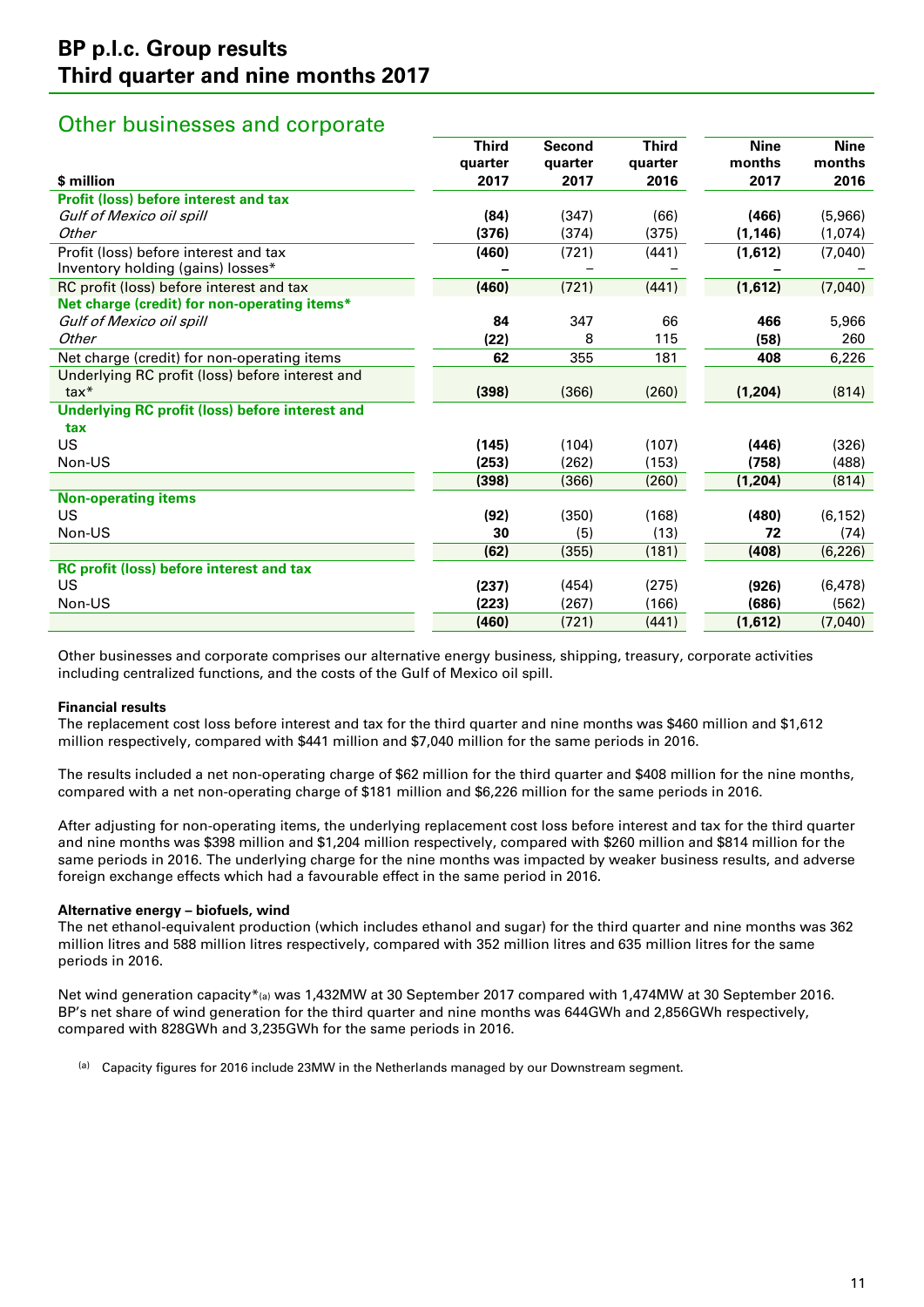## Financial statements Group income statement

|                                                                                              | <b>Third</b> | Second  | <b>Third</b> | <b>Nine</b> | <b>Nine</b> |
|----------------------------------------------------------------------------------------------|--------------|---------|--------------|-------------|-------------|
|                                                                                              | quarter      | quarter | quarter      | months      | months      |
| \$ million                                                                                   | 2017         | 2017    | 2016         | 2017        | 2016        |
|                                                                                              | 60,018       | 56,511  | 47,047       | 172,392     | 132,001     |
| Sales and other operating revenues (Note 5)<br>Earnings from joint ventures - after interest |              |         |              |             |             |
| and tax                                                                                      | 231          | 160     | 174          | 596         | 477         |
|                                                                                              | 282          | 371     | 209          | 804         | 731         |
| Earnings from associates - after interest and tax                                            |              |         |              |             |             |
| Interest and other income                                                                    | 185          | 127     | 146          | 434         | 392         |
| Gains on sale of businesses and fixed assets                                                 | 92           | 197     | 467          | 334         | 884         |
| Total revenues and other income                                                              | 60,808       | 57,366  | 48,043       | 174,560     | 134,485     |
| Purchases                                                                                    | 44,612       | 42,713  | 34,981       | 128,462     | 94,336      |
| Production and manufacturing expenses(a)                                                     | 5,454        | 5,761   | 5,517        | 16,470      | 22,482      |
| Production and similar taxes (Note 6)                                                        | 278          | 189     | 212          | 773         | 484         |
| Depreciation, depletion and amortization (Note 5)                                            | 3,904        | 3,793   | 3,496        | 11,539      | 10,863      |
| Impairment and losses on sale of businesses and                                              |              |         |              |             |             |
| fixed assets                                                                                 | 108          | 51      | (1, 424)     | 612         | (1, 359)    |
| <b>Exploration expense</b>                                                                   | 297          | 850     | 803          | 1,559       | 1,407       |
| Distribution and administration expenses                                                     | 2,634        | 2,540   | 2,648        | 7,527       | 7,803       |
| Profit (loss) before interest and taxation                                                   | 3,521        | 1,469   | 1,810        | 7,618       | (1,531)     |
| Finance costs(a)                                                                             | 511          | 487     | 433          | 1,458       | 1,241       |
| Net finance expense relating to pensions and                                                 |              |         |              |             |             |
| other post-retirement benefits                                                               | 55           | 54      | 48           | 162         | 140         |
| Profit (loss) before taxation                                                                | 2,955        | 928     | 1,329        | 5,998       | (2, 912)    |
| Taxation(a)                                                                                  | 1,198        | 772     | (248)        | 2,593       | (2,541)     |
| Profit (loss) for the period                                                                 | 1,757        | 156     | 1,577        | 3,405       | (371)       |
| Attributable to                                                                              |              |         |              |             |             |
| <b>BP</b> shareholders                                                                       | 1,769        | 144     | 1,620        | 3,362       | (382)       |
| Non-controlling interests                                                                    | (12)         | 12      | (43)         | 43          | 11          |
|                                                                                              | 1,757        | 156     | 1,577        | 3,405       | (371)       |
|                                                                                              |              |         |              |             |             |
| <b>Earnings per share (Note 7)</b>                                                           |              |         |              |             |             |
| Profit (loss) for the period attributable to                                                 |              |         |              |             |             |
| <b>BP</b> shareholders                                                                       |              |         |              |             |             |
| Per ordinary share (cents)                                                                   |              |         |              |             |             |
| <b>Basic</b>                                                                                 | 8.95         | 0.73    | 8.61         | 17.10       | (2.05)      |
| <b>Diluted</b>                                                                               | 8.90         | 0.72    | 8.56         | 17.00       | (2.05)      |
| Per ADS (dollars)                                                                            |              |         |              |             |             |
| <b>Basic</b>                                                                                 | 0.54         | 0.04    | 0.52         | 1.03        | (0.12)      |
| <b>Diluted</b>                                                                               | 0.53         | 0.04    | 0.51         | 1.02        | (0.12)      |

(a) See Note 2 for information on the impact of the Gulf of Mexico oil spill on these income statement line items.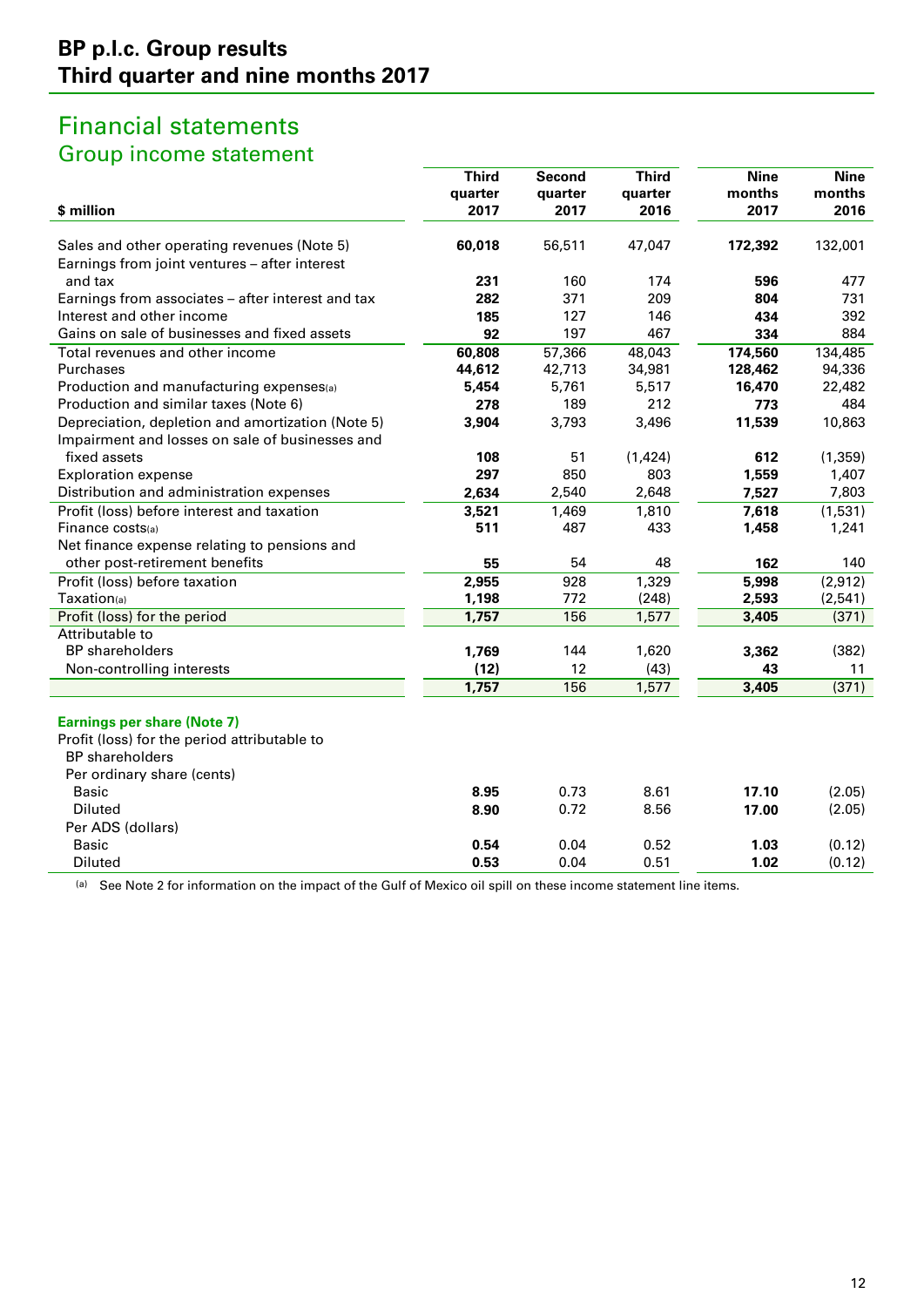## Group statement of comprehensive income

| \$ million                                                                                                                              | <b>Third</b><br>quarter<br>2017 | <b>Second</b><br>quarter<br>2017 | <b>Third</b><br>quarter<br>2016 | <b>Nine</b><br>months<br>2017 | <b>Nine</b><br>months<br>2016 |
|-----------------------------------------------------------------------------------------------------------------------------------------|---------------------------------|----------------------------------|---------------------------------|-------------------------------|-------------------------------|
| Profit (loss) for the period                                                                                                            | 1,757                           | 156                              | 1,577                           | 3,405                         | (371)                         |
| <b>Other comprehensive income</b><br>Items that may be reclassified subsequently to<br>profit or loss                                   |                                 |                                  |                                 |                               |                               |
| <b>Currency translation differences</b><br>Exchange gains (losses) on translation of<br>foreign operations reclassified to gain or loss | 611                             | (103)                            | 192                             | 1,722                         | 1,031                         |
| on sale of businesses and fixed assets                                                                                                  | 13                              | 4                                |                                 | 18                            | 6                             |
| Available-for-sale investments                                                                                                          |                                 | 1                                | $\mathbf{1}$                    | 3                             | 1                             |
| Cash flow hedges marked to market<br>Cash flow hedges reclassified to the income                                                        | 49                              | 81                               | (84)                            | 178                           | (435)                         |
| statement                                                                                                                               | 20                              | 31                               | 71                              | 93                            | 110                           |
| Cash flow hedges reclassified to the                                                                                                    |                                 |                                  |                                 |                               |                               |
| balance sheet                                                                                                                           | 29                              | 36                               | 30                              | 104                           | 49                            |
| Share of items relating to equity-accounted                                                                                             |                                 |                                  |                                 |                               |                               |
| entities, net of tax                                                                                                                    | 128                             | 72                               | 174                             | 431                           | 661                           |
| Income tax relating to items that may                                                                                                   |                                 |                                  |                                 |                               |                               |
| be reclassified                                                                                                                         | (59)                            | 4                                | (78)                            | (180)                         | (84)                          |
|                                                                                                                                         | 791                             | 126                              | 306                             | 2,369                         | 1,339                         |
| Items that will not be reclassified to profit or loss<br>Remeasurements of the net pension and other                                    |                                 |                                  |                                 |                               |                               |
| post-retirement benefit liability or asset<br>Income tax relating to items that will not be                                             | 1,002                           | 318                              | (2,995)                         | 2,047                         | (5,980)                       |
| reclassified                                                                                                                            | (351)                           | (102)                            | 510                             | (699)                         | 1,504                         |
|                                                                                                                                         | 651                             | 216                              | (2, 485)                        | 1,348                         | (4, 476)                      |
| Other comprehensive income                                                                                                              | 1,442                           | 342                              | (2, 179)                        | 3,717                         | (3, 137)                      |
| Total comprehensive income                                                                                                              | 3,199                           | 498                              | (602)                           | 7,122                         | (3,508)                       |
| <b>Attributable to</b>                                                                                                                  |                                 |                                  |                                 |                               |                               |
| <b>BP</b> shareholders                                                                                                                  | 3,206                           | 472                              | (558)                           | 7,041                         | (3, 513)                      |
| Non-controlling interests                                                                                                               | (7)                             | 26                               | (44)                            | 81                            | 5                             |
|                                                                                                                                         | 3,199                           | 498                              | (602)                           | 7,122                         | (3,508)                       |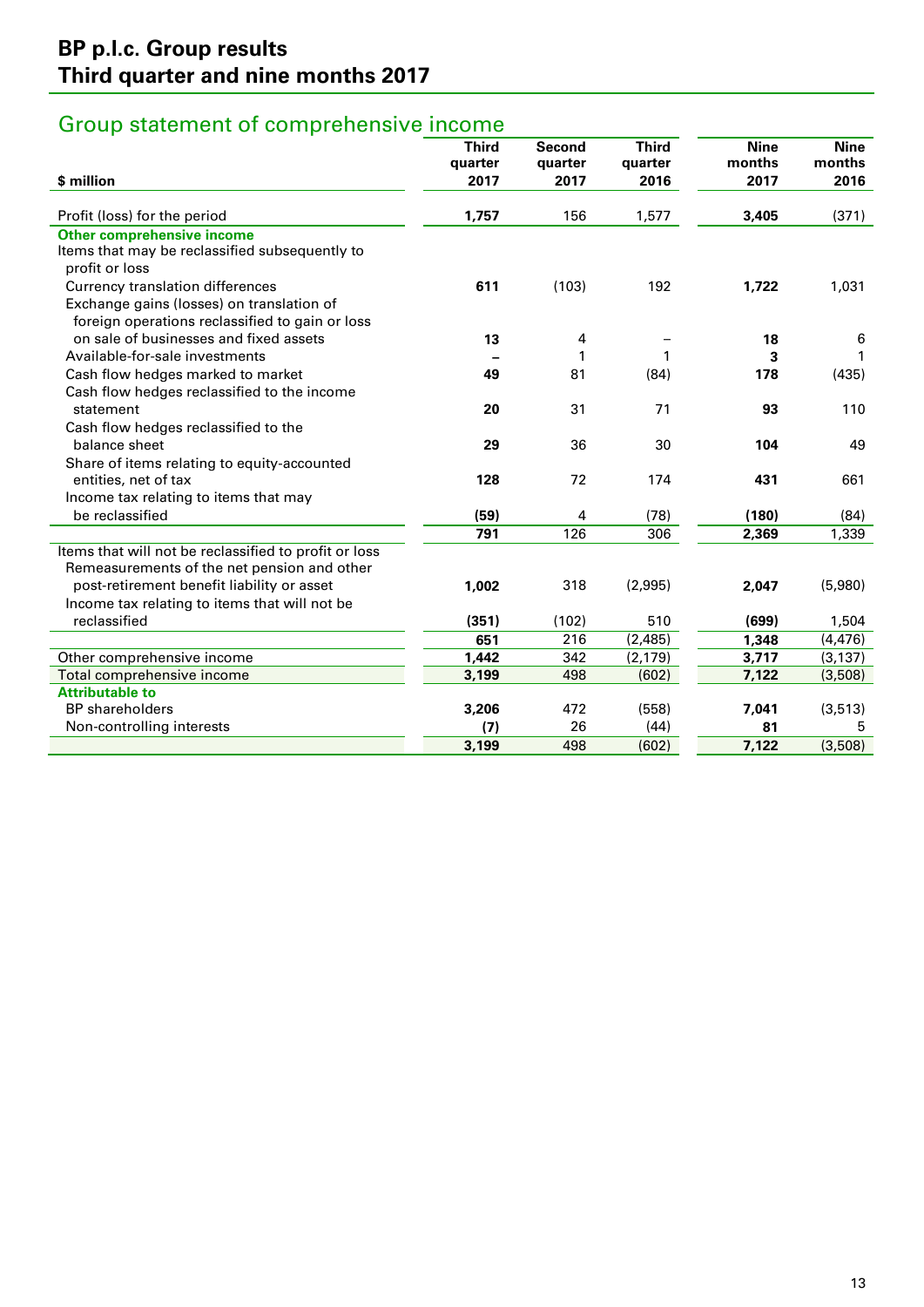## Group statement of changes in equity

|                                                                  | <b>BP</b>     |                 |          |
|------------------------------------------------------------------|---------------|-----------------|----------|
|                                                                  | shareholders' | Non-controlling | Total    |
| \$ million                                                       | equity        | interests       | equity   |
| At 1 January 2017                                                | 95,286        | 1,557           | 96,843   |
| Total comprehensive income                                       | 7,041         | 81              | 7,122    |
| <b>Dividends</b>                                                 | (4,526)       | (109)           | (4,635)  |
| Share-based payments, net of tax                                 | 514           |                 | 514      |
| Share of equity-accounted entities' change in equity, net of tax | 206           |                 | 206      |
| Transactions involving non-controlling interests                 |               | 88              | 88       |
| At 30 September 2017                                             | 98,521        | 1,617           | 100,138  |
|                                                                  |               |                 |          |
|                                                                  |               |                 |          |
|                                                                  | <b>BP</b>     |                 |          |
|                                                                  | shareholders' | Non-controlling | Total    |
| \$ million                                                       | equity        | interests       | equity   |
| At 1 January 2016                                                | 97,216        | 1,171           | 98,387   |
| Total comprehensive income                                       | (3, 513)      | 5               | (3,508)  |
| <b>Dividends</b>                                                 | (3,429)       | (83)            | (3, 512) |
| Share-based payments, net of tax                                 | 622           |                 | 622      |
| Share of equity-accounted entities' change in equity, net of tax | 49            |                 | 49       |
| Transactions involving non-controlling interests                 | 431           | 328             | 759      |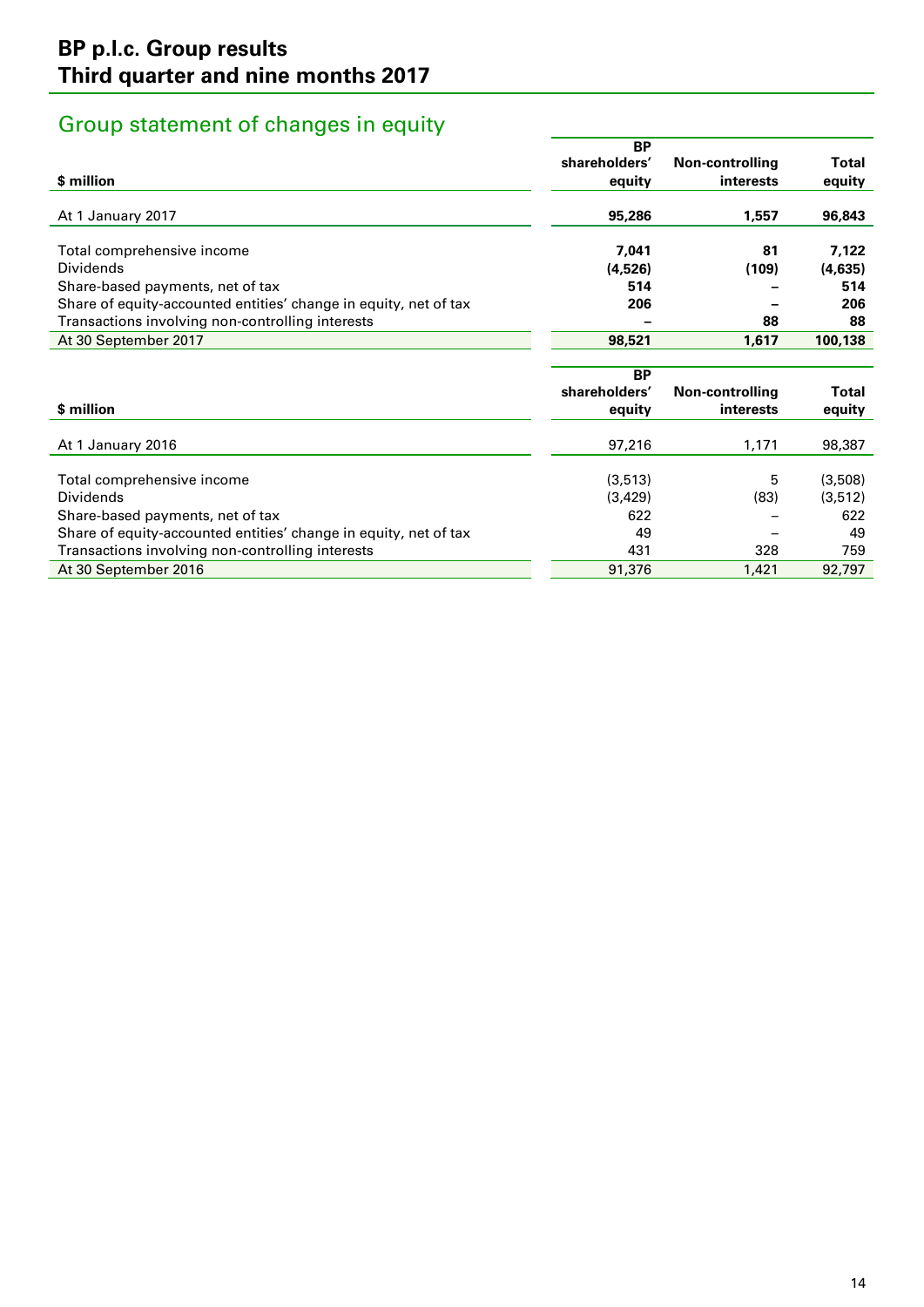# Group balance sheet

|                                                                              | 30 September | 31 December |
|------------------------------------------------------------------------------|--------------|-------------|
| \$ million                                                                   | 2017         | 2016        |
| <b>Non-current assets</b>                                                    |              |             |
| Property, plant and equipment                                                | 130,651      | 129,757     |
| Goodwill                                                                     | 11,514       | 11,194      |
| Intangible assets                                                            | 18,586       | 18,183      |
| Investments in joint ventures                                                | 6,703        | 8,609       |
| Investments in associates                                                    | 15,921       | 14,092      |
| Other investments                                                            | 1,051        | 1,033       |
| <b>Fixed assets</b>                                                          | 184,426      | 182,868     |
| Loans                                                                        | 553          | 532         |
| Trade and other receivables                                                  | 1,461        | 1,474       |
| Derivative financial instruments                                             | 4,470        | 4,359       |
| Prepayments                                                                  | 1,094        | 945         |
| Deferred tax assets                                                          | 4,819        | 4,741       |
| Defined benefit pension plan surpluses                                       | 2,297        | 584         |
|                                                                              | 199,120      | 195,503     |
| <b>Current assets</b>                                                        |              |             |
| Loans                                                                        | 267          | 259         |
| Inventories                                                                  | 18,078       | 17,655      |
| Trade and other receivables                                                  | 21,833       | 20,675      |
| Derivative financial instruments                                             | 2,248        | 3,016       |
| Prepayments                                                                  | 1,441        | 1,486       |
| Current tax receivable                                                       | 746          | 1,194       |
| Other investments                                                            | 84           | 44          |
| Cash and cash equivalents                                                    | 25,780       | 23,484      |
|                                                                              | 70,477       | 67,813      |
| Assets classified as held for sale (Note 3)                                  | 1,892        |             |
|                                                                              | 72,369       | 67,813      |
| <b>Total assets</b>                                                          | 271,489      | 263,316     |
| <b>Current liabilities</b>                                                   |              |             |
| Trade and other payables                                                     | 39,965       | 37,915      |
| Derivative financial instruments                                             | 2,154        | 2,991       |
| Accruals                                                                     | 4,797        | 5,136       |
| Finance debt                                                                 | 8,891        | 6,634       |
| Current tax payable                                                          | 1,455        | 1,666       |
| Provisions                                                                   | 2,304        | 4,012       |
|                                                                              | 59,566       | 58,354      |
| <b>Non-current liabilities</b>                                               |              |             |
| Other payables                                                               | 13,805       | 13,946      |
| Derivative financial instruments                                             | 3,881        | 5,513       |
| Accruals                                                                     | 501          | 469         |
| Finance debt                                                                 | 56,893       | 51,666      |
| Deferred tax liabilities                                                     | 7,619        | 7,238       |
| Provisions                                                                   | 20,078       | 20,412      |
| Defined benefit pension plan and other post-retirement benefit plan deficits | 9,008        | 8,875       |
|                                                                              | 111,785      | 108,119     |
| <b>Total liabilities</b>                                                     | 171,351      | 166,473     |
| Net assets                                                                   | 100,138      | 96,843      |
| <b>Equity</b>                                                                |              |             |
| BP shareholders' equity                                                      | 98,521       | 95,286      |
| Non-controlling interests                                                    | 1,617        | 1,557       |
| <b>Total equity</b>                                                          | 100,138      | 96,843      |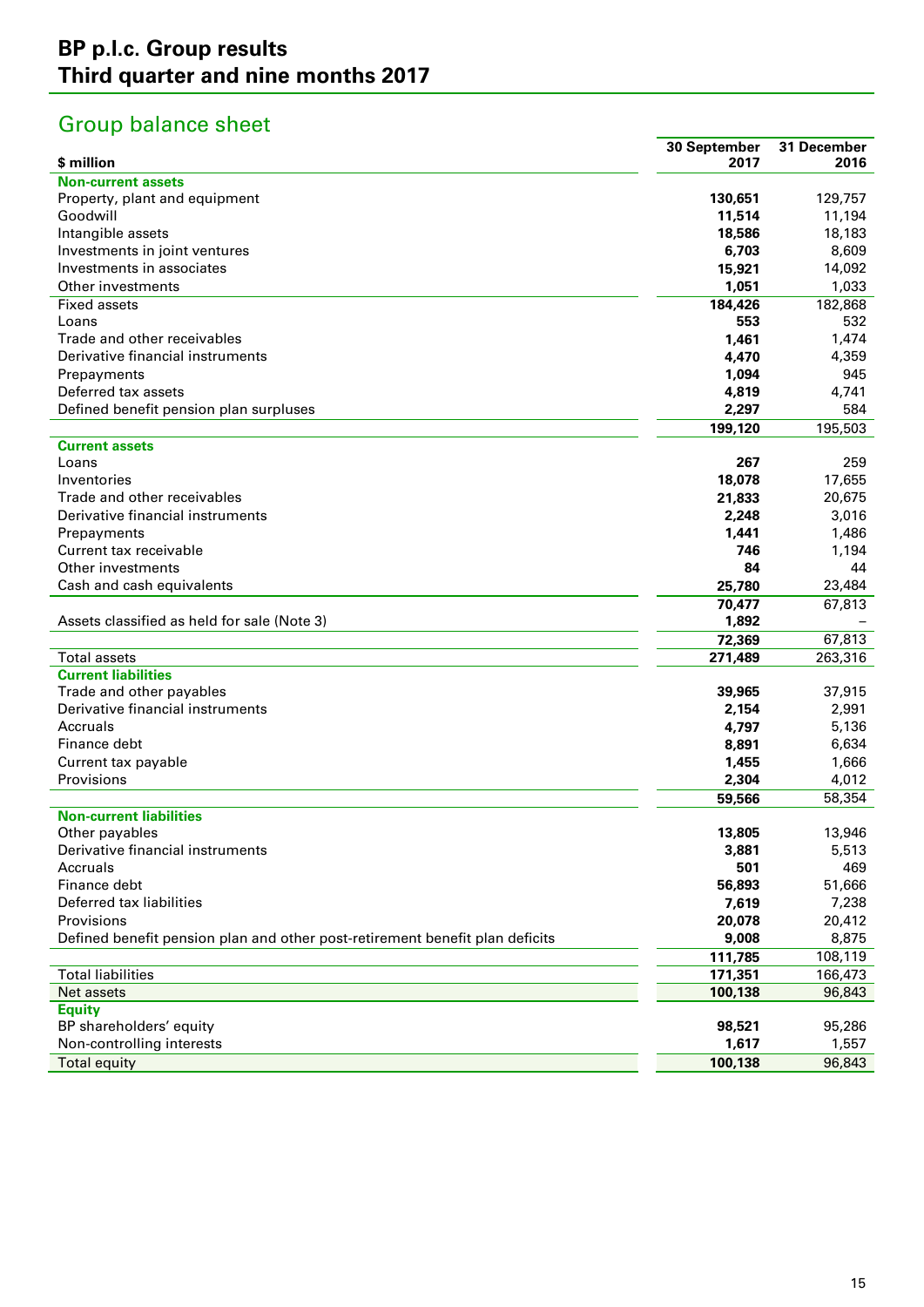# Condensed group cash flow statement

|                                                      | <b>Third</b> | Second   | <b>Third</b> | <b>Nine</b> | <b>Nine</b> |
|------------------------------------------------------|--------------|----------|--------------|-------------|-------------|
|                                                      | quarter      | quarter  | quarter      | months      | months      |
| \$ million                                           | 2017         | 2017     | 2016         | 2017        | 2016        |
| <b>Operating activities</b>                          |              |          |              |             |             |
| Profit (loss) before taxation                        | 2,955        | 928      | 1,329        | 5,998       | (2, 912)    |
| Adjustments to reconcile profit (loss) before        |              |          |              |             |             |
| taxation to net cash provided by operating           |              |          |              |             |             |
| activities                                           |              |          |              |             |             |
| Depreciation, depletion and amortization and         |              |          |              |             |             |
| exploration expenditure written off                  | 4,121        | 4,546    | 4,183        | 12,770      | 11,971      |
| Impairment and (gain) loss on sale of businesses     |              |          |              |             |             |
| and fixed assets                                     | 16           | (146)    | (1,891)      | 278         | (2, 243)    |
| Earnings from equity-accounted entities,             |              |          |              |             |             |
| less dividends received                              | (111)        | (103)    | 259          | (434)       | (250)       |
| Net charge for interest and other finance            |              |          |              |             |             |
| expense, less net interest paid                      | 163          | 84       | 204          | 499         | 485         |
| Share-based payments                                 | 177          | 156      | 166          | 495         | 629         |
| Net operating charge for pensions and other post-    |              |          |              |             |             |
| retirement benefits, less contributions and          |              |          |              |             |             |
| benefit payments for unfunded plans                  | (160)        | 54       | (96)         | (179)       | (120)       |
| Net charge for provisions, less payments             | (144)        | 183      | (184)        | (138)       | 5,116       |
| Movements in inventories and other current and       |              |          |              |             |             |
| non-current assets and liabilities                   | 305          | 3        | (1,001)      | (3,292)     | (3,591)     |
| Income taxes paid                                    | (1, 298)     | (815)    | (461)        | (2,969)     | (822)       |
| Net cash provided by operating activities            | 6,024        | 4,890    | 2,508        | 13,028      | 8,263       |
| <b>Investing activities</b>                          |              |          |              |             |             |
| Expenditure on property, plant and equipment,        |              |          |              |             |             |
| intangible and other assets                          | (4, 136)     | (4, 181) | (3, 379)     | (12, 140)   | (12,043)    |
| Acquisitions, net of cash acquired                   | (146)        | (123)    |              | (311)       |             |
| Investment in joint ventures                         | (5)          | (10)     | (1)          | (35)        | (13)        |
| Investment in associates                             | (176)        | (174)    | (185)        | (533)       | (474)       |
| Total cash capital expenditure                       | (4, 463)     | (4, 488) | (3, 565)     | (13, 019)   | (12, 530)   |
| Proceeds from disposal of fixed assets               | 149          | 312      | 590          | 649         | 981         |
| Proceeds from disposal of businesses, net of         |              |          |              |             |             |
| cash disposed                                        | 92           | 140      | (21)         | 305         | 1,181       |
| Proceeds from loan repayments                        | 308          | 19       |              | 341         | 61          |
| Net cash used in investing activities                | (3, 914)     | (4, 017) | (2,987)      | (11, 724)   | (10, 307)   |
| <b>Financing activities</b>                          |              |          |              |             |             |
| Proceeds from long-term financing                    | 3,078        | 1,720    | 3,925        | 8,511       | 9,373       |
| Repayments of long-term financing                    | (1, 239)     | (1, 463) | (75)         | (3,619)     | (4,952)     |
| Net increase (decrease) in short-term debt           | 123          | (299)    | (512)        | 139         | (324)       |
| Net increase (decrease) in non-controlling interests |              | 51       | 323          | 81          | 761         |
| - BP shareholders<br>Dividends paid                  | (1,676)      | (1,546)  | (1, 161)     | (4,526)     | (3, 429)    |
| - non-controlling interests                          | (32)         | (62)     | (31)         | (109)       | (83)        |
| Net cash provided by (used in) financing activities  | 254          | (1,599)  | 2,469        | 477         | 1,346       |
| Currency translation differences relating to cash    |              |          |              |             |             |
| and cash equivalents                                 | 146          | 202      | 13           | 515         | (171)       |
| Increase (decrease) in cash and cash equivalents     | 2,510        | (524)    | 2,003        | 2,296       | (869)       |
| Cash and cash equivalents at beginning of period     | 23,270       | 23,794   | 23,517       | 23,484      | 26,389      |
| Cash and cash equivalents at end of period           | 25,780       | 23,270   | 25,520       | 25,780      | 25,520      |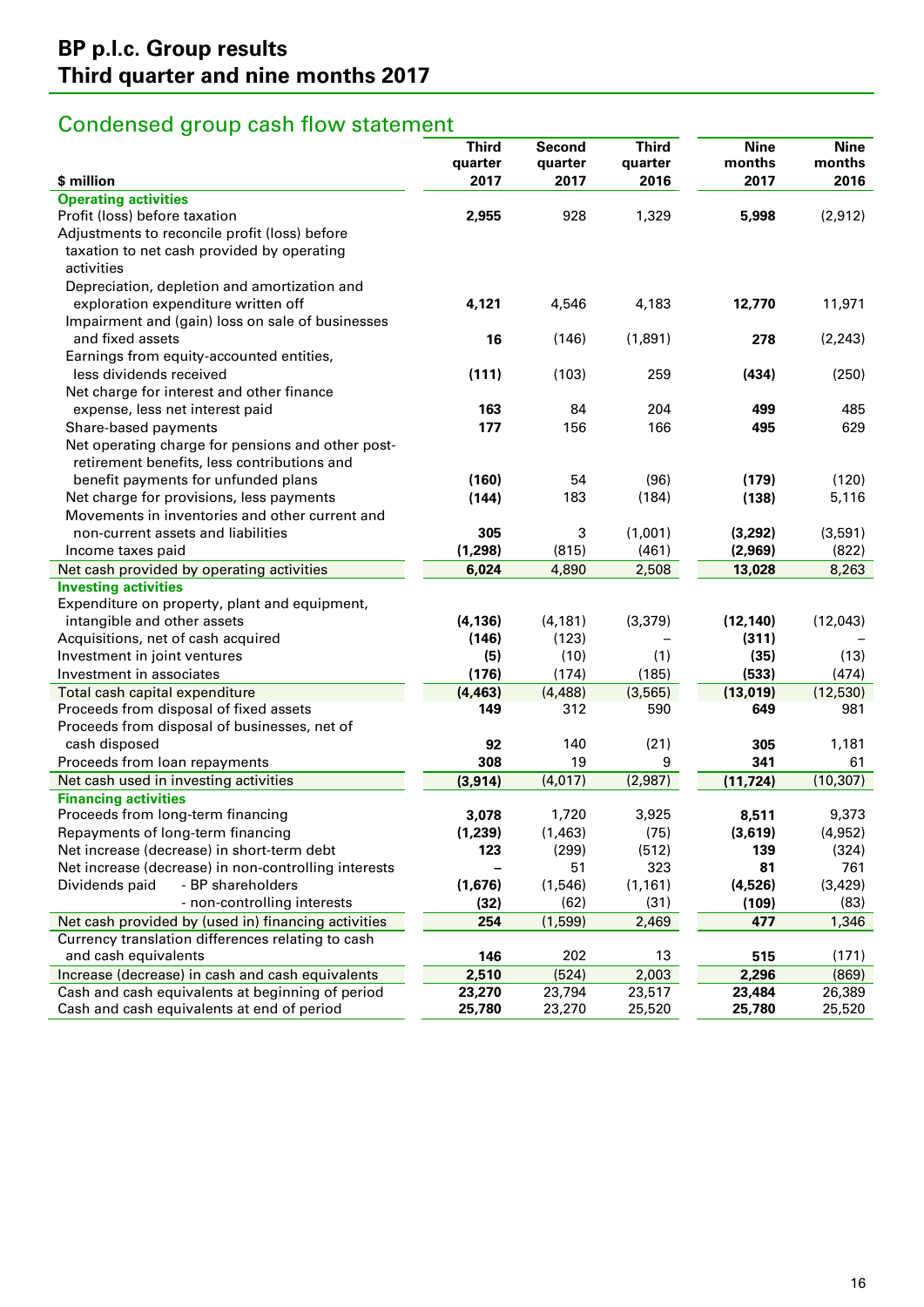### **Notes** Note 1. Basis of preparation

The interim financial information included in this report has been prepared in accordance with IAS 34 'Interim Financial Reporting'.

The results for the interim periods are unaudited and, in the opinion of management, include all adjustments necessary for a fair presentation of the results for each period. All such adjustments are of a normal recurring nature. This report should be read in conjunction with the consolidated financial statements and related notes for the year ended 31 December 2016 included in BP Annual Report and Form 20-F 2016.

BP prepares its consolidated financial statements included within BP Annual Report and Form 20-F on the basis of International Financial Reporting Standards (IFRS) as issued by the International Accounting Standards Board (IASB), IFRS as adopted by the European Union (EU) and in accordance with the provisions of the UK Companies Act 2006. IFRS as adopted by the EU differs in certain respects from IFRS as issued by the IASB. The differences have no impact on the group's consolidated financial statements for the periods presented.

The financial information presented herein has been prepared in accordance with the accounting policies expected to be used in preparing BP Annual Report and Form 20-F 2017, which do not differ significantly from those used in BP Annual Report and Form 20-F 2016.

## Note 2. Gulf of Mexico oil spill

### (a) **Overview**

The information presented in this note should be read in conjunction with BP Annual Report and Form 20-F 2016-Financial statements – Note 2 and Legal proceedings on page 261.

The group income statement includes a pre-tax charge for the third quarter of \$84 million to reflect the latest estimate for claims and associated administration costs, and \$122 million for finance costs relating to the unwinding of discounting effects. The equivalent amounts for the nine months were \$466 million and \$369 million respectively. The cumulative pretax income statement charge since the incident, in April 2010, amounts to \$63,420 million.

The amounts set out below reflect the impacts on the financial statements of the Gulf of Mexico oil spill for the periods presented. The income statement, balance sheet and cash flow statement impacts are included within the relevant line items in those statements as set out below.

| <b>Third</b><br>quarter<br>2017 | Second<br>quarter<br>2017 | <b>Third</b><br>quarter<br>2016 | <b>Nine</b><br>months<br>2017 | <b>Nine</b><br>months<br>2016 |
|---------------------------------|---------------------------|---------------------------------|-------------------------------|-------------------------------|
|                                 |                           |                                 |                               |                               |
| 84                              | 347                       | 66                              | 466                           | 5,966                         |
| (84)                            | (347)                     | (66)                            | (466)                         | (5,966)                       |
| 122                             | 121                       | 123                             | 369                           | 369                           |
| (206)                           | (468)                     | (189)                           | (835)                         | (6, 335)                      |
| 71                              | 154                       | 53                              | 273                           | 2,837                         |
| (135)                           | (314)                     | (136)                           | (562)                         | (3, 498)                      |
|                                 |                           |                                 |                               |                               |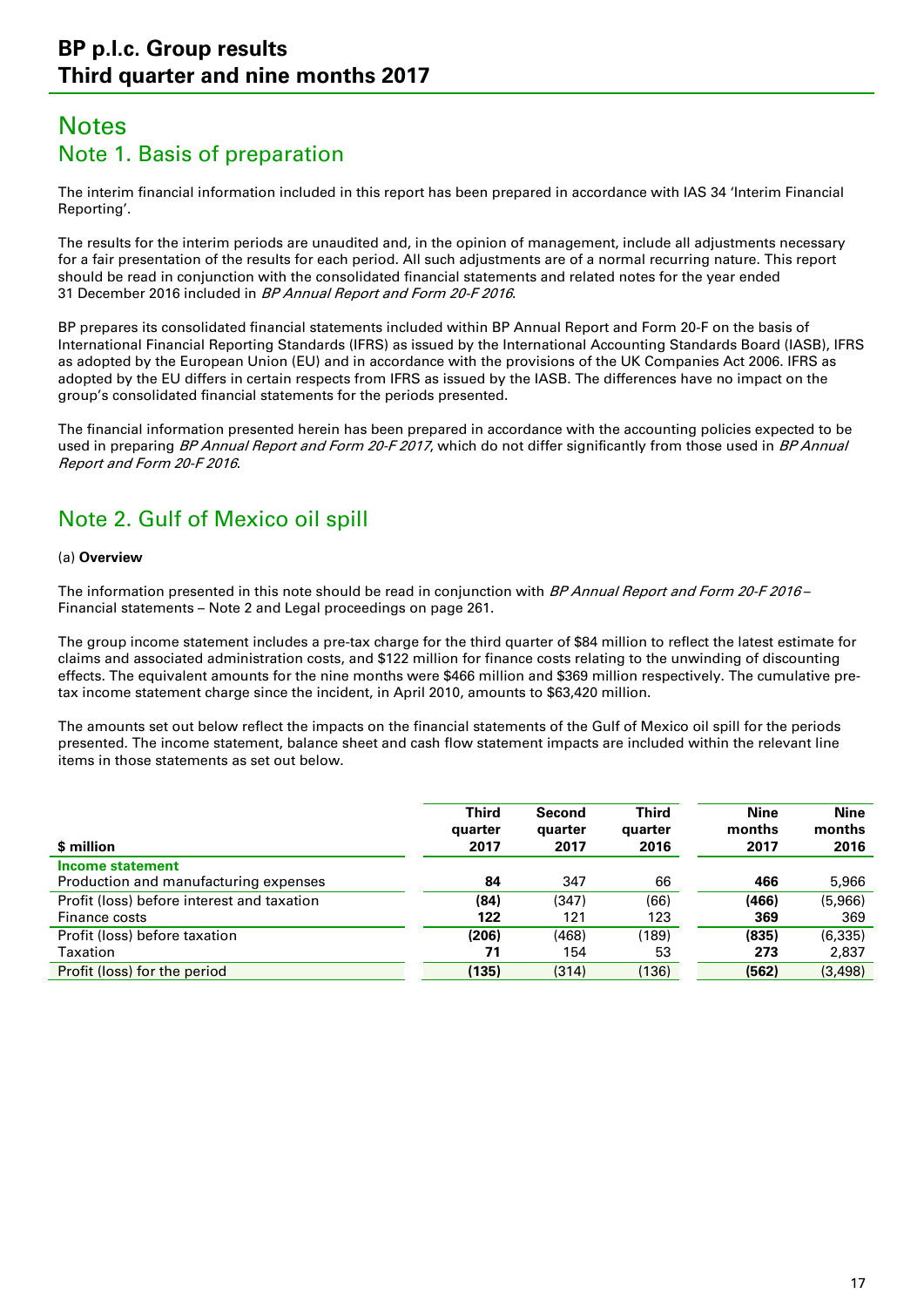### Note 2. Gulf of Mexico oil spill (continued)

|                                      | 30 September | 31 December |
|--------------------------------------|--------------|-------------|
| \$ million                           | 2017         | 2016        |
| <b>Balance sheet</b>                 |              |             |
| Current assets                       |              |             |
| Trade and other receivables          | 214          | 194         |
| <b>Current liabilities</b>           |              |             |
| Trade and other payables             | (2,069)      | (3,056)     |
| Provisions                           | (726)        | (2, 330)    |
| Net current assets (liabilities)     | (2,581)      | (5, 192)    |
| Non-current assets                   |              |             |
| Deferred tax assets                  | 2,821        | 2,973       |
| Non-current liabilities              |              |             |
| Other payables                       | (12, 197)    | (13, 522)   |
| Provisions                           |              | (112)       |
| Deferred tax liabilities             | 5,544        | 5,119       |
| Net non-current assets (liabilities) | (3,832)      | (5, 542)    |
| Net assets (liabilities)             | (6, 413)     | (10, 734)   |

|                                                   | <b>Third</b><br>quarter | Second<br>quarter | <b>Third</b><br>quarter | <b>Nine</b><br>months | Nine<br>months |
|---------------------------------------------------|-------------------------|-------------------|-------------------------|-----------------------|----------------|
| \$ million                                        | 2017                    | 2017              | 2016                    | 2017                  | 2016           |
| <b>Cash flow statement - Operating activities</b> |                         |                   |                         |                       |                |
| Profit (loss) before taxation                     | (206)                   | (468)             | (189)                   | (835)                 | (6, 335)       |
| Adjustments to reconcile profit (loss) before     |                         |                   |                         |                       |                |
| taxation to net cash provided by                  |                         |                   |                         |                       |                |
| operating activities                              |                         |                   |                         |                       |                |
| Net charge for interest and other finance         |                         |                   |                         |                       |                |
| expense, less net interest paid                   | 122                     | 121               | 123                     | 369                   | 369            |
| Net charge for provisions, less payments          | 68                      | 298               | (494)                   | 361                   | 4,729          |
| Movements in inventories and other current        |                         |                   |                         |                       |                |
| and non-current assets and liabilities            | (548)                   | (1,976)           | (1,766)                 | (4.778)               | (3,825)        |
| Pre-tax cash flows                                | (564)                   | (2,025)           | (2,326)                 | (4,883)               | (5,062)        |

Cash outflows in 2016 and 2017 include payments made under the 2012 agreement with the US government to resolve all federal criminal claims arising from the incident and the 2016 consent decree and settlement agreement with the United States and the five Gulf coast states. Net cash from operating activities relating to the Gulf of Mexico oil spill, on a posttax basis, amounted to an outflow of \$564 million and \$4,883 million in the third quarter and nine months of 2017 respectively. For the same periods in 2016, the amount was an outflow of \$2,326 million and \$4,849 million respectively.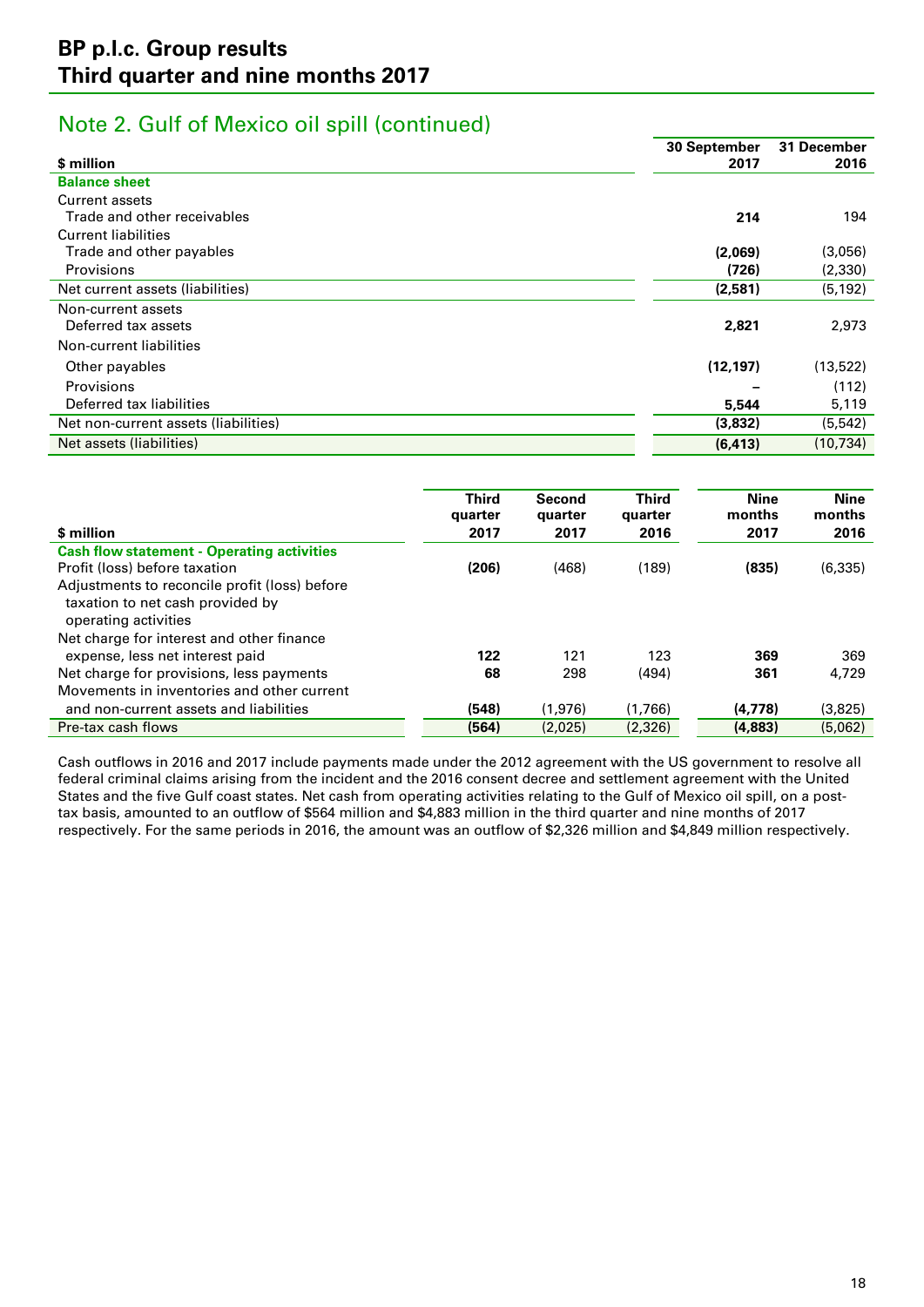## Note 2. Gulf of Mexico oil spill (continued)

### (b) **Provisions and other payables**

#### **Provisions**

Movements in the remaining provision, which relates to litigation and claims, are shown in the table below.

| \$ million                     |       |
|--------------------------------|-------|
| At 1 July 2017                 | 955   |
| Net increase in provision      | 75    |
| Reclassified to other payables | (19)  |
| Utilization                    | (285) |
| At 30 September 2017           | 726   |

Movements in the remaining provision during the nine months are shown in the table below.

| \$ million                     |          |
|--------------------------------|----------|
| At 1 January 2017              | 2,442    |
| Net increase in provision      | 437      |
| Reclassified to other payables | (709)    |
| Utilization                    | (1, 444) |
| At 30 September 2017           | 726      |

The provision includes amounts for the future cost of resolving claims by individuals and businesses for damage to real or personal property, lost profits or impairment of earning capacity and loss of subsistence use of natural resources.

### PSC settlement

The provision for the cost associated with the 2012 Plaintiffs' Steering Committee (PSC) settlement reflects the latest estimate for claims, including business economic loss claims and associated administration costs. However, the amounts ultimately payable may differ from the amount provided and the timing of payments is uncertain.

The settlement programme's determination of business economic loss claims is now expected to be substantially complete by the end of 2017. Nevertheless a significant number of claims determined by the settlement programme have been and continue to be appealed by BP and/or the claimants. Depending upon the resolution of these claims under appeal, the amounts payable may differ from those currently provided.

There is additional uncertainty in relation to the impact of the May 2017 Fifth Circuit opinion (on the policy addressing the matching of revenue with expenses in relation to business economic loss claims) including on those business economic loss claims that have not yet been determined and those that are under appeal within the settlement programme. This includes uncertainty in relation to the impact of recently filed appeals of the district court's orders instructing the settlement programme on how to implement the Fifth Circuit's opinion. See Legal proceedings on page 32 for further details on the Fifth Circuit opinion and appeal of the district court's orders.

Amounts to resolve remaining claims under the PSC settlement are expected to be substantially paid by the end of 2018. The timing of payments is uncertain, and in particular, will be impacted by how long it takes to resolve claims that have been appealed and may be appealed in the future.

### **Other payables**

Other payables include amounts payable under the 2012 agreement with the US government to resolve all federal criminal claims arising from the incident, amounts payable under the consent decree and settlement agreement with the United States and the five Gulf coast states for natural resource damages, state claims and Clean Water Act penalties, BP's remaining commitment to fund the Gulf of Mexico Research Initiative, and amounts payable for certain economic loss and property damage claims.

Further information on provisions, other payables, and contingent liabilities is provided in BP Annual Report and Form 20-F 2016 – Financial statements – Note 2.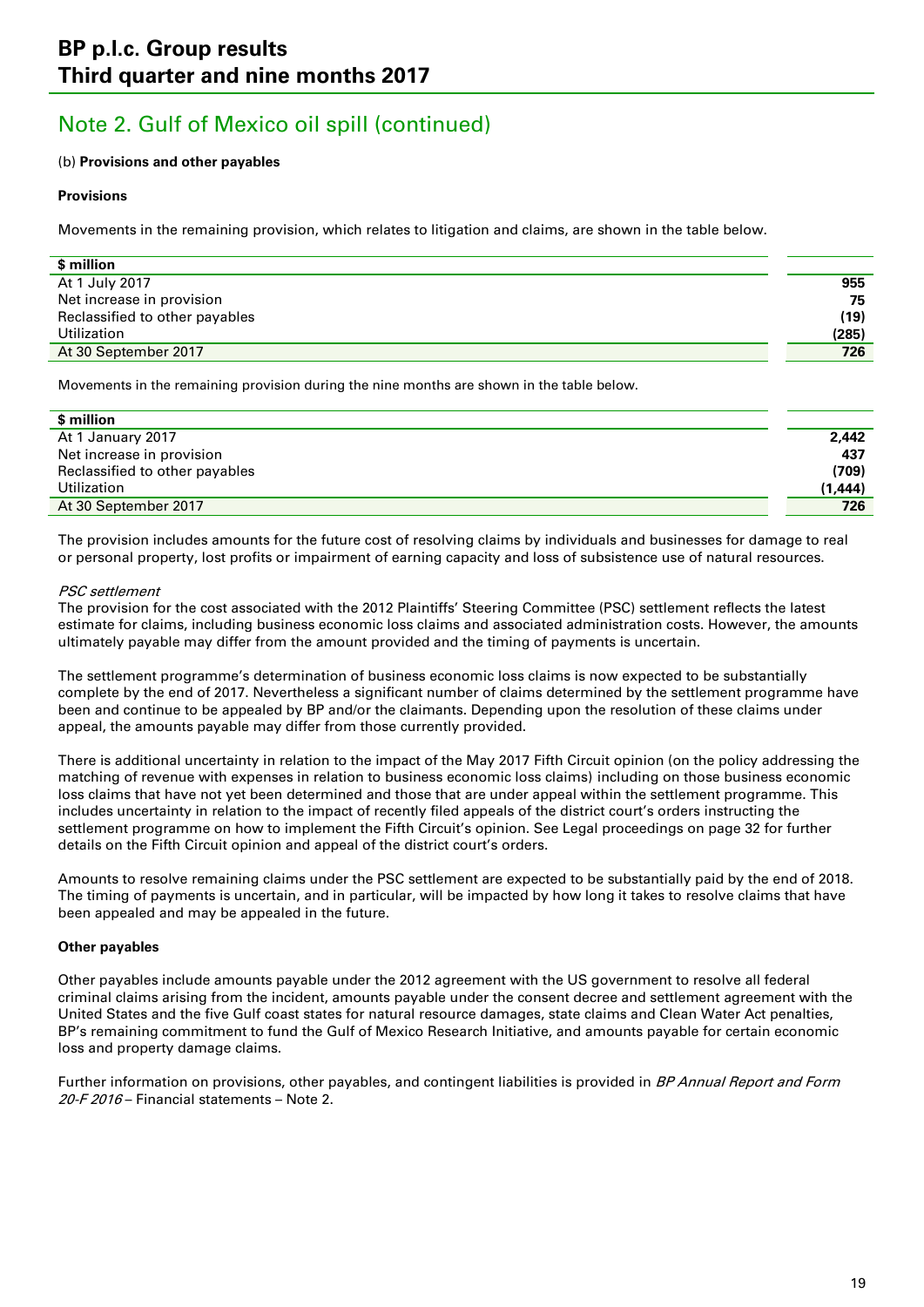### Note 3. Non-current assets held for sale and events after the reporting period

In September, BP announced that it had agreed with Bridas Corporation (Bridas) to form a new integrated energy company by combining their interests in the oil and gas producer Pan American Energy (PAE) and the refiner and marketer Axion Energy (Axion) in a cash-free transaction. PAE is currently owned 60% by BP and 40% by Bridas. The new company, Pan American Energy Group, will be owned equally by BP and Bridas. The transaction, which is subject to certain pre-closing conditions being fulfilled, is expected to complete in the first quarter 2018. As a result, one sixth of BP's investment in PAE has been classified as held for sale in the group balance sheet at 30 September 2017.

In April, BP announced its intention to divest its 50% shareholding in the Shanghai SECCO Petrochemical Company Limited joint venture in China. During the quarter a number of steps in the regulatory process, and certain conditions precedent, were completed and the investment has been classified as held for sale in the group balance sheet at 30 September 2017. We expect to complete the transaction and receive estimated proceeds of \$1.4 billion in the fourth quarter.

On 30 October, we completed the initial public offering of common units in our subsidiary, BP Midstream Partners LP. As a result of the initial public offering, we received net proceeds of around \$0.7 billion.

### Note 4. Analysis of replacement cost profit (loss) before interest and tax and reconciliation to profit (loss) before taxation

|                                              | <b>Third</b> | Second  | <b>Third</b> | <b>Nine</b> | <b>Nine</b> |
|----------------------------------------------|--------------|---------|--------------|-------------|-------------|
|                                              | quarter      | quarter | quarter      | months      | months      |
| \$ million                                   | 2017         | 2017    | 2016         | 2017        | 2016        |
| Upstream                                     | 1,242        | 795     | 1,196        | 3,293       | (118)       |
| Downstream                                   | 2,175        | 1,567   | 978          | 5,448       | 4,263       |
| Rosneft                                      | 137          | 279     | 120          | 515         | 432         |
| Other businesses and corporate(a)            | (460)        | (721)   | (441)        | (1,612)     | (7,040)     |
|                                              | 3,094        | 1,920   | 1,853        | 7,644       | (2,463)     |
| Consolidation adjustment - UPII*             | (130)        | 135     | 17           | (63)        | (64)        |
| RC profit (loss) before interest and tax*    | 2,964        | 2,055   | 1,870        | 7,581       | (2,527)     |
| Inventory holding gains (losses)*            |              |         |              |             |             |
| Upstream                                     | 13           | 1       | (13)         | 8           | 41          |
| Downstream                                   | 520          | (579)   | (35)         | 39          | 926         |
| Rosneft (net of tax)                         | 24           | (8)     | (12)         | (10)        | 29          |
| Profit (loss) before interest and tax        | 3,521        | 1,469   | 1,810        | 7,618       | (1,531)     |
| Finance costs                                | 511          | 487     | 433          | 1,458       | 1,241       |
| Net finance expense relating to pensions and |              |         |              |             |             |
| other post-retirement benefits               | 55           | 54      | 48           | 162         | 140         |
| Profit (loss) before taxation                | 2,955        | 928     | 1,329        | 5,998       | (2, 912)    |
|                                              |              |         |              |             |             |
| RC profit (loss) before interest and tax*    |              |         |              |             |             |
| US.                                          | 428          | 302     | (15)         | 1,243       | (6,665)     |
| Non-US                                       | 2,536        | 1,753   | 1,885        | 6,338       | 4,138       |
|                                              | 2,964        | 2,055   | 1,870        | 7,581       | (2,527)     |

(a) Includes costs related to the Gulf of Mexico oil spill. See Note 2 for further information.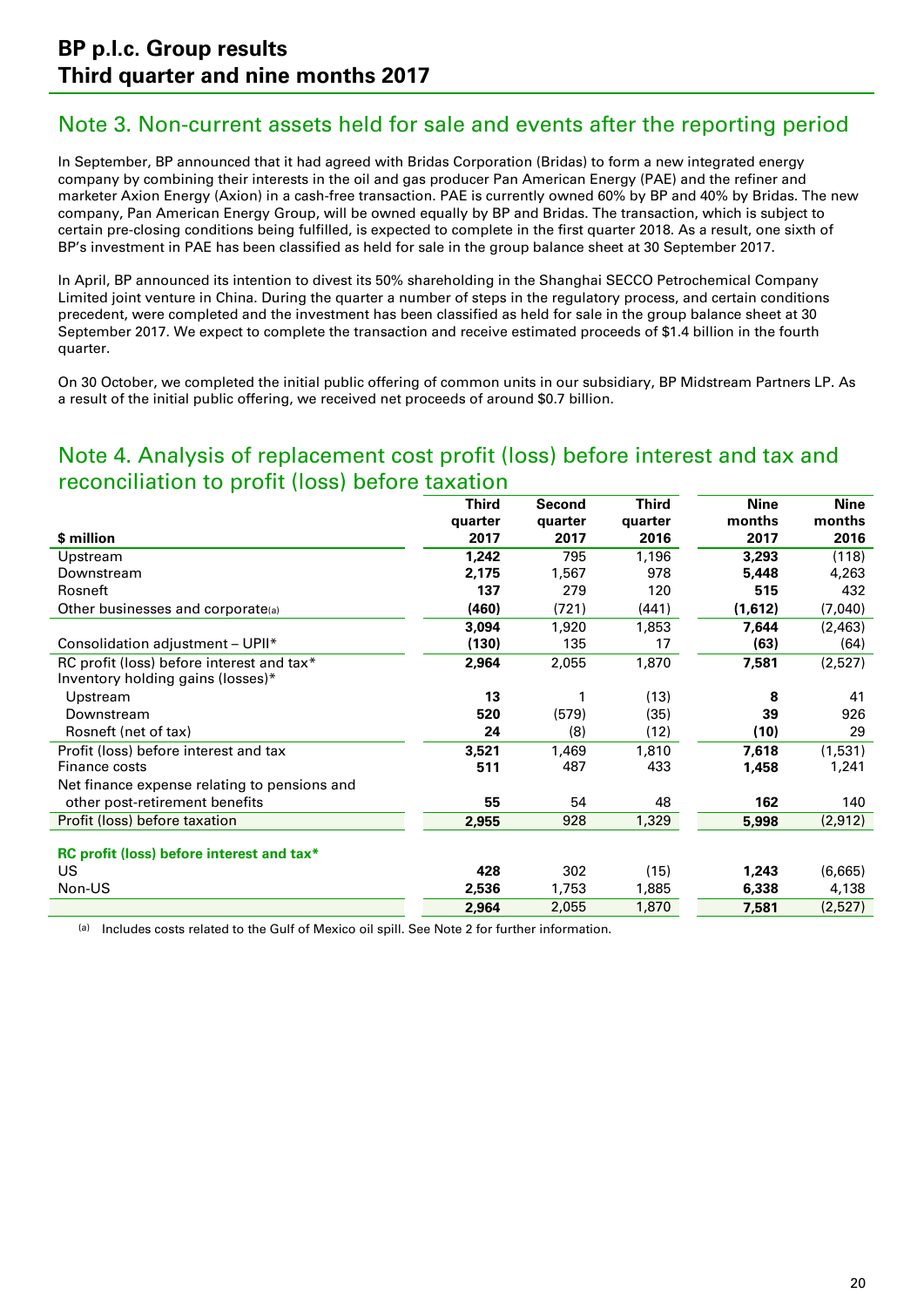## Note 5. Segmental analysis

| Sales and other operating revenues             | <b>Third</b>    | <b>Second</b>   | <b>Third</b>    | <b>Nine</b>    | <b>Nine</b>    |
|------------------------------------------------|-----------------|-----------------|-----------------|----------------|----------------|
| \$ million                                     | quarter<br>2017 | quarter<br>2017 | quarter<br>2016 | months<br>2017 | months<br>2016 |
| <b>By segment</b>                              |                 |                 |                 |                |                |
| Upstream                                       | 10,969          | 10,493          | 8,452           | 32,789         | 24,059         |
| Downstream                                     | 54,881          | 52,195          | 43,488          | 157,156        | 120,849        |
| Other businesses and corporate                 | 378             | 326             | 425             | 989            | 1,243          |
|                                                | 66,228          | 63,014          | 52,365          | 190,934        | 146,151        |
| Less: sales and other operating revenues       |                 |                 |                 |                |                |
| between segments                               |                 |                 |                 |                |                |
| Upstream                                       | 5,312           | 6,161           | 4,952           | 17,250         | 12,886         |
| Downstream                                     | 765             | 208             | 175             | 887            | 768            |
| Other businesses and corporate                 | 133             | 134             | 191             | 405            | 496            |
|                                                | 6,210           | 6,503           | 5,318           | 18,542         | 14,150         |
| Third party sales and other operating revenues |                 |                 |                 |                |                |
| Upstream                                       | 5,657           | 4,332           | 3,500           | 15,539         | 11,173         |
| Downstream                                     | 54,116          | 51,987          | 43,313          | 156,269        | 120,081        |
| Other businesses and corporate                 | 245             | 192             | 234             | 584            | 747            |
| Total sales and other operating revenues       | 60,018          | 56,511          | 47,047          | 172,392        | 132,001        |
| By geographical area                           |                 |                 |                 |                |                |
| US                                             | 21,853          | 21,577          | 18,853          | 64,582         | 50,130         |
| Non-US                                         | 44,212          | 41,103          | 31,762          | 125,335        | 91,390         |
|                                                | 66,065          | 62,680          | 50,615          | 189,917        | 141,520        |
| Less: sales and other operating revenues       |                 |                 |                 |                |                |
| between areas                                  | 6,047           | 6,169           | 3,568           | 17,525         | 9,519          |
|                                                | 60,018          | 56,511          | 47,047          | 172,392        | 132,001        |
|                                                |                 |                 |                 |                |                |
| Depreciation, depletion and amortization       | <b>Third</b>    | <b>Second</b>   | <b>Third</b>    | <b>Nine</b>    | <b>Nine</b>    |
|                                                | quarter         | quarter         | quarter         | months         | months         |
| \$ million                                     | 2017            | 2017            | 2016            | 2017           | 2016           |
| <b>Upstream</b>                                |                 |                 |                 |                |                |
| US                                             | 1,154           | 1,133           | 1,027           | 3,524          | 3,180          |

| Non-US                                | 2,154 | 2,090 | 1,879 | 6,298  | 5,976  |
|---------------------------------------|-------|-------|-------|--------|--------|
|                                       | 3,308 | 3,223 | 2,906 | 9,822  | 9,156  |
| <b>Downstream</b>                     |       |       |       |        |        |
| US                                    | 222   | 219   | 217   | 657    | 637    |
| Non-US                                | 287   | 274   | 275   | 840    | 821    |
|                                       | 509   | 493   | 492   | 1,497  | 1,458  |
| <b>Other businesses and corporate</b> |       |       |       |        |        |
| US                                    | 17    | 16    | 16    | 49     | 51     |
| Non-US                                | 70    | 61    | 82    | 171    | 198    |
|                                       | 87    | 77    | 98    | 220    | 249    |
|                                       | 3,904 | 3,793 | 3,496 | 11,539 | 10,863 |

## Note 6. Production and similar taxes

| \$ million | Third<br>quarter<br>2017 | Second<br>quarter<br>2017 | <b>Third</b><br>quarter<br>2016 | <b>Nine</b><br>months<br>2017 | <b>Nine</b><br>months<br>2016 |
|------------|--------------------------|---------------------------|---------------------------------|-------------------------------|-------------------------------|
| US         | (69)                     | 41                        | 32                              | 8                             | 117                           |
| Non-US     | 347                      | 148                       | 180                             | 765                           | 367                           |
|            | 278                      | 189                       | 212                             | 773                           | 484                           |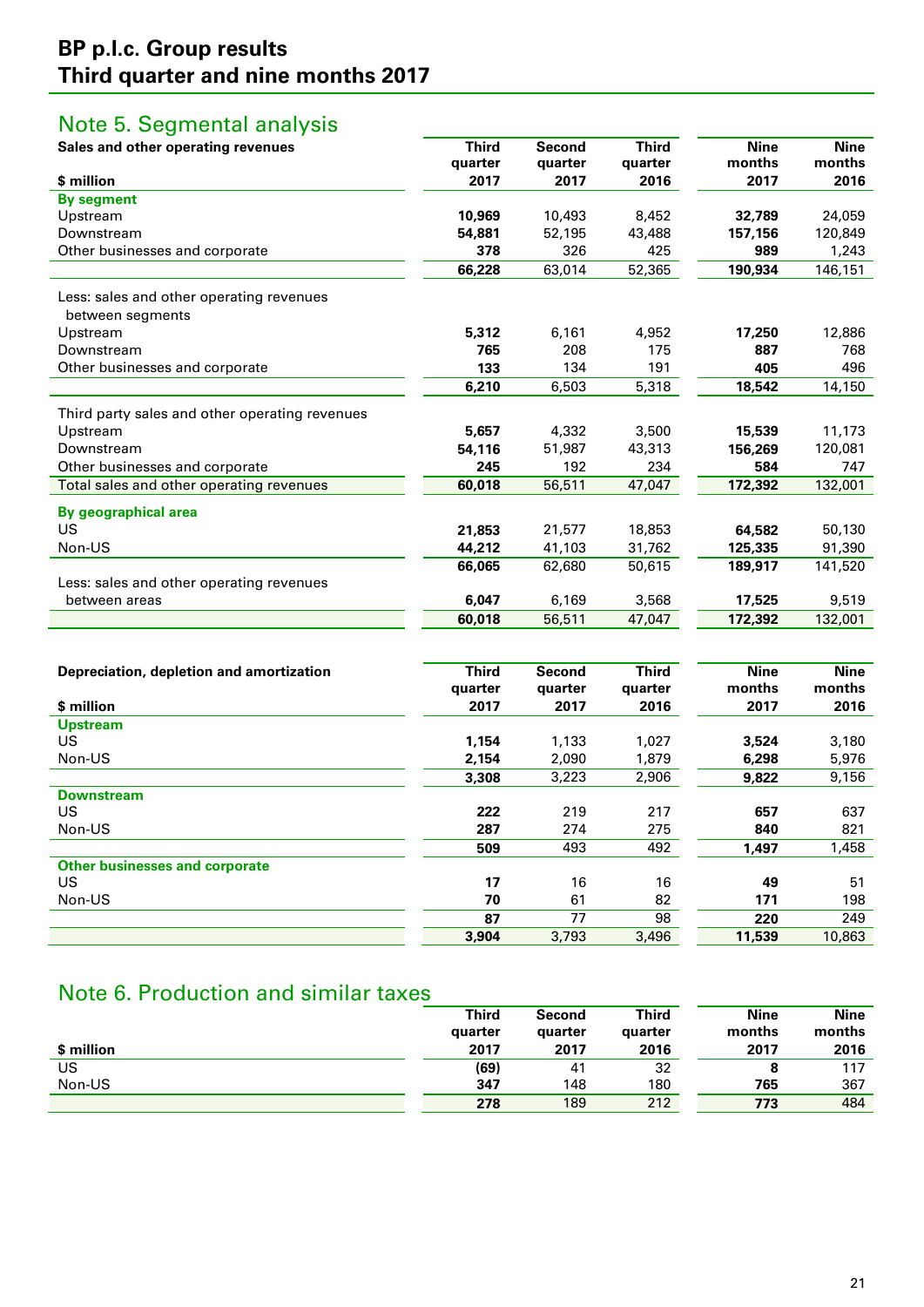## Note 7. Earnings per share and shares in issue

Basic earnings per ordinary share (EpS) amounts are calculated by dividing the profit for the period attributable to ordinary shareholders by the weighted average number of ordinary shares outstanding during the period.

The calculation of EpS is performed separately for each discrete quarterly period, and for the year-to-date period. As a result, the sum of the discrete quarterly EpS amounts in any particular year-to-date period may not be equal to the EpS amount for the year-to-date period.

For the diluted EpS calculation the weighted average number of shares outstanding during the period is adjusted for the number of shares that are potentially issuable in connection with employee share-based payment plans using the treasury stock method.

| \$ million                                                                                                            | Third<br>quarter<br>2017 | <b>Second</b><br>quarter<br>2017 | <b>Third</b><br>quarter<br>2016 | <b>Nine</b><br>months<br>2017 | <b>Nine</b><br>months<br>2016 |
|-----------------------------------------------------------------------------------------------------------------------|--------------------------|----------------------------------|---------------------------------|-------------------------------|-------------------------------|
| <b>Results for the period</b>                                                                                         |                          |                                  |                                 |                               |                               |
| Profit (loss) for the period attributable to                                                                          |                          |                                  |                                 |                               |                               |
| <b>BP</b> shareholders                                                                                                | 1,769                    | 144                              | 1,620                           | 3,362                         | (382)                         |
| Less: preference dividend                                                                                             |                          | 1                                |                                 |                               |                               |
| Profit (loss) attributable to BP ordinary                                                                             |                          |                                  |                                 |                               |                               |
| shareholders                                                                                                          | 1,769                    | 143                              | 1,620                           | 3,361                         | (383)                         |
| <b>Number of shares (thousand)</b> (a)(b)<br>Basic weighted average number of<br>shares outstanding<br>ADS equivalent | 19,756,117<br>3,292,686  | 19,686,613<br>3,281,102          | 18,824,739<br>3,137,456         | 19,654,608<br>3,275,768       | 18,660,397<br>3,110,066       |
| Weighted average number of shares<br>outstanding used to calculate<br>diluted earnings per share<br>ADS equivalent    | 19,866,745<br>3,311,124  | 19,783,548<br>3,297,258          | 18,920,920<br>3,153,486         | 19,771,579<br>3,295,263       | 18,660,397<br>3,110,066       |
| Shares in issue at period-end<br>ADS equivalent                                                                       | 19,797,657<br>3,299,609  | 19,738,566<br>3,289,761          | 18,912,989<br>3,152,164         | 19,797,657<br>3,299,609       | 18,912,989<br>3,152,164       |

(a) Excludes treasury shares and includes certain shares that will be issued in the future under employee share-based payment plans.

(b) If the inclusion of potentially issuable shares would decrease loss per share, the potentially issuable shares are excluded from the weighted average number of shares outstanding used to calculate diluted earnings per share.

## Note 8. Dividends

### **Dividends payable**

BP today announced an interim dividend of 10.00 cents per ordinary share which is expected to be paid on 21 December 2017 to shareholders and American Depositary Share (ADS) holders on the register on 10 November 2017. The corresponding amount in sterling is due to be announced on 11 December 2017, calculated based on the average of the market exchange rates for the four dealing days commencing on 5 December 2017. Holders of ADSs are expected to receive \$0.600 per ADS (less applicable fees). A scrip dividend alternative is available, allowing shareholders to elect to receive their dividend in the form of new ordinary shares and ADS holders in the form of new ADSs. Details of the third quarter dividend and timetable are available at *bp.com/dividends* and details of the scrip dividend programme are available at bp.com/scrip.

|                                     | <b>Third</b><br>quarter<br>2017 | Second<br>quarter<br>2017 | <b>Third</b><br>quarter<br>2016 | <b>Nine</b><br>months<br>2017 | <b>Nine</b><br>months<br>2016 |
|-------------------------------------|---------------------------------|---------------------------|---------------------------------|-------------------------------|-------------------------------|
| Dividends paid per ordinary share   |                                 |                           |                                 |                               |                               |
| cents                               | 10.000                          | 10.000                    | 10.000                          | 30.000                        | 30,000                        |
| pence                               | 7.621                           | 7.756                     | 7.558                           | 23.536                        | 21.487                        |
| Dividends paid per ADS (cents)      | 60.00                           | 60.00                     | 60.00                           | 180.00                        | 180.00                        |
| <b>Scrip dividends</b>              |                                 |                           |                                 |                               |                               |
| Number of shares issued (millions)  | 51.3                            | 70.1                      | 130.0                           | 236.5                         | 418.8                         |
| Value of shares issued (\$ million) | 298                             | 420                       | 714                             | 1,360                         | 2,148                         |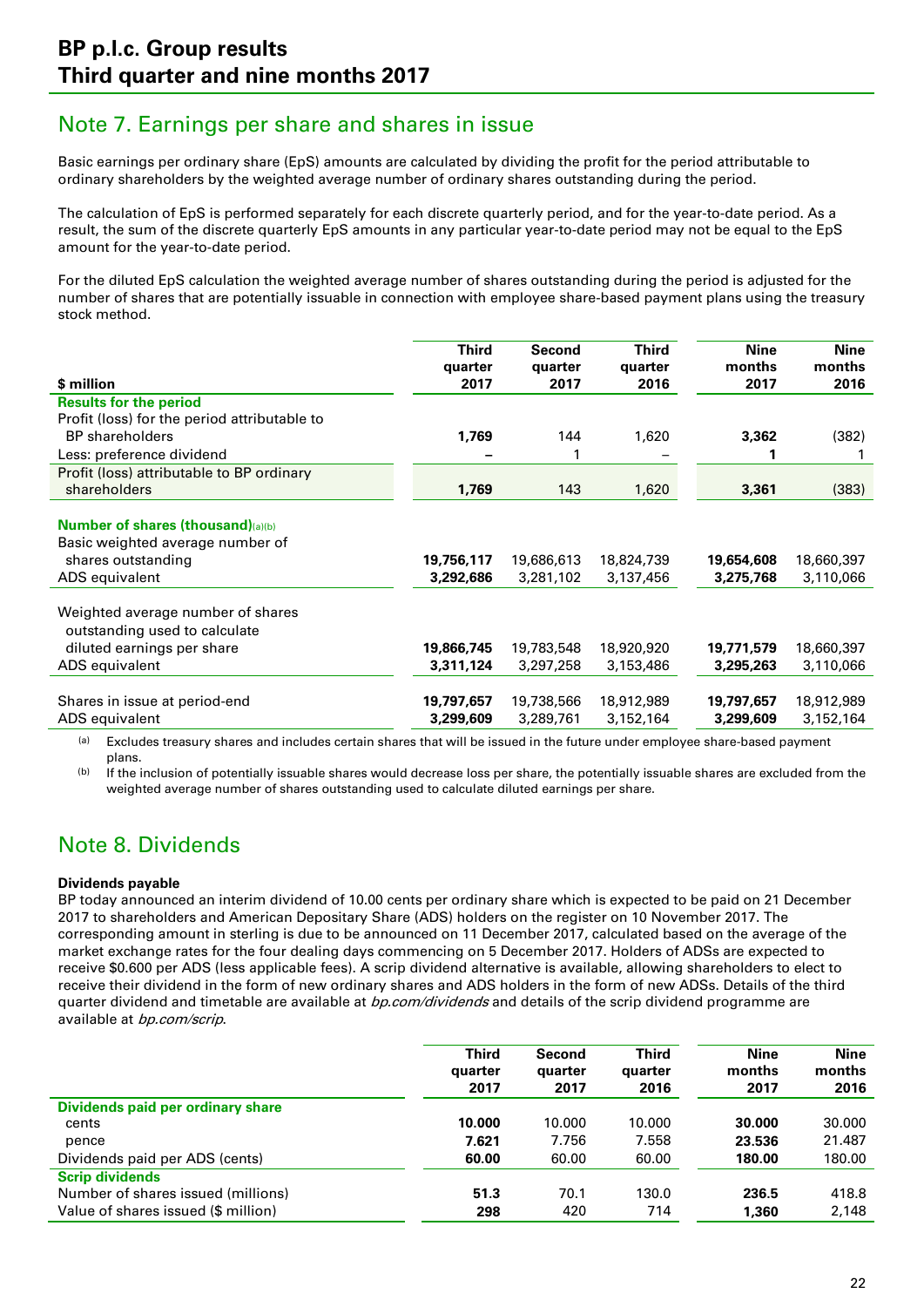### Note 9. Net Debt\*

| Net debt ratio *                               | <b>Third</b><br>quarter | Second<br>quarter | <b>Third</b><br>quarter | <b>Nine</b><br>months | <b>Nine</b><br>months |
|------------------------------------------------|-------------------------|-------------------|-------------------------|-----------------------|-----------------------|
| \$ million                                     | 2017                    | 2017              | 2016                    | 2017                  | 2016                  |
| Gross debt                                     | 65,784                  | 63,004            | 58,997                  | 65,784                | 58,997                |
| Fair value (asset) liability of hedges related |                         |                   |                         |                       |                       |
| to finance debt(a)                             | (227)                   | 60                | (1, 113)                | (227)                 | (1, 113)              |
|                                                | 65,557                  | 63,064            | 57,884                  | 65,557                | 57,884                |
| Less: cash and cash equivalents                | 25,780                  | 23,270            | 25,520                  | 25,780                | 25,520                |
| Net debt                                       | 39,777                  | 39,794            | 32,364                  | 39,777                | 32,364                |
| Equity                                         | 100,138                 | 98,461            | 92,797                  | 100,138               | 92,797                |
| Net debt ratio                                 | 28.4%                   | 28.8%             | 25.9%                   | 28.4%                 | 25.9%                 |
|                                                |                         |                   |                         |                       |                       |

| Analysis of changes in net debt                   | <b>Third</b> | Second   | <b>Third</b> | <b>Nine</b> | <b>Nine</b> |
|---------------------------------------------------|--------------|----------|--------------|-------------|-------------|
|                                                   | quarter      | quarter  | quarter      | months      | months      |
| \$ million                                        | 2017         | 2017     | 2016         | 2017        | 2016        |
| <b>Opening balance</b>                            |              |          |              |             |             |
| Finance debt                                      | 63,004       | 61,832   | 55,727       | 58,300      | 53,168      |
| Fair value (asset) liability of hedges related to |              |          |              |             |             |
| finance $debt$ (a)                                | 60           | 597      | (1, 279)     | 697         | 379         |
| Less: cash and cash equivalents                   | 23,270       | 23,794   | 23,517       | 23,484      | 26,389      |
| Opening net debt                                  | 39,794       | 38,635   | 30,931       | 35,513      | 27,158      |
| <b>Closing balance</b>                            |              |          |              |             |             |
| Finance debt                                      | 65,784       | 63,004   | 58,997       | 65,784      | 58,997      |
| Fair value (asset) liability of hedges related to |              |          |              |             |             |
| finance $debt$ (a)                                | (227)        | 60       | (1, 113)     | (227)       | (1, 113)    |
| Less: cash and cash equivalents                   | 25,780       | 23,270   | 25,520       | 25,780      | 25,520      |
| Closing net debt                                  | 39,777       | 39,794   | 32,364       | 39,777      | 32,364      |
| Decrease (increase) in net debt                   | 17           | (1, 159) | (1,433)      | (4, 264)    | (5,206)     |
| Movement in cash and cash equivalents             |              |          |              |             |             |
| (excluding exchange adjustments)                  | 2,364        | (726)    | 1,990        | 1,781       | (698)       |
| Net cash outflow (inflow) from financing          |              |          |              |             |             |
| (excluding share capital and dividends)           | (1,962)      | 42       | (3,338)      | (5,031)     | (4,097)     |
| Other movements                                   | (186)        | (13)     | 29           | (265)       | 424         |
| Movement in net debt before exchange effects      | 216          | (697)    | (1, 319)     | (3, 515)    | (4, 371)    |
| Exchange adjustments                              | (199)        | (462)    | (114)        | (749)       | (835)       |
| Decrease (increase) in net debt                   | 17           | (1, 159) | (1, 433)     | (4, 264)    | (5,206)     |

(a) Derivative financial instruments entered into for the purpose of managing interest rate and foreign currency exchange risk associated with net debt with a fair value liability position of \$883 million (second quarter 2017 liability of \$1,167 million and third quarter 2016 liability of \$1,323 million) are not included in the calculation of net debt shown above as hedge accounting is not applied for these instruments.

## Note 10. Inventory valuation

A provision of \$501 million was held at 30 September 2017 (\$635 million at 30 June 2017 and \$509 million at 30 September 2016) to write inventories down to their net realizable value. The net movement credited to the income statement during the third quarter 2017 was \$131 million (second quarter 2017 was a charge of \$132 million and third quarter 2016 was a credit of \$178 million).

### Note 11. Statutory accounts

The financial information shown in this publication, which was approved by the Board of Directors on 30 October 2017, is unaudited and does not constitute statutory financial statements. Audited financial information will be published in BP Annual Report and Form 20-F 2017. BP Annual Report and Form 20-F 2016 has been filed with the Registrar of Companies in England and Wales. The report of the auditor on those accounts was unqualified and did not contain a statement under section 498(2) or section 498(3) of the UK Companies Act 2006.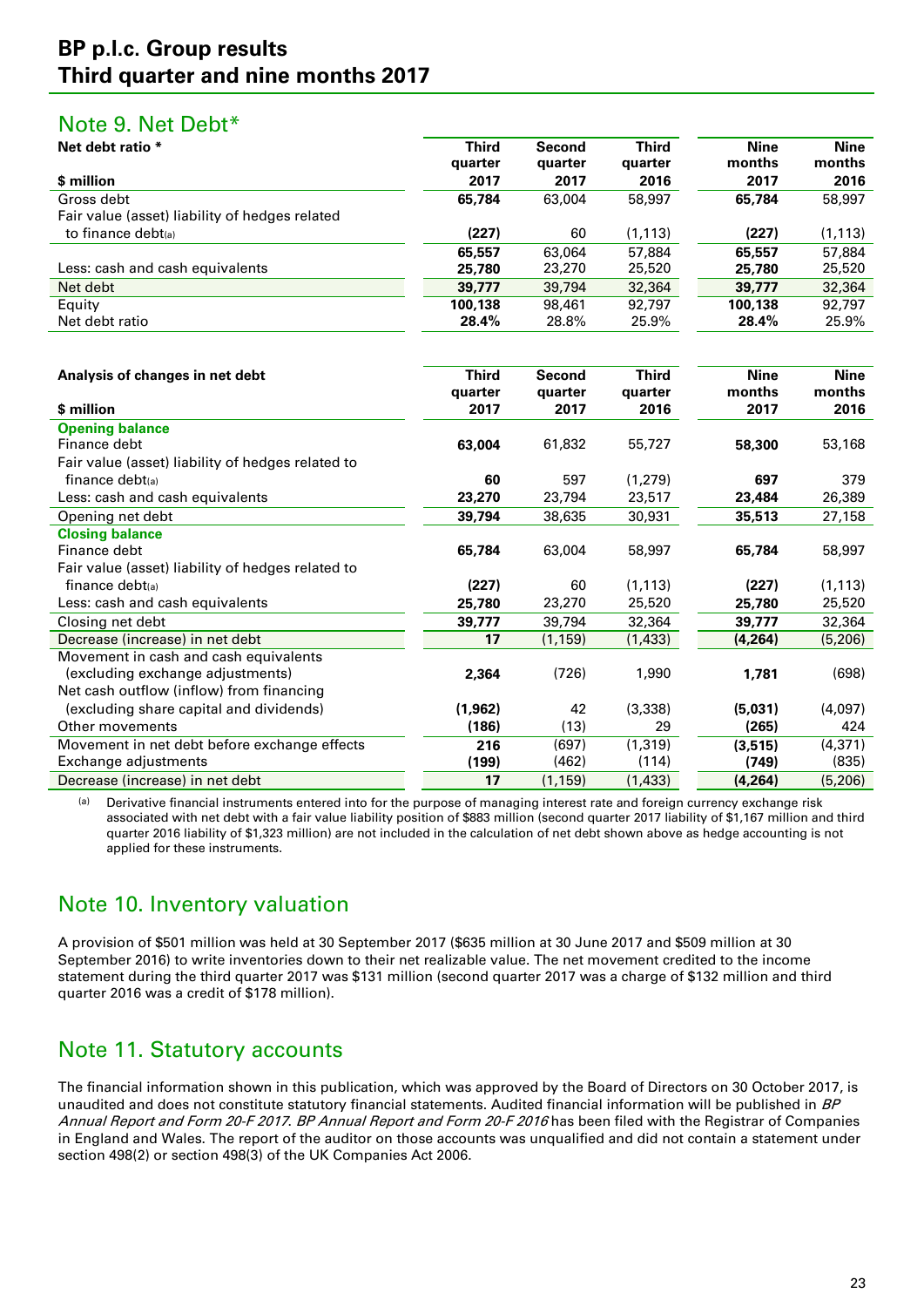## Additional information Capital expenditure\*

|                                                           | <b>Third</b> | Second  | <b>Third</b> | <b>Nine</b> | <b>Nine</b> |
|-----------------------------------------------------------|--------------|---------|--------------|-------------|-------------|
|                                                           | quarter      | quarter | quarter      | months      | months      |
| \$ million                                                | 2017         | 2017    | 2016         | 2017        | 2016        |
| Capital expenditure on a cash basis                       |              |         |              |             |             |
| Organic capital expenditure*                              | 3,993        | 4,348   | 3,519        | 11,879      | 12,202      |
| Inorganic capital expenditure $*_{(a)}$                   | 470          | 140     | 46           | 1,140       | 328         |
|                                                           | 4,463        | 4,488   | 3,565        | 13,019      | 12,530      |
|                                                           |              |         |              |             |             |
|                                                           | <b>Third</b> | Second  | <b>Third</b> | <b>Nine</b> | <b>Nine</b> |
|                                                           | quarter      | quarter | quarter      | months      | months      |
| \$ million                                                | 2017         | 2017    | 2016         | 2017        | 2016        |
| Organic capital expenditure by segment<br><b>Upstream</b> |              |         |              |             |             |
| US                                                        | 827          | 805     | 618          | 2,273       | 2,813       |
| Non-US                                                    | 2,601        | 3,005   | 2,433        | 7.945       | 8,011       |
|                                                           | 3,428        | 3,810   | 3,051        | 10,218      | 10,824      |
| <b>Downstream</b>                                         |              |         |              |             |             |
| US                                                        | 159          | 149     | 159          | 460         | 471         |
| Non-US                                                    | 356          | 316     | 272          | 992         | 798         |
|                                                           | 515          | 465     | 431          | 1,452       | 1,269       |
| <b>Other businesses and corporate</b>                     |              |         |              |             |             |
| US                                                        | 10           | 3       | 3            | 34          | 7           |
| Non-US                                                    | 40           | 70      | 34           | 175         | 102         |
|                                                           | 50           | 73      | 37           | 209         | 109         |
|                                                           | 3,993        | 4,348   | 3,519        | 11,879      | 12,202      |
| Organic capital expenditure by geographical area          |              |         |              |             |             |
| US                                                        | 996          | 957     | 780          | 2,767       | 3,291       |
| Non-US                                                    | 2,997        | 3,391   | 2,739        | 9,112       | 8,911       |
|                                                           | 3,993        | 4,348   | 3,519        | 11,879      | 12,202      |

(a) Third quarter and nine months 2017 include amounts paid to acquire interests in Mauritania and Senegal and other items. Nine months 2017 also includes amounts paid to purchase an interest in the Zohr gas field in Egypt and in exploration blocks in Senegal.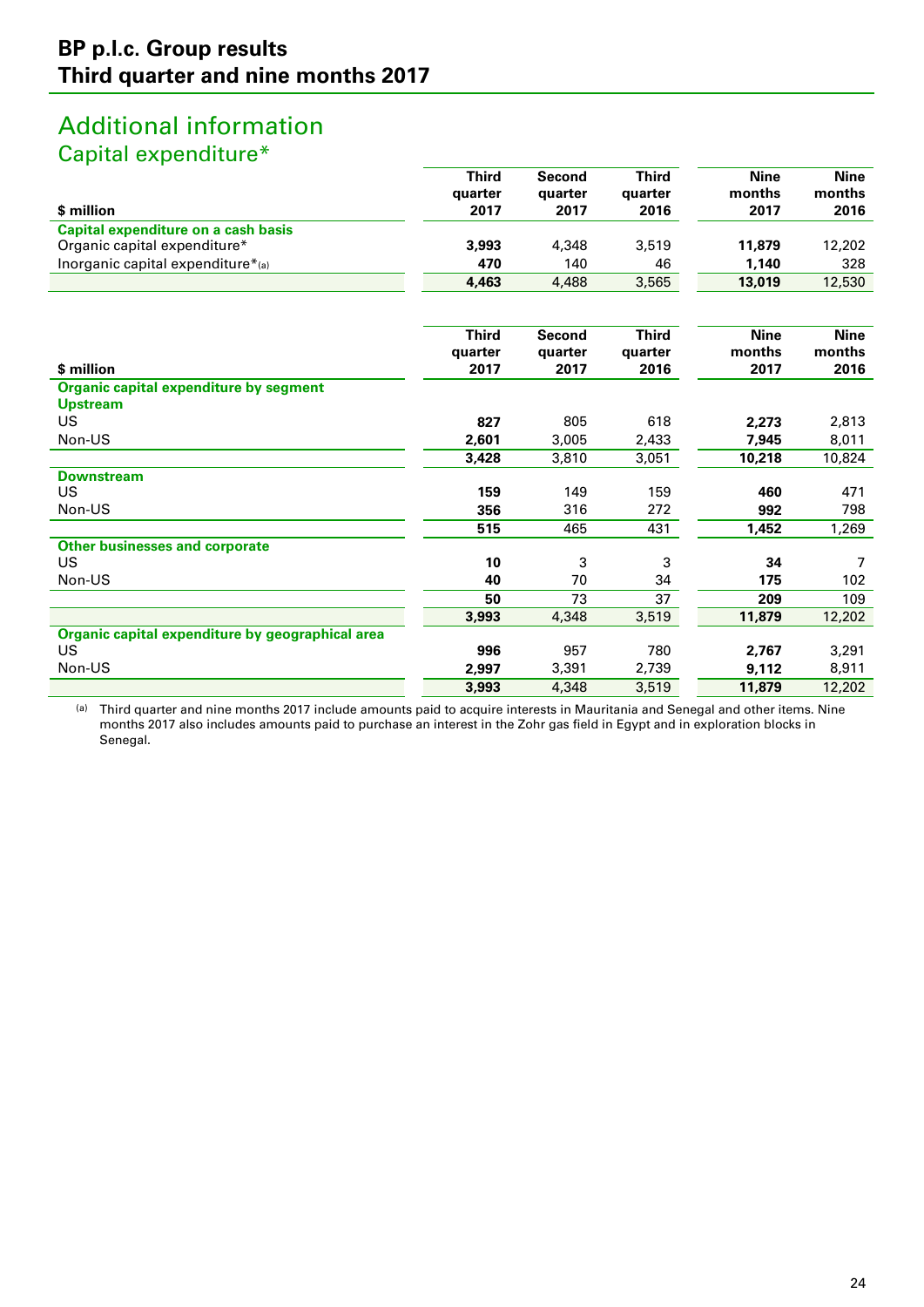## Non-operating items\*

| months<br>months<br>quarter<br>quarter<br>quarter<br>\$ million<br>2017<br>2017<br>2016<br>2017<br>2016<br><b>Upstream</b><br>Impairment and gain (loss) on sale of businesses<br>and fixed assets(a)<br>18<br>(18)<br>1,908<br>1,912<br>(382)<br>Environmental and other provisions<br>(8)<br>(8)<br>(36)<br>Restructuring, integration and rationalization costs<br>(3)<br>(19)<br>(20)<br>(302)<br>Fair value gain (loss) on embedded derivatives<br>31<br>1<br>5<br>8<br>49<br>(162)<br>(156)<br>Other(b)<br>11<br>(407)<br>(534)<br>(146)<br>(21)<br>1,465<br>(527)<br>1,117<br><b>Downstream</b><br>Impairment and gain (loss) on sale of businesses<br>and fixed assets<br>(35)<br>156<br>(11)<br>110<br>333<br>Environmental and other provisions<br>(72)<br>(75)<br>Restructuring, integration and rationalization costs<br>(18)<br>(108)<br>(197)<br>(19)<br>(102)<br>Fair value gain (loss) on embedded derivatives<br>Other<br>(1)<br>(5)<br>(1)<br>(8)<br>(55)<br>(196)<br>$\overline{\mathbf{z}}$<br>138<br>53<br><b>Rosneft</b><br>Impairment and gain (loss) on sale of businesses<br>and fixed assets<br>Environmental and other provisions<br>Restructuring, integration and rationalization costs<br>Fair value gain (loss) on embedded derivatives<br>Other<br>$\overline{\phantom{0}}$<br>$\overline{\phantom{0}}$<br>$\overline{\phantom{0}}$<br><b>Other businesses and corporate</b><br>Impairment and gain (loss) on sale of businesses<br>and fixed assets<br>8<br>(6)<br>(6)<br>1<br>(2)<br>(3)<br>(99)<br>Environmental and other provisions<br>(3)<br>(134) |
|------------------------------------------------------------------------------------------------------------------------------------------------------------------------------------------------------------------------------------------------------------------------------------------------------------------------------------------------------------------------------------------------------------------------------------------------------------------------------------------------------------------------------------------------------------------------------------------------------------------------------------------------------------------------------------------------------------------------------------------------------------------------------------------------------------------------------------------------------------------------------------------------------------------------------------------------------------------------------------------------------------------------------------------------------------------------------------------------------------------------------------------------------------------------------------------------------------------------------------------------------------------------------------------------------------------------------------------------------------------------------------------------------------------------------------------------------------------------------------------------------------------------------------------------------------------------------------------|
|                                                                                                                                                                                                                                                                                                                                                                                                                                                                                                                                                                                                                                                                                                                                                                                                                                                                                                                                                                                                                                                                                                                                                                                                                                                                                                                                                                                                                                                                                                                                                                                          |
|                                                                                                                                                                                                                                                                                                                                                                                                                                                                                                                                                                                                                                                                                                                                                                                                                                                                                                                                                                                                                                                                                                                                                                                                                                                                                                                                                                                                                                                                                                                                                                                          |
|                                                                                                                                                                                                                                                                                                                                                                                                                                                                                                                                                                                                                                                                                                                                                                                                                                                                                                                                                                                                                                                                                                                                                                                                                                                                                                                                                                                                                                                                                                                                                                                          |
|                                                                                                                                                                                                                                                                                                                                                                                                                                                                                                                                                                                                                                                                                                                                                                                                                                                                                                                                                                                                                                                                                                                                                                                                                                                                                                                                                                                                                                                                                                                                                                                          |
|                                                                                                                                                                                                                                                                                                                                                                                                                                                                                                                                                                                                                                                                                                                                                                                                                                                                                                                                                                                                                                                                                                                                                                                                                                                                                                                                                                                                                                                                                                                                                                                          |
|                                                                                                                                                                                                                                                                                                                                                                                                                                                                                                                                                                                                                                                                                                                                                                                                                                                                                                                                                                                                                                                                                                                                                                                                                                                                                                                                                                                                                                                                                                                                                                                          |
|                                                                                                                                                                                                                                                                                                                                                                                                                                                                                                                                                                                                                                                                                                                                                                                                                                                                                                                                                                                                                                                                                                                                                                                                                                                                                                                                                                                                                                                                                                                                                                                          |
|                                                                                                                                                                                                                                                                                                                                                                                                                                                                                                                                                                                                                                                                                                                                                                                                                                                                                                                                                                                                                                                                                                                                                                                                                                                                                                                                                                                                                                                                                                                                                                                          |
|                                                                                                                                                                                                                                                                                                                                                                                                                                                                                                                                                                                                                                                                                                                                                                                                                                                                                                                                                                                                                                                                                                                                                                                                                                                                                                                                                                                                                                                                                                                                                                                          |
|                                                                                                                                                                                                                                                                                                                                                                                                                                                                                                                                                                                                                                                                                                                                                                                                                                                                                                                                                                                                                                                                                                                                                                                                                                                                                                                                                                                                                                                                                                                                                                                          |
|                                                                                                                                                                                                                                                                                                                                                                                                                                                                                                                                                                                                                                                                                                                                                                                                                                                                                                                                                                                                                                                                                                                                                                                                                                                                                                                                                                                                                                                                                                                                                                                          |
|                                                                                                                                                                                                                                                                                                                                                                                                                                                                                                                                                                                                                                                                                                                                                                                                                                                                                                                                                                                                                                                                                                                                                                                                                                                                                                                                                                                                                                                                                                                                                                                          |
|                                                                                                                                                                                                                                                                                                                                                                                                                                                                                                                                                                                                                                                                                                                                                                                                                                                                                                                                                                                                                                                                                                                                                                                                                                                                                                                                                                                                                                                                                                                                                                                          |
|                                                                                                                                                                                                                                                                                                                                                                                                                                                                                                                                                                                                                                                                                                                                                                                                                                                                                                                                                                                                                                                                                                                                                                                                                                                                                                                                                                                                                                                                                                                                                                                          |
|                                                                                                                                                                                                                                                                                                                                                                                                                                                                                                                                                                                                                                                                                                                                                                                                                                                                                                                                                                                                                                                                                                                                                                                                                                                                                                                                                                                                                                                                                                                                                                                          |
|                                                                                                                                                                                                                                                                                                                                                                                                                                                                                                                                                                                                                                                                                                                                                                                                                                                                                                                                                                                                                                                                                                                                                                                                                                                                                                                                                                                                                                                                                                                                                                                          |
|                                                                                                                                                                                                                                                                                                                                                                                                                                                                                                                                                                                                                                                                                                                                                                                                                                                                                                                                                                                                                                                                                                                                                                                                                                                                                                                                                                                                                                                                                                                                                                                          |
|                                                                                                                                                                                                                                                                                                                                                                                                                                                                                                                                                                                                                                                                                                                                                                                                                                                                                                                                                                                                                                                                                                                                                                                                                                                                                                                                                                                                                                                                                                                                                                                          |
|                                                                                                                                                                                                                                                                                                                                                                                                                                                                                                                                                                                                                                                                                                                                                                                                                                                                                                                                                                                                                                                                                                                                                                                                                                                                                                                                                                                                                                                                                                                                                                                          |
|                                                                                                                                                                                                                                                                                                                                                                                                                                                                                                                                                                                                                                                                                                                                                                                                                                                                                                                                                                                                                                                                                                                                                                                                                                                                                                                                                                                                                                                                                                                                                                                          |
|                                                                                                                                                                                                                                                                                                                                                                                                                                                                                                                                                                                                                                                                                                                                                                                                                                                                                                                                                                                                                                                                                                                                                                                                                                                                                                                                                                                                                                                                                                                                                                                          |
|                                                                                                                                                                                                                                                                                                                                                                                                                                                                                                                                                                                                                                                                                                                                                                                                                                                                                                                                                                                                                                                                                                                                                                                                                                                                                                                                                                                                                                                                                                                                                                                          |
|                                                                                                                                                                                                                                                                                                                                                                                                                                                                                                                                                                                                                                                                                                                                                                                                                                                                                                                                                                                                                                                                                                                                                                                                                                                                                                                                                                                                                                                                                                                                                                                          |
|                                                                                                                                                                                                                                                                                                                                                                                                                                                                                                                                                                                                                                                                                                                                                                                                                                                                                                                                                                                                                                                                                                                                                                                                                                                                                                                                                                                                                                                                                                                                                                                          |
|                                                                                                                                                                                                                                                                                                                                                                                                                                                                                                                                                                                                                                                                                                                                                                                                                                                                                                                                                                                                                                                                                                                                                                                                                                                                                                                                                                                                                                                                                                                                                                                          |
|                                                                                                                                                                                                                                                                                                                                                                                                                                                                                                                                                                                                                                                                                                                                                                                                                                                                                                                                                                                                                                                                                                                                                                                                                                                                                                                                                                                                                                                                                                                                                                                          |
|                                                                                                                                                                                                                                                                                                                                                                                                                                                                                                                                                                                                                                                                                                                                                                                                                                                                                                                                                                                                                                                                                                                                                                                                                                                                                                                                                                                                                                                                                                                                                                                          |
|                                                                                                                                                                                                                                                                                                                                                                                                                                                                                                                                                                                                                                                                                                                                                                                                                                                                                                                                                                                                                                                                                                                                                                                                                                                                                                                                                                                                                                                                                                                                                                                          |
| Restructuring, integration and rationalization costs<br>(23)<br>(10)<br>(6)<br>(37)<br>(69)                                                                                                                                                                                                                                                                                                                                                                                                                                                                                                                                                                                                                                                                                                                                                                                                                                                                                                                                                                                                                                                                                                                                                                                                                                                                                                                                                                                                                                                                                              |
| Fair value gain (loss) on embedded derivatives                                                                                                                                                                                                                                                                                                                                                                                                                                                                                                                                                                                                                                                                                                                                                                                                                                                                                                                                                                                                                                                                                                                                                                                                                                                                                                                                                                                                                                                                                                                                           |
| Gulf of Mexico oil spill(c)<br>(347)<br>(66)<br>(5,966)<br>(84)<br>(466)                                                                                                                                                                                                                                                                                                                                                                                                                                                                                                                                                                                                                                                                                                                                                                                                                                                                                                                                                                                                                                                                                                                                                                                                                                                                                                                                                                                                                                                                                                                 |
| Other<br>27<br>104<br>10<br>(55)                                                                                                                                                                                                                                                                                                                                                                                                                                                                                                                                                                                                                                                                                                                                                                                                                                                                                                                                                                                                                                                                                                                                                                                                                                                                                                                                                                                                                                                                                                                                                         |
| (62)<br>(355)<br>(6, 226)<br>(181)<br>(408)                                                                                                                                                                                                                                                                                                                                                                                                                                                                                                                                                                                                                                                                                                                                                                                                                                                                                                                                                                                                                                                                                                                                                                                                                                                                                                                                                                                                                                                                                                                                              |
| Total before interest and taxation<br>(263)<br>(238)<br>(5,056)<br>1,088<br>(928)                                                                                                                                                                                                                                                                                                                                                                                                                                                                                                                                                                                                                                                                                                                                                                                                                                                                                                                                                                                                                                                                                                                                                                                                                                                                                                                                                                                                                                                                                                        |
| (121)<br>(123)<br>(369)<br>Finance costs(c)<br>(122)<br>(369)                                                                                                                                                                                                                                                                                                                                                                                                                                                                                                                                                                                                                                                                                                                                                                                                                                                                                                                                                                                                                                                                                                                                                                                                                                                                                                                                                                                                                                                                                                                            |
| Total before taxation<br>(385)<br>(359)<br>965<br>(1, 297)<br>(5, 425)                                                                                                                                                                                                                                                                                                                                                                                                                                                                                                                                                                                                                                                                                                                                                                                                                                                                                                                                                                                                                                                                                                                                                                                                                                                                                                                                                                                                                                                                                                                   |
| 111<br>144<br>(16)<br>503<br>Taxation credit (charge)<br>2,777                                                                                                                                                                                                                                                                                                                                                                                                                                                                                                                                                                                                                                                                                                                                                                                                                                                                                                                                                                                                                                                                                                                                                                                                                                                                                                                                                                                                                                                                                                                           |
| 949<br>Total after taxation for period<br>(274)<br>(215)<br>(2,648)<br>(794)                                                                                                                                                                                                                                                                                                                                                                                                                                                                                                                                                                                                                                                                                                                                                                                                                                                                                                                                                                                                                                                                                                                                                                                                                                                                                                                                                                                                                                                                                                             |

(a) Nine months 2017 relates primarily to an impairment charge arising following the announcement on 3 April 2017 of the agreement to sell the Forties Pipeline System business to INEOS.

(b) Third quarter and nine months 2017 include the write-off of \$145 million in relation to the value ascribed to certain licences in the deepwater Gulf of Mexico as part of the accounting for the acquisition of upstream assets from Devon Energy in 2011.

(c) See Note 2 for further details regarding costs relating to the Gulf of Mexico oil spill.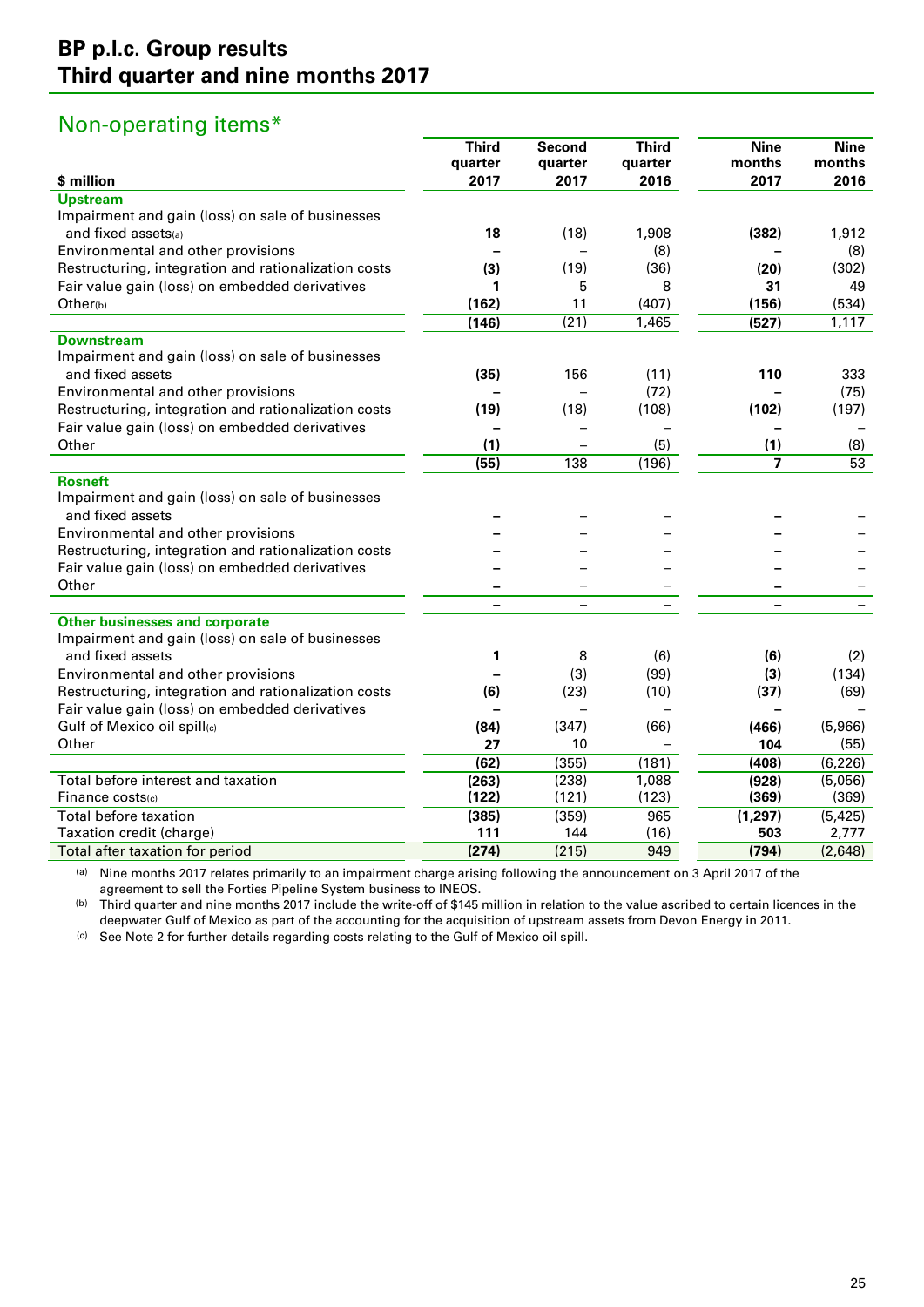## Non-GAAP information on fair value accounting effects

| \$ million                                                                     | <b>Third</b><br>quarter<br>2017 | -<br>Second<br>quarter<br>2017 | <b>Third</b><br>quarter<br>2016 | Nine<br>months<br>2017 | <b>Nine</b><br>months<br>2016 |
|--------------------------------------------------------------------------------|---------------------------------|--------------------------------|---------------------------------|------------------------|-------------------------------|
| Favourable (adverse) impact relative to<br>management's measure of performance |                                 |                                |                                 |                        |                               |
| Upstream                                                                       | (174)                           | 106                            | (45)                            | 178                    | (293)                         |
| Downstream                                                                     | (108)                           | 16                             | (257)                           | (52)                   | (547)                         |
|                                                                                | (282)                           | 122                            | (302)                           | 126                    | (840)                         |
| Taxation credit (charge)                                                       | 70                              | (38)                           | 81                              | (47)                   | 232                           |
|                                                                                | (212)                           | 84                             | (221)                           | 79                     | (608)                         |

BP uses derivative instruments to manage the economic exposure relating to inventories above normal operating requirements of crude oil, natural gas and petroleum products. Under IFRS, these inventories are recorded at historical cost. The related derivative instruments, however, are required to be recorded at fair value with gains and losses recognized in the income statement. This is because hedge accounting is either not permitted or not followed, principally due to the impracticality of effectiveness-testing requirements. Therefore, measurement differences in relation to recognition of gains and losses occur. Gains and losses on these inventories are not recognized until the commodity is sold in a subsequent accounting period. Gains and losses on the related derivative commodity contracts are recognized in the income statement, from the time the derivative commodity contract is entered into, on a fair value basis using forward prices consistent with the contract maturity.

BP enters into physical commodity contracts to meet certain business requirements, such as the purchase of crude for a refinery or the sale of BP's gas production. Under IFRS these physical contracts are treated as derivatives and are required to be fair valued when they are managed as part of a larger portfolio of similar transactions. In addition, derivative instruments are used to manage the price risk associated with certain future natural gas sales. Gains and losses arising are recognized in the income statement from the time the derivative commodity contract is entered into.

IFRS require that inventory held for trading is recorded at its fair value using period-end spot prices, whereas any related derivative commodity instruments are required to be recorded at values based on forward prices consistent with the contract maturity. Depending on market conditions, these forward prices can be either higher or lower than spot prices, resulting in measurement differences.

BP enters into contracts for pipelines and storage capacity, oil and gas processing and liquefied natural gas (LNG) that, under IFRS, are recorded on an accruals basis. These contracts are risk-managed using a variety of derivative instruments that are fair valued under IFRS. This results in measurement differences in relation to recognition of gains and losses.

The way that BP manages the economic exposures described above, and measures performance internally, differs from the way these activities are measured under IFRS. BP calculates this difference for consolidated entities by comparing the IFRS result with management's internal measure of performance. Under management's internal measure of performance the inventory and capacity contracts in question are valued based on fair value using relevant forward prices prevailing at the end of the period. The fair values of certain derivative instruments used to risk manage certain LNG and oil and gas contracts and gas sales contracts, are deferred to match with the underlying exposure and the commodity contracts for business requirements are accounted for on an accruals basis. We believe that disclosing management's estimate of this difference provides useful information for investors because it enables investors to see the economic effect of these activities as a whole. The impacts of fair value accounting effects, relative to management's internal measure of performance, are shown in the table above. A reconciliation to GAAP information is set out below.

|                                                    | Third<br>quarter | <b>Second</b><br>quarter | Third<br>quarter | <b>Nine</b><br>months | <b>Nine</b><br>months |
|----------------------------------------------------|------------------|--------------------------|------------------|-----------------------|-----------------------|
| \$ million                                         | 2017             | 2017                     | 2016             | 2017                  | 2016                  |
| <b>Upstream</b>                                    |                  |                          |                  |                       |                       |
| Replacement cost profit before interest and tax    |                  |                          |                  |                       |                       |
| adjusted for fair value accounting effects         | 1,416            | 689                      | 1,241            | 3.115                 | 175                   |
| Impact of fair value accounting effects            | (174)            | 106                      | (45)             | 178                   | (293)                 |
| Replacement cost profit (loss) before              |                  |                          |                  |                       |                       |
| interest and tax                                   | 1,242            | 795                      | 1,196            | 3,293                 | (118)                 |
| <b>Downstream</b>                                  |                  |                          |                  |                       |                       |
| Replacement cost profit before interest and tax    |                  |                          |                  |                       |                       |
| adjusted for fair value accounting effects         | 2,283            | 1,551                    | 1,235            | 5,500                 | 4,810                 |
| Impact of fair value accounting effects            | (108)            | 16                       | (257)            | (52)                  | (547)                 |
| Replacement cost profit before interest and tax    | 2,175            | 1,567                    | 978              | 5,448                 | 4,263                 |
| <b>Total group</b>                                 |                  |                          |                  |                       |                       |
| Profit (loss) before interest and tax adjusted for |                  |                          |                  |                       |                       |
| fair value accounting effects                      | 3,803            | 1,347                    | 2,112            | 7,492                 | (691)                 |
| Impact of fair value accounting effects            | (282)            | 122                      | (302)            | 126                   | (840)                 |
| Profit (loss) before interest and tax              | 3,521            | 1,469                    | 1,810            | 7.618                 | (1,531)               |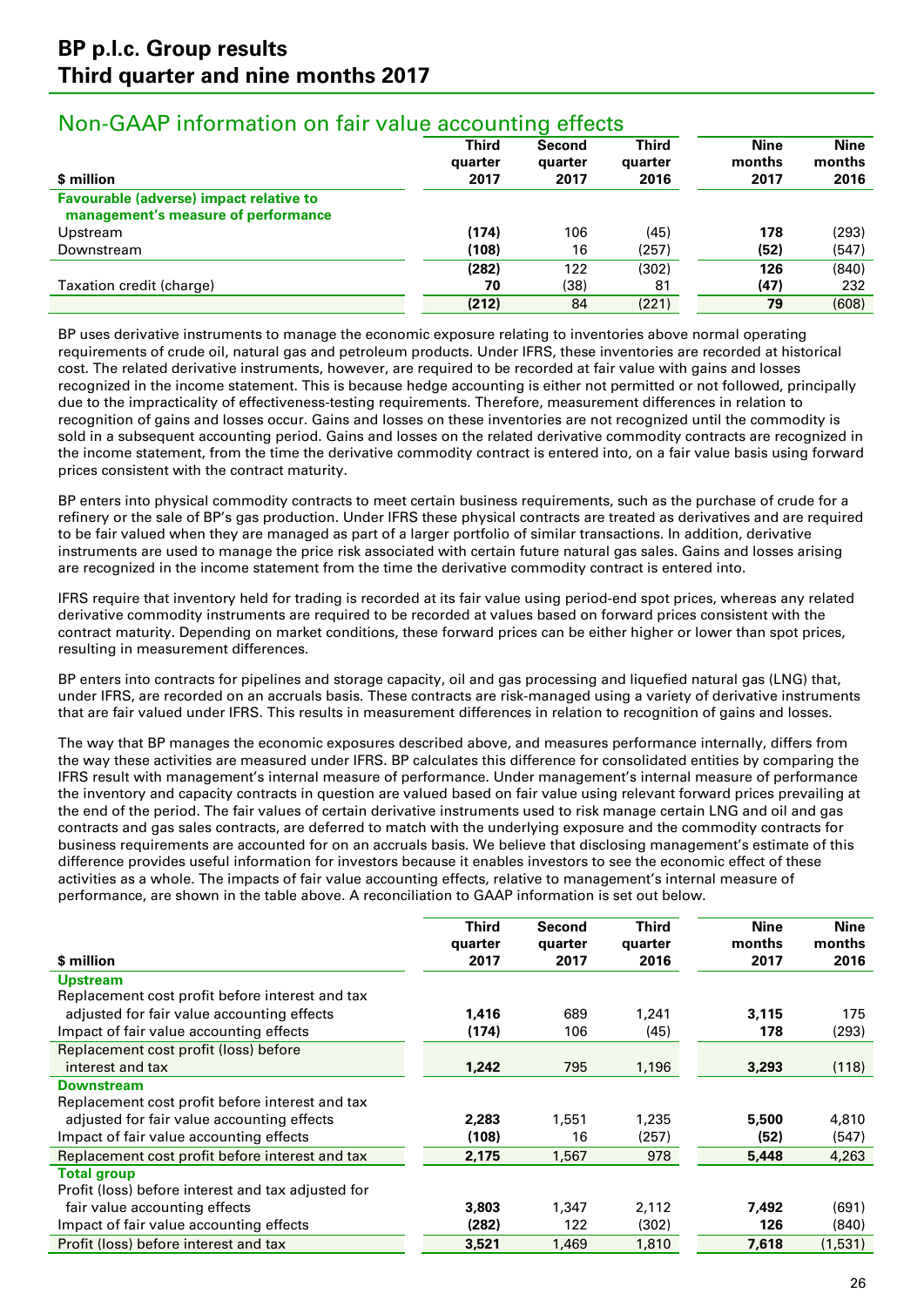### Readily marketable inventory\* (RMI)

|                   | 30 September 31 December |       |
|-------------------|--------------------------|-------|
| \$ million        | 2017                     | 2016  |
| RMI at fair value | 5,714                    | 5.952 |
| Paid-up RMI*      | 2,516                    | 2.705 |

Readily marketable inventory (RMI) is oil and oil products inventory held and price risk-managed by BP's integrated supply and trading function (IST) which could be sold to generate funds if required. Paid-up RMI is RMI that BP has paid for.

We believe that disclosing the amounts of RMI and paid-up RMI is useful to investors as it enables them to better understand and evaluate the group's inventories and liquidity position by enabling them to see the level of discretionary inventory held by IST and to see builds or releases of liquid trading inventory.

See the Glossary on page 29 for a more detailed definition of RMI. RMI, RMI at fair value and paid-up RMI are non-GAAP measures. A reconciliation of total inventory as reported on the group balance sheet to paid-up RMI is provided below.

| \$ million                                                                   | <b>30 September</b><br>2017 | 31 December<br>2016 |
|------------------------------------------------------------------------------|-----------------------------|---------------------|
| <b>Reconciliation of total inventory to paid-up RMI</b>                      |                             |                     |
| Inventories as reported on the group balance sheet                           | 18,078                      | 17,655              |
| Less: (a) inventories which are not oil and oil products and (b) oil and oil |                             |                     |
| product inventories which are not risk-managed by IST                        | (12,787)                    | (12, 131)           |
| RMI on an IFRS basis                                                         | 5,291                       | 5.524               |
| Plus: difference between RMI at fair value and RMI on an IFRS basis          | 423                         | 428                 |
| RMI at fair value                                                            | 5,714                       | 5,952               |
| Less: unpaid RMI* at fair value                                              | (3, 198)                    | (3,247)             |
| Paid-up RMI                                                                  | 2,516                       | 2,705               |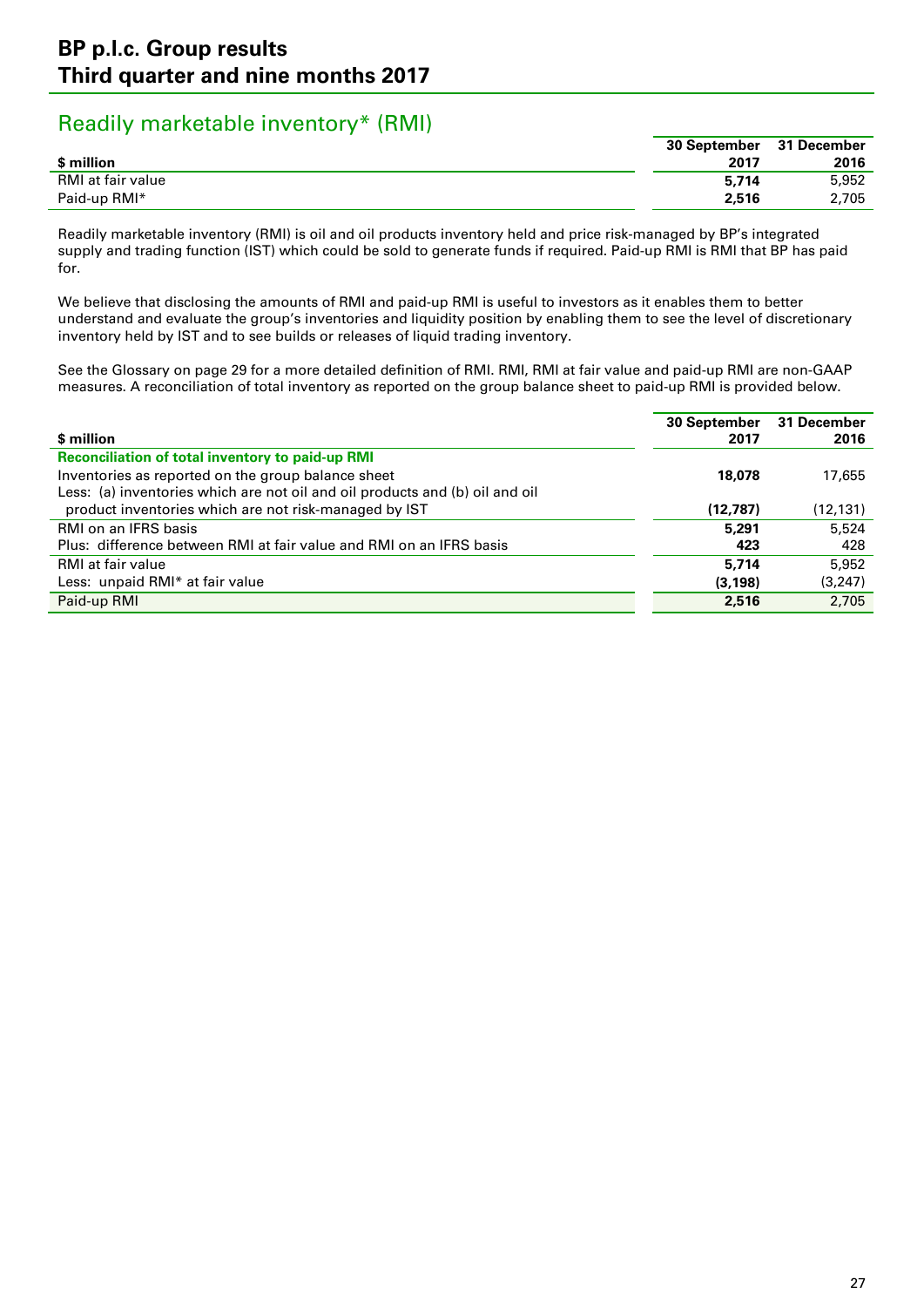## Realizations\* and marker prices

|                                                        | <b>Third</b><br>quarter | <b>Second</b><br>quarter | <b>Third</b><br>quarter | <b>Nine</b><br>months | <b>Nine</b><br>months |
|--------------------------------------------------------|-------------------------|--------------------------|-------------------------|-----------------------|-----------------------|
|                                                        | 2017                    | 2017                     | 2016                    | 2017                  | 2016                  |
| <b>Average realizations(a)</b>                         |                         |                          |                         |                       |                       |
| Liquids $*(\frac{\xi}{b})$                             |                         |                          |                         |                       |                       |
| US                                                     | 43.58                   | 44.65                    | 39.16                   | 44.87                 | 34.20                 |
| Europe                                                 | 50.02                   | 47.79                    | 42.87                   | 50.32                 | 39.18                 |
| Rest of World(b)                                       | 49.54                   | 47.11                    | 41.92                   | 49.49                 | 37.54                 |
| BP Average(b)                                          | 47.45                   | 46.27                    | 40.99                   | 47.87                 | 36.50                 |
| Natural gas (\$/mcf)                                   |                         |                          |                         |                       |                       |
| US                                                     | 2.34                    | 2.32                     | 2.19                    | 2.39                  | 1.77                  |
| Europe                                                 | 5.10                    | 4.48                     | 3.94                    | 4.98                  | 4.28                  |
| <b>Rest of World</b>                                   | 3.03                    | 3.47                     | 2.98                    | 3.42                  | 3.14                  |
| <b>BP</b> Average                                      | 2.89                    | 3.19                     | 2.77                    | 3.18                  | 2.76                  |
| Total hydrocarbons* (\$/boe)                           |                         |                          |                         |                       |                       |
| US                                                     | 31.30                   | 32.46                    | 27.71                   | 32.68                 | 24.15                 |
| Europe                                                 | 45.26                   | 41.10                    | 37.10                   | 44.33                 | 35.19                 |
| Rest of World(b)                                       | 33.13                   | 33.48                    | 29.24                   | 34.76                 | 27.85                 |
| BP Average(b)                                          | 33.23                   | 33.59                    | 29.37                   | 34.63                 | 27.20                 |
| Average oil marker prices (\$/bbl)                     |                         |                          |                         |                       |                       |
| <b>Brent</b>                                           | 52.08                   | 49.64                    | 45.86                   | 51.84                 | 41.88                 |
| West Texas Intermediate                                | 48.18                   | 48.11                    | 44.88                   | 49.32                 | 41.41                 |
| <b>Western Canadian Select</b>                         | 38.16                   | 38.55                    | 31.60                   | 38.49                 | 29.26                 |
| Alaska North Slope                                     | 52.04                   | 50.61                    | 44.65                   | 52.15                 | 41.58                 |
| Mars                                                   | 48.46                   | 46.92                    | 41.83                   | 48.31                 | 38.14                 |
| Urals ( $NWE - cif$ )                                  | 50.73                   | 48.48                    | 43.73                   | 50.39                 | 39.67                 |
| Average natural gas marker prices                      |                         |                          |                         |                       |                       |
| Henry Hub gas price(c) $(\frac{2}{3} / m \cdot B)$ tu) | 2.99                    | 3.19                     | 2.81                    | 3.17                  | 2.28                  |
| UK Gas - National Balancing Point (p/therm)            | 41.59                   | 37.83                    | 31.00                   | 42.61                 | 30.93                 |

(a) Based on sales of consolidated subsidiaries only – this excludes equity-accounted entities.

(b) Production volume recognition methodology for our Technical Service Contract arrangement in Iraq has been simplified to exclude the impact of oil price movements on lifting imbalances. A minor adjustment has been made to third quarter and nine months 2016. There is no impact on the financial results.

(c) Henry Hub First of Month Index.

## Exchange rates

|                                           | <b>Third</b><br>quarter<br>2017 | Second<br>quarter<br>2017 | <b>Third</b><br>quarter<br>2016 | <b>Nine</b><br>months<br>2017 | <b>Nine</b><br>months<br>2016 |
|-------------------------------------------|---------------------------------|---------------------------|---------------------------------|-------------------------------|-------------------------------|
| \$/£ average rate for the period          | 1.31                            | 1.28                      | 1.31                            | 1.28                          | 1.39                          |
| \$/£ period-end rate                      | 1.34                            | 1.30                      | 1.30                            | 1.34                          | 1.30                          |
| $\frac{1}{2}$ average rate for the period | 1.17                            | 1.10                      | 1.12                            | 1.11                          | 1.12                          |
| $\frac{1}{2}$ period-end rate             | 1.18                            | 1.14                      | 1.12                            | 1.18                          | 1.12                          |
| Rouble/\$ average rate for the period     | 58.99                           | 57.24                     | 64.60                           | 58.33                         | 68.37                         |
| Rouble/\$ period-end rate                 | 57.94                           | 59.05                     | 63.14                           | 57.94                         | 63.14                         |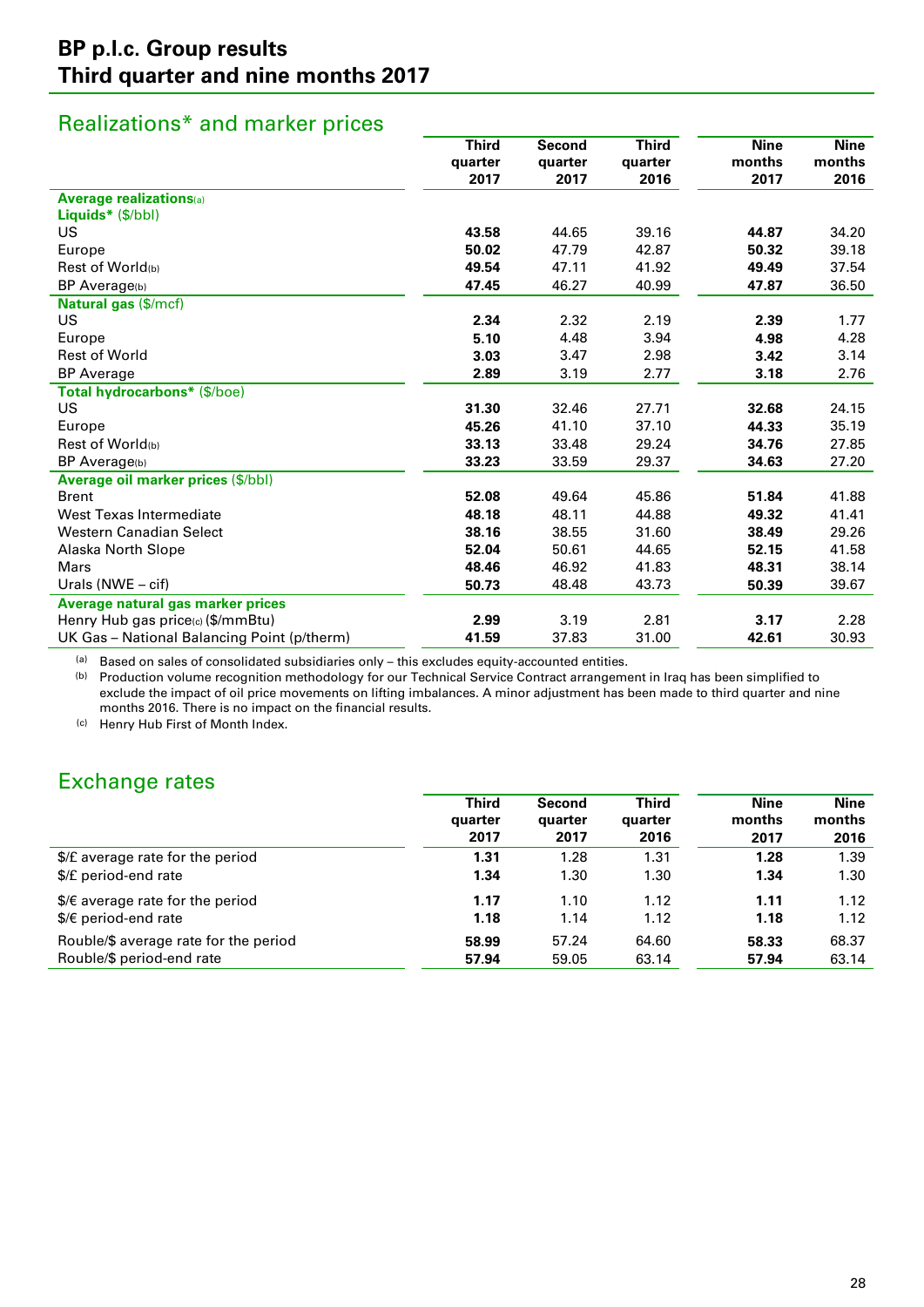### Glossary

Non-GAAP measures are provided for investors because they are closely tracked by management to evaluate BP's operating performance and to make financial, strategic and operating decisions.

**Adjusted effective tax rate (ETR)** is a non-GAAP measure. The adjusted ETR is calculated by dividing taxation on an underlying RC basis by underlying RC profit or loss before tax. Taxation on an underlying RC basis is taxation on a RC basis for the period adjusted for taxation on non-operating items and fair value accounting effects. For the 2016 calculation, taxation on an underlying RC basis also reflects an adjustment to eliminate a \$434-million credit that arises from the reduction in the rate of the North Sea supplementary charge in the third quarter of 2016. Information on underlying RC profit or loss is provided below. BP believes it is helpful to disclose the adjusted ETR because this measure may help investors to understand and evaluate, in the same manner as management, the underlying trends in BP's operational performance on a comparable basis, period on period. The nearest equivalent measure on an IFRS basis is the ETR on profit or loss for the period.

**Capital expenditure** is total cash capital expenditure as stated in the condensed group cash flow statement.

**Consolidation adjustment – UPII** is unrealized profit in inventory arising on inter-segment transactions.

**Divestment proceeds** are disposal proceeds as per the condensed group cash flow statement.

**Effective tax rate (ETR) on replacement cost (RC) profit or loss** is a non-GAAP measure. The ETR on RC profit or loss is calculated by dividing taxation on a RC basis by RC profit or loss before tax. Information on RC profit or loss is provided below. BP believes it is helpful to disclose the ETR on RC profit or loss because this measure excludes the impact of price changes on the replacement of inventories and allows for more meaningful comparisons between reporting periods. The nearest equivalent measure on an IFRS basis is the ETR on profit or loss for the period.

**Fair value accounting effects** are non-GAAP adjustments to our IFRS profit (loss) relating to certain physical inventories, pipelines and storage capacity. Management uses a fair-value basis to value these items which, under IFRS, are accounted for on an accruals basis with the exception of trading inventories, which are valued using spot prices. The adjustments have the effect of aligning the valuation basis of the physical positions with that of any associated derivative instruments, which are required to be fair valued under IFRS, in order to provide a more representative view of the ultimate economic value. Further information is provided on page 26.

**Free cash flow** is operating cash flow less net cash used in investing activities, as presented in the condensed group cash flow statement.

**Full dividend** is cash dividend plus cash equivalent value of scrip dividend. See page 22 for more information.

**Gearing –** See Net debt and net debt ratio definition.

**Hydrocarbons –** Liquids and natural gas. Natural gas is converted to oil equivalent at 5.8 billion cubic feet = 1 million barrels.

**Inorganic capital expenditure** is a subset of capital expenditure and is a non-GAAP measure. Inorganic capital expenditure comprises consideration in business combinations and certain other significant investments made by the group. It is reported on a cash basis. BP believes that this measure provides useful information as it allows investors to understand how BP's management invests funds in projects which expand the group's activities through acquisition. Further information and a reconciliation to GAAP information is provided on page 24.

**Inventory holding gains and losses** represent the difference between the cost of sales calculated using the replacement cost of inventory and the cost of sales calculated on the first-in first-out (FIFO) method after adjusting for any changes in provisions where the net realizable value of the inventory is lower than its cost. Under the FIFO method, which we use for IFRS reporting, the cost of inventory charged to the income statement is based on its historical cost of purchase or manufacture, rather than its replacement cost. In volatile energy markets, this can have a significant distorting effect on reported income. The amounts disclosed represent the difference between the charge to the income statement for inventory on a FIFO basis (after adjusting for any related movements in net realizable value provisions) and the charge that would have arisen based on the replacement cost of inventory. For this purpose, the replacement cost of inventory is calculated using data from each operation's production and manufacturing system, either on a monthly basis, or separately for each transaction where the system allows this approach. The amounts disclosed are not separately reflected in the financial statements as a gain or loss. No adjustment is made in respect of the cost of inventories held as part of a trading position and certain other temporary inventory positions. See Replacement cost (RC) profit or loss definition below.

**Liquids –** Liquids for Upstream and Rosneft comprises crude oil, condensate and natural gas liquids. For Upstream, liquids also includes bitumen.

**Major projects** have a BP net investment of at least \$250 million, or are considered to be of strategic importance to BP or of a high degree of complexity.

**Net debt and net debt ratio** are non-GAAP measures. Net debt is calculated as gross finance debt, as shown in the balance sheet, plus the fair value of associated derivative financial instruments that are used to hedge foreign currency exchange and interest rate risks relating to finance debt, for which hedge accounting is applied, less cash and cash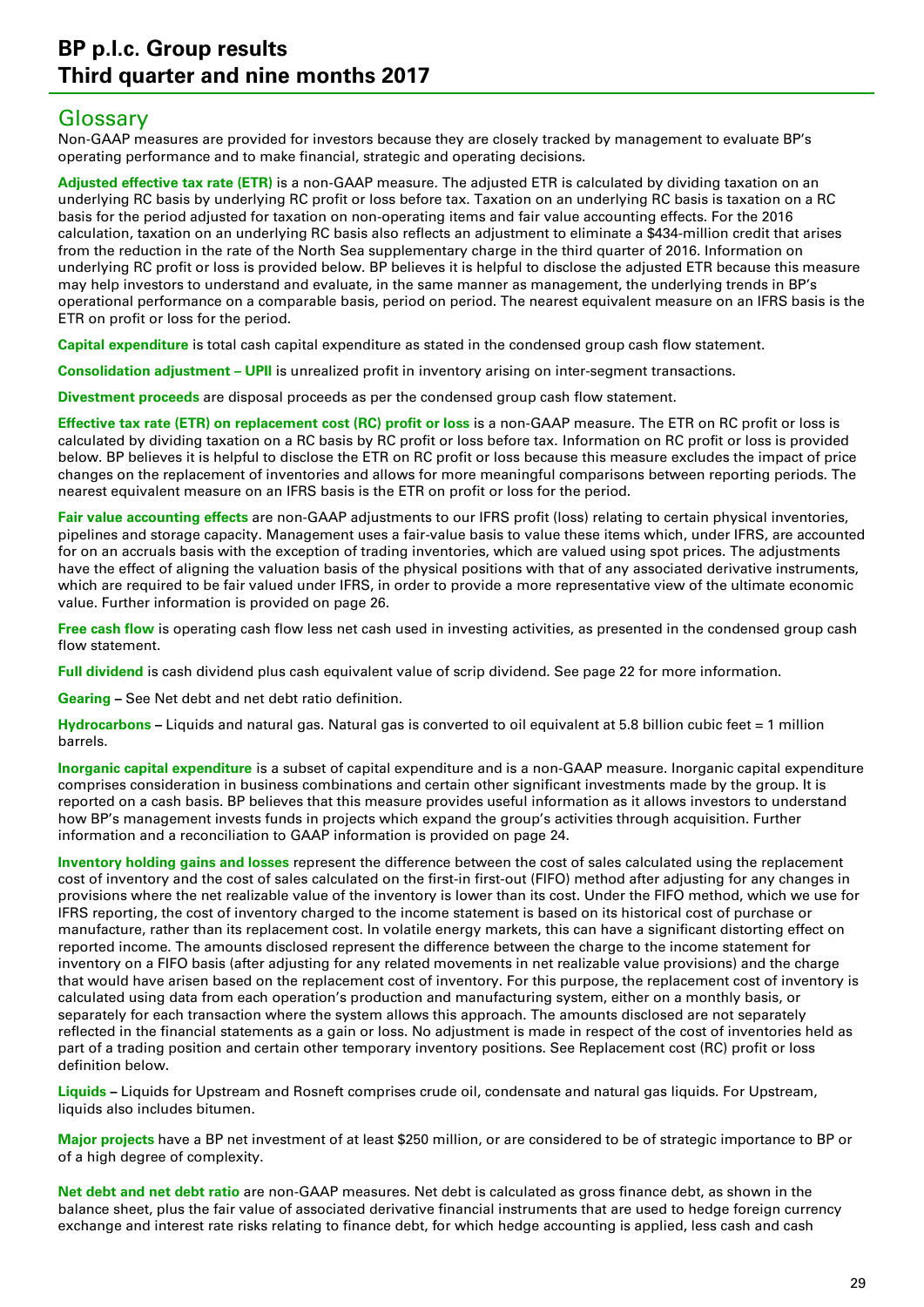### Glossary (continued)

equivalents. The net debt ratio is defined as the ratio of net debt to the total of net debt plus shareholders' equity. All components of equity are included in the denominator of the calculation. BP believes these measures provide useful information to investors. Net debt enables investors to see the economic effect of gross debt, related hedges and cash and cash equivalents in total. The net debt ratio enables investors to see how significant net debt is relative to equity from shareholders. The derivatives are reported on the balance sheet within the headings 'Derivative financial instruments'.

**Net wind generation capacity** is the sum of the rated capacities of the assets/turbines that have entered into commercial operation, including BP's share of equity-accounted entities. The gross data is the equivalent capacity on a gross-JV basis, which includes 100% of the capacity of equity-accounted entities where BP has partial ownership.

**Non-operating items** are charges and credits included in the financial statements that BP discloses separately because it considers such disclosures to be meaningful and relevant to investors. They are items that management considers not to be part of underlying business operations and are disclosed in order to enable investors better to understand and evaluate the group's reported financial performance. Non-operating items within equity-accounted earnings are reported net of incremental income tax reported by the equity-accounted entity. An analysis of non-operating items by region is shown on pages 7, 9 and 11, and by segment and type is shown on page 25.

**Operating cash flow** is net cash provided by (used in) operating activities as stated in the condensed group cash flow statement. When used in the context of a segment rather than the group, the terms refer to the segment's share thereof.

**Operating cash flow excluding amounts related to the Gulf of Mexico oil spill / Gulf of Mexico oil spill payments or Underlying operating cash flow** is a non-GAAP measure calculated by excluding post-tax operating cash flows relating to the Gulf of Mexico oil spill as reported in Note 2 from Net cash provided by operating activities as reported in the condensed group cash flow statement. BP believes it is helpful to disclose net cash provided by operating activities excluding amounts related to the Gulf of Mexico oil spill because this measure allows for more meaningful comparisons between reporting periods. The nearest equivalent measure on an IFRS basis is Net cash provided by operating activities.

**Organic capital expenditure** is a subset of capital expenditure and is a non-GAAP measure. Organic capital expenditure comprises capital expenditure less inorganic capital expenditure. BP believes that this measure provides useful information as it allows investors to understand how BP's management invests funds in developing and maintaining the group's assets. An analysis of organic capital expenditure by segment and region, and a reconciliation to GAAP information is provided on page 24.

**Organic balance** and **organic cash balance** are non-GAAP terms that refer to the point BP's organic sources of cash equal organic uses of cash. Organic sources of cash is the sum of operating cash flow, excluding amounts related to the Gulf of Mexico oil spill, and proceeds of loan repayments. Organic uses of cash is organic capital expenditure plus dividends. BP believes that the organic balance point is useful for investors because it is closely tracked by management to evaluate BP's financial performance and to make financial, strategic and operating decisions and because it may help investors to understand and evaluate, in the same manner as management. The nearest equivalent measure on an IFRS basis for organic sources of cash is net cash provided by operating activities and the nearest equivalent measures on an IFRS basis for organic uses of cash are total cash capital expenditure and dividends paid – BP shareholders.

Brent oil prices of \$49/bbl and \$42/bbl are indicative estimates of the oil price at which organic sources and uses of cash balance and are based on an internal rule of thumb for the post-tax impact on annual operating cash flow for every \$1/bbl change in the Brent price. Such a rule of thumb is by its nature approximate and only provides a broad directional indicator of the impact of a change in the oil price on operating cash flows. The relationship between oil prices and cash flows is not necessarily linear across a wide range of oil prices. Significant differences between the estimates implied by the application of the rule of thumb and the actual cash flows may arise due to complex mechanisms for calculating government shares of Upstream revenues in some jurisdictions, depending on price levels, and other factors. Actual results may differ significantly from the estimates implied by the application of this rule of thumb.

**Production-sharing agreement (PSA)** is an arrangement through which an oil company bears the risks and costs of exploration, development and production. In return, if exploration is successful, the oil company receives entitlement to variable physical volumes of hydrocarbons, representing recovery of the costs incurred and a stipulated share of the production remaining after such cost recovery.

**Readily marketable inventory (RMI)** is inventory held and price risk-managed by our integrated supply and trading function (IST) which could be sold to generate funds if required. It comprises oil and oil products for which liquid markets are available and excludes inventory which is required to meet operational requirements and other inventory which is not price risk-managed. RMI is reported at fair value. Inventory held by the Downstream fuels business for the purpose of sales and marketing, and all inventories relating to the lubricants and petrochemicals businesses, are not included in RMI.

Paid-up RMI excludes RMI which has not yet been paid for. For inventory that is held in storage, a first-in first-out (FIFO) approach is used to determine whether inventory has been paid for or not. Unpaid RMI is RMI which has not yet been paid for by BP. RMI, Paid-up RMI and Unpaid RMI are non-GAAP measures. Further information is provided on page 27.

**Realizations** are the result of dividing revenue generated from hydrocarbon sales, excluding revenue generated from purchases made for resale and royalty volumes, by revenue generating hydrocarbon production volumes. Revenue generating hydrocarbon production reflects the BP share of production as adjusted for any production which does not generate revenue. Adjustments may include losses due to shrinkage, amounts consumed during processing, and contractual or regulatory host committed volumes such as royalties.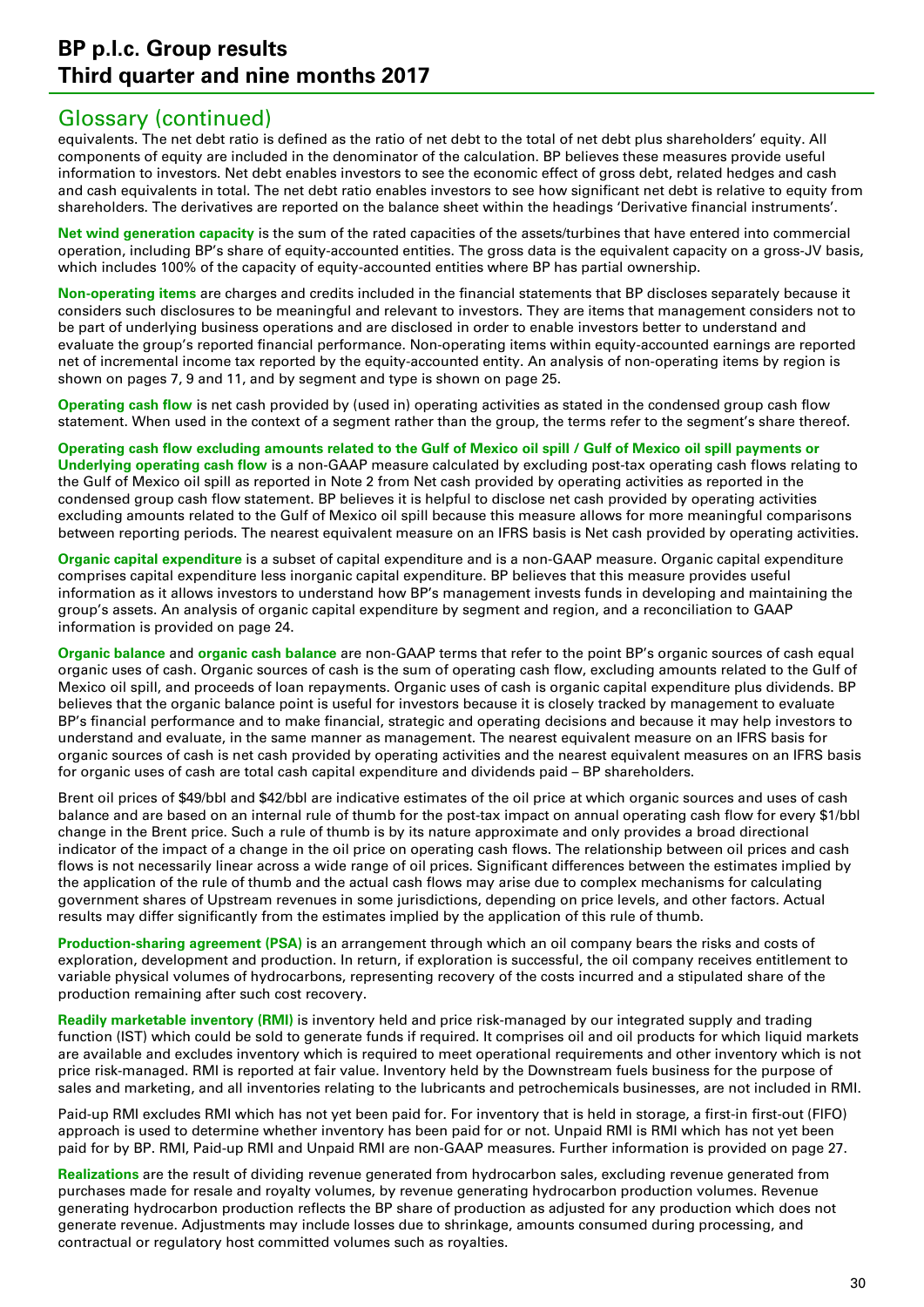### Glossary (continued)

**Refining availability** represents Solomon Associates' operational availability, which is defined as the percentage of the year that a unit is available for processing after subtracting the annualized time lost due to turnaround activity and all planned mechanical, process and regulatory downtime.

The **Refining marker margin (RMM)** is the average of regional indicator margins weighted for BP's crude refining capacity in each region. Each regional marker margin is based on product yields and a marker crude oil deemed appropriate for the region. The regional indicator margins may not be representative of the margins achieved by BP in any period because of BP's particular refinery configurations and crude and product slate.

**Replacement cost (RC) profit or loss** reflects the replacement cost of inventories sold in the period and is arrived at by excluding inventory holding gains and losses from profit or loss. RC profit or loss is the measure of profit or loss that is required to be disclosed for each operating segment under IFRS. RC profit or loss for the group is not a recognized GAAP measure. BP believes this measure is useful to illustrate to investors the fact that crude oil and product prices can vary significantly from period to period and that the impact on our reported result under IFRS can be significant. Inventory holding gains and losses vary from period to period due to changes in prices as well as changes in underlying inventory levels. In order for investors to understand the operating performance of the group excluding the impact of price changes on the replacement of inventories, and to make comparisons of operating performance between reporting periods, BP's management believes it is helpful to disclose this measure. The nearest equivalent measure on an IFRS basis is profit or loss attributable to BP shareholders.

**RC profit or loss per share** is a non-GAAP measure. Earnings per share is defined in Note 7. RC profit or loss per share is calculated using the same denominator. The numerator used is RC profit or loss attributable to BP shareholders rather than profit or loss attributable to BP shareholders. BP believes it is helpful to disclose the RC profit or loss per share because this measure excludes the impact of price changes on the replacement of inventories and allows for more meaningful comparisons between reporting periods. The nearest equivalent measure on an IFRS basis is basic earnings per share based on profit or loss for the period attributable to BP shareholders.

**Reported recordable injury frequency** measures the number of reported work-related employee and contractor incidents that result in a fatality or injury per 200,000 hours worked. This represents reported incidents occurring within BP's operational HSSE reporting boundary. That boundary includes BP's own operated facilities and certain other locations or situations.

**Tier 1 process safety events** are losses of primary containment from a process of greatest consequence – causing harm to a member of the workforce, costly damage to equipment or exceeding defined quantities. This represents reported incidents occurring within BP's operational HSSE reporting boundary. That boundary includes BP's own operated facilities and certain other locations or situations.

**Underlying production** is production after adjusting for divestments and entitlement impacts in our production-sharing agreements. 2017 underlying production does not include the Abu Dhabi onshore concession renewal.

**Underlying RC profit or loss** is RC profit or loss after adjusting for non-operating items and fair value accounting effects. Underlying RC profit or loss and adjustments for fair value accounting effects are not recognized GAAP measures. See pages 25 and 26 for additional information on the non-operating items and fair value accounting effects that are used to arrive at underlying RC profit or loss in order to enable a full understanding of the events and their financial impact. BP believes that underlying RC profit or loss is a useful measure for investors because it is a measure closely tracked by management to evaluate BP's operating performance and to make financial, strategic and operating decisions and because it may help investors to understand and evaluate, in the same manner as management, the underlying trends in BP's operational performance on a comparable basis, period on period, by adjusting for the effects of these non-operating items and fair value accounting effects. The nearest equivalent measure on an IFRS basis for the group is profit or loss attributable to BP shareholders. The nearest equivalent measure on an IFRS basis for segments is RC profit or loss before interest and taxation.

**Underlying RC profit or loss per share** is a non-GAAP measure. Earnings per share is defined in Note 7. Underlying RC profit or loss per share is calculated using the same denominator. The numerator used is underlying RC profit or loss attributable to BP shareholders rather than profit or loss attributable to BP shareholders. BP believes it is helpful to disclose the underlying RC profit or loss per share because this measure may help investors to understand and evaluate, in the same manner as management, the underlying trends in BP's operational performance on a comparable basis, period on period. The nearest equivalent measure on an IFRS basis is basic earnings per share based on profit or loss for the period attributable to BP shareholders.

**Upstream operating efficiency** is calculated as production for BP operated sites, excluding US Lower 48 and adjusted for certain items including entitlement impacts in our production-sharing agreements divided by installed production capacity for BP operated sites, excluding US Lower 48. Installed production capacity is the agreed rate achievable (measured at the export end of the system) when the installed production system (reservoir, wells, plant and export) is fully optimized and operated at full rate with no planned or unplanned deferrals.

**Upstream unit production cost** is calculated as production cost divided by units of production. Production cost does not include ad valorem and severance taxes. Units of production are barrels for liquids and thousands of cubic feet for gas. Amounts disclosed are for BP subsidiaries only and do not include BP's share of equity-accounted entities.